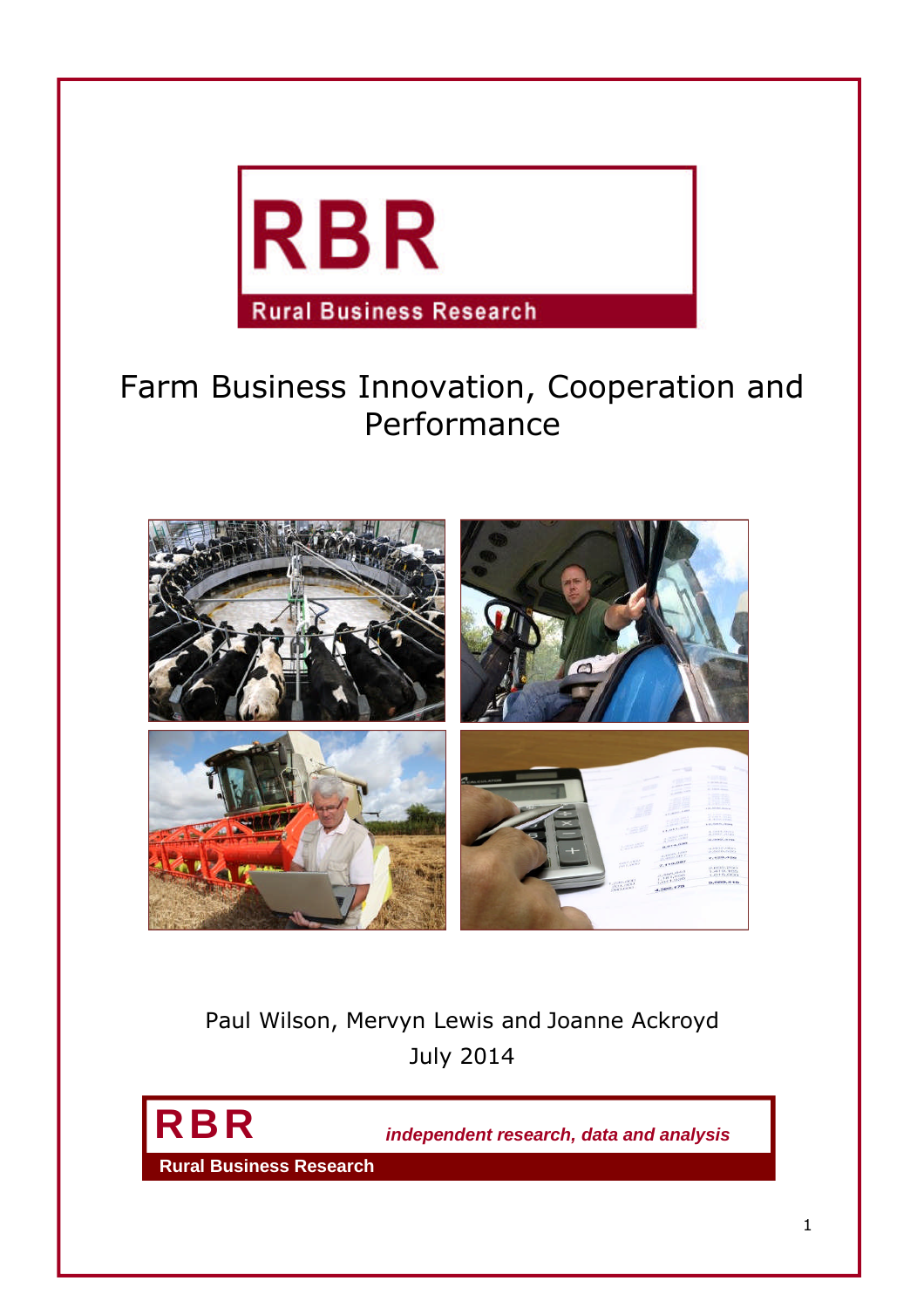# **Table of Contents**

| 1.                                                          |
|-------------------------------------------------------------|
| 1.1                                                         |
| 1.2                                                         |
| $\overline{2}$                                              |
| 2.1                                                         |
| 2.2                                                         |
| 2.3                                                         |
| 2.4                                                         |
| 3                                                           |
| 3.1                                                         |
| Tenure and Return on Tenant's Capital Employed  14<br>3.1.1 |
| 3.1.2                                                       |
| 3.1.3                                                       |
| 3.2                                                         |
| 3.2.1                                                       |
| 3.2.2                                                       |
| 3.2.3                                                       |
| 3.2.4                                                       |
| 3.2.5                                                       |
| 3.2.6                                                       |
| 3.3                                                         |
| 3.3.1                                                       |
| 3.3.2                                                       |
| 3.3.3                                                       |
| 4.                                                          |
| 4.1                                                         |
| 4.2                                                         |
| 5.                                                          |
|                                                             |
|                                                             |
|                                                             |
|                                                             |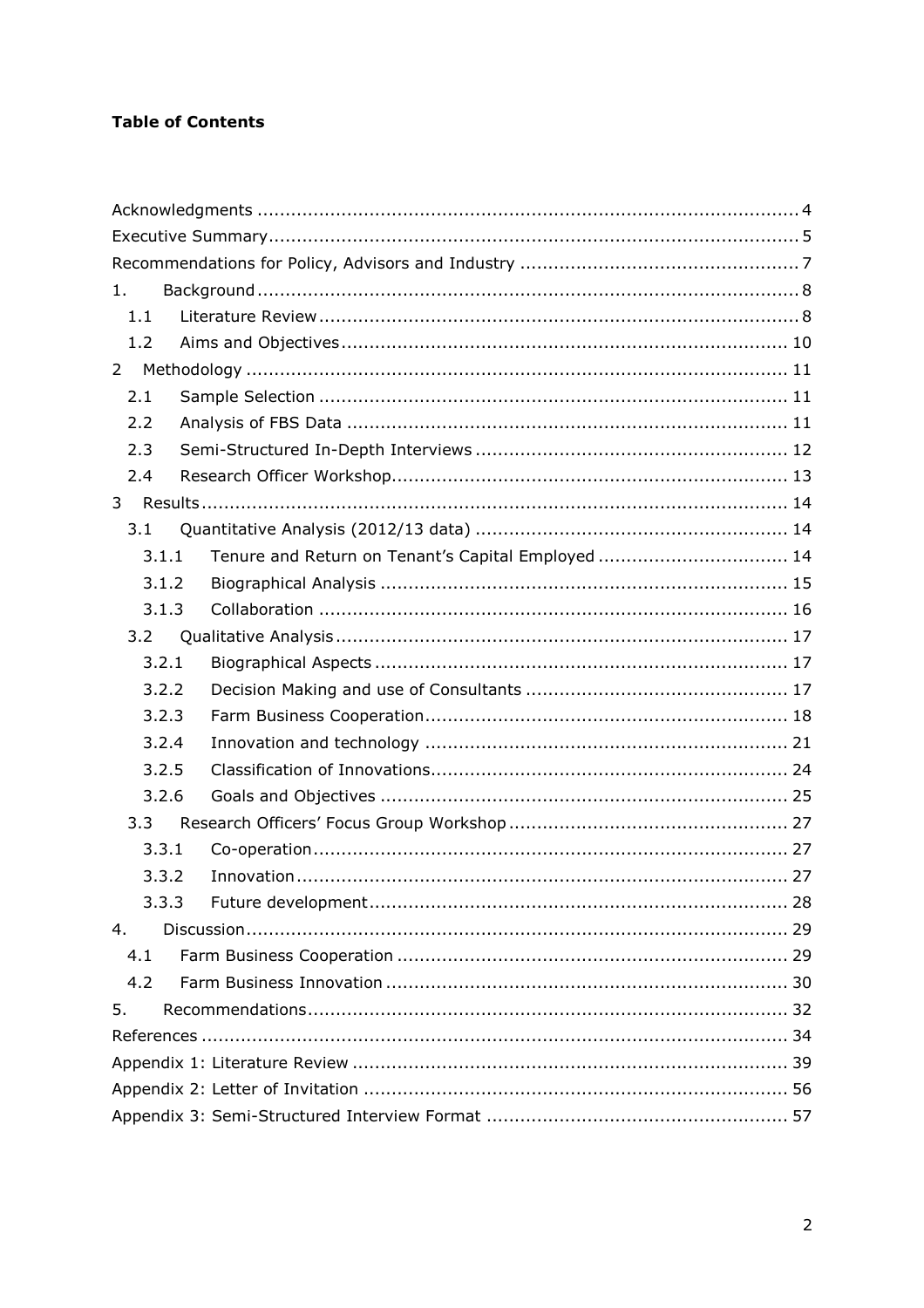# **List of Tables**

# **List of Figures**

| Figure 1: Farm Land Ownership (1a) and Return on Tenant Capital Employed (1b) by         |
|------------------------------------------------------------------------------------------|
| Figure 2: Farmer Age (2a) and Education (2b) by Farm Type and Performance Group15        |
| Figure 3: Labour and / or Machinery Sharing (3a) and Contract Rearing (3b) by Farm       |
| Figure 4: Contract Rearing and Labour and / or Machinery Sharing by Farmer Age (4a),     |
| Figure 5: Levels of Livestock (5a), Arable (5b) and Non Sector Specific (5c) Innovations |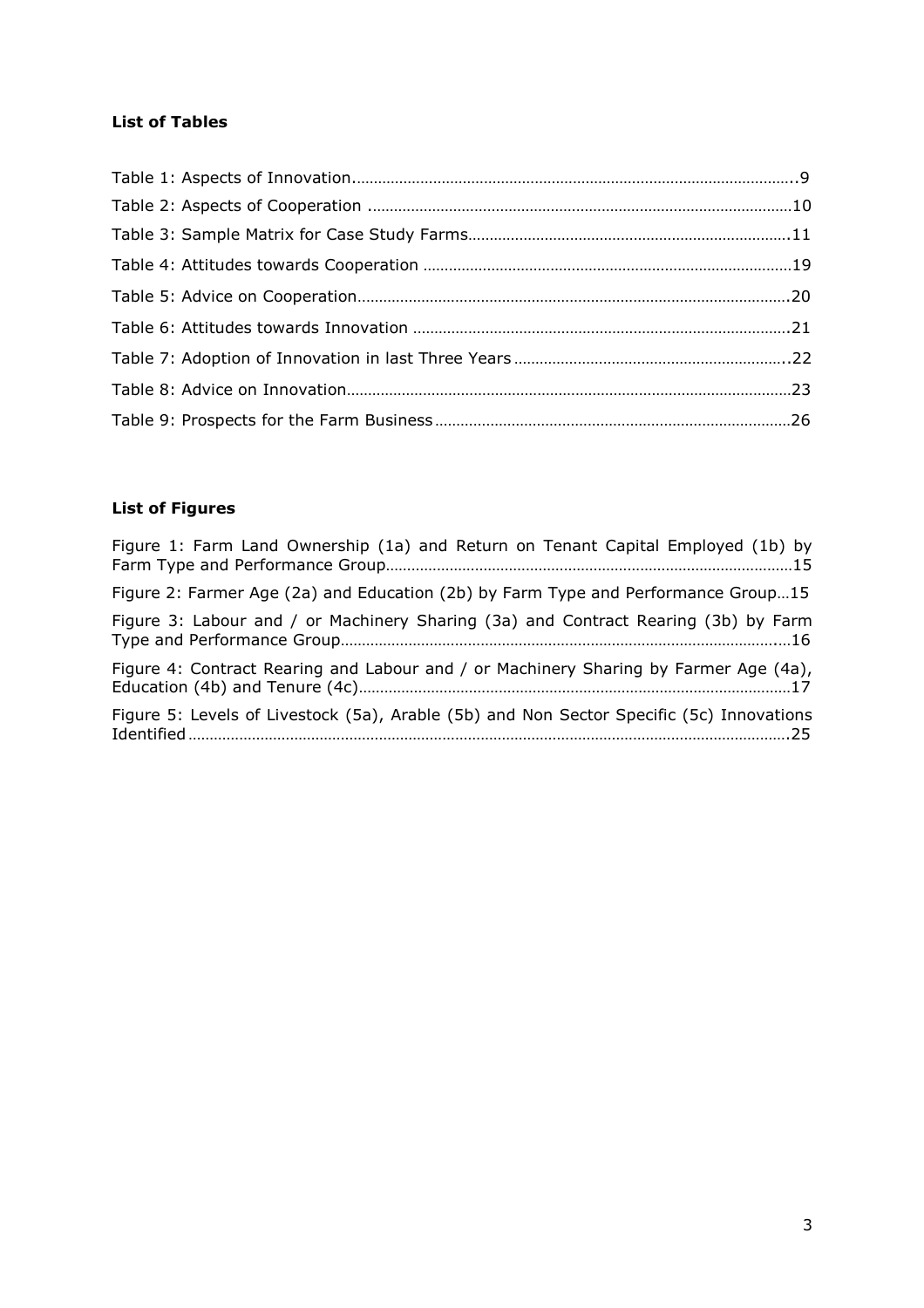#### <span id="page-3-0"></span>**Acknowledgments**

This study was made possible through the support provided by Defra who fund the Farm Business Survey (FBS) in England. Thanks are given to the FBS Co-operators who willingly gave of their time to take part in this survey and to the Research Officers (ROs) from Rural Business Research (RBR) who undertook the interviews with FBS Cooperators. The views and comments expressed herein are those of the authors alone, where the responses of farmer respondents have been quoted, these have been clearly identified. Thanks are given to Defra for constructive comments on the draft version of this report.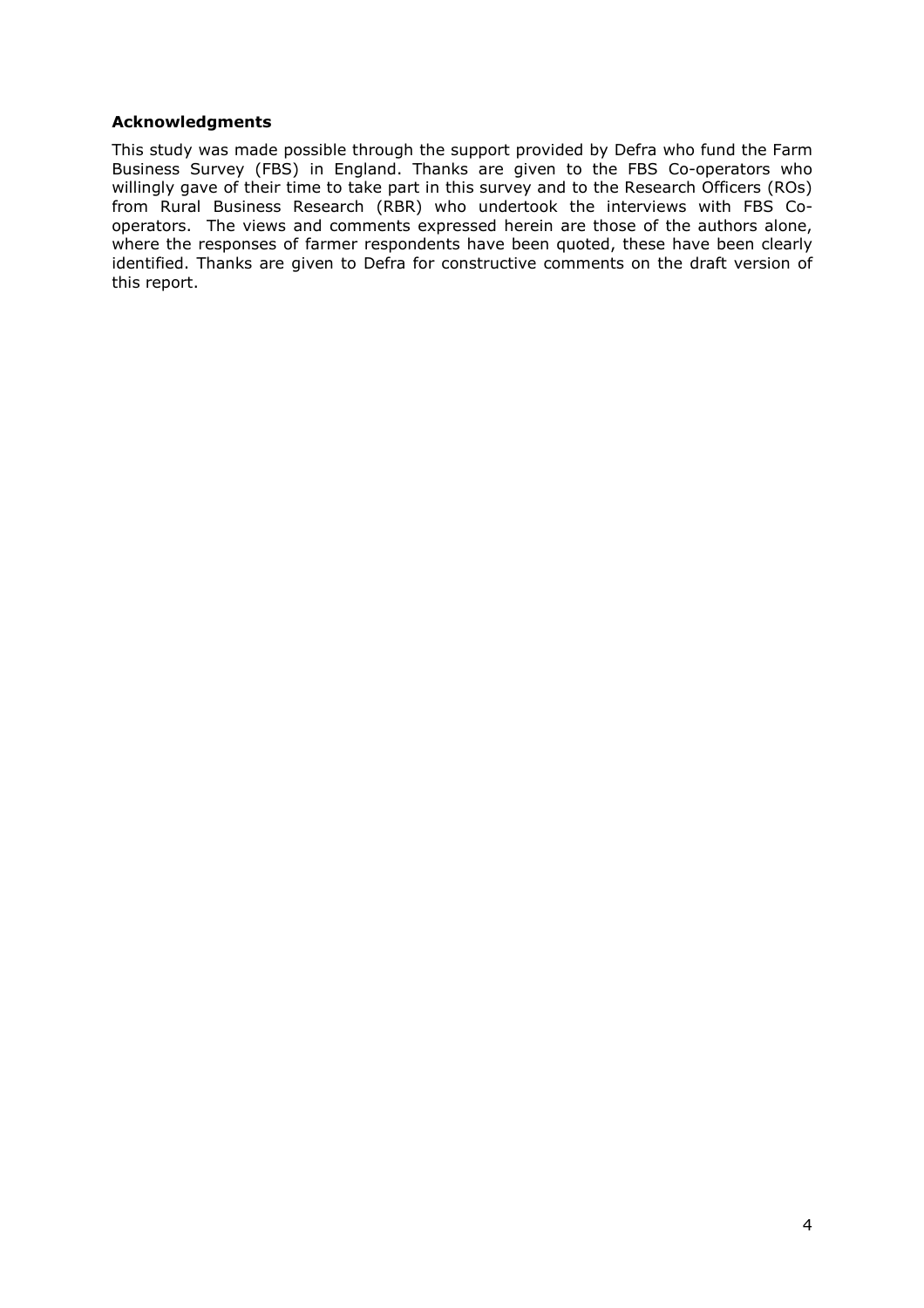#### <span id="page-4-0"></span>**Executive Summary**

- Defra's strategic plan includes increasing the productivity of the agricultural sector within the context of sustainable intensification. This project aims to analyse the drivers and motivations of farmer cooperation and innovation practices.
- Previous literature shows that financial, efficiency and labour saving objectives are the main drivers for farm business cooperation and innovation. Typically, larger farm businesses, younger farmers, farmers with greater levels of education, farmers who are willing to take risks, farmers with access to own funds or credit, and farmers with greater networks and networking capacity are more likely to engage in innovative practices. Additionally, innovations that fit with current farming practices and where the innovation is 'pulled' or demanded from the farming sector, are more likely to be taken up by farmers.
- Previous research also cites financial, economies of scale, efficiency and labour saving factors as drivers of farm level cooperation; the presence of networks, discussion groups and innovation brokers in enabling cooperation has been previously identified as facilitating cooperation. Compatibility of machinery, technology or labour resources, coordination along a value chain, plus working practices where trust exists between parties, also facilitate cooperation.
- Drawing upon data from the Farm Business Survey (FBS) for 2011-2013 inclusive, farm businesses within the main agricultural farm types were classified as high, medium or low performing on the basis of agricultural output to agricultural input ratio.
- In order to explore the impact of farm and farmer characteristics on farm performance, analysis of data from the above sample of FBS farms for the 2012/13 year found that farm performance was not significantly different between farm size, farmer age or farmer educational level groups within farm types. Moreover, there was no significant difference in levels of cooperation by farmer age, education or farm tenure groups; additionally there was no significant difference between farm performance and levels of cooperation.
- The analysis of the FBS data for 2012/13 shows that there are no clear patterns that emerge between levels of cooperation and farm or farmer characteristics; overall, labour and / or machinery cooperation as defined in the FBS was identified on fewer than 20% of farm businesses. Incidences of contracting out or contracting in livestock rearing were typically found on 10-30% of livestock farms, when analysed by farm type groups. Because the FBS does not directly collect data on innovation uptake, it was not possible to directly test for differences between farm and farmer characteristics and innovation uptake from current FBS data.
- Exploration and analysis of the quantitative data demonstrates that qualitative approaches are necessary to provide an in-depth understanding of the key drivers of, and outcomes from, cooperation and the uptake of innovative practices.
- Results from in-depth case study interviews with 60 farmer respondents showed that arable respondents almost exclusively used an agronomist, while the use of feed specialist occurred on some livestock farms; less frequently cited was the use of business or other consultants when undertaking major projects.
- Four-fifths of farmer respondents interviewed reported some level of informal cooperation with just under one-half citing involvement in formal cooperation. Farming cooperation was cited as of greater importance on Dairy, Cereals and General Cropping farms. Machinery sharing, joint harvesting, lending out of breeding sires and straw for manure swops were all cited as key aspects. The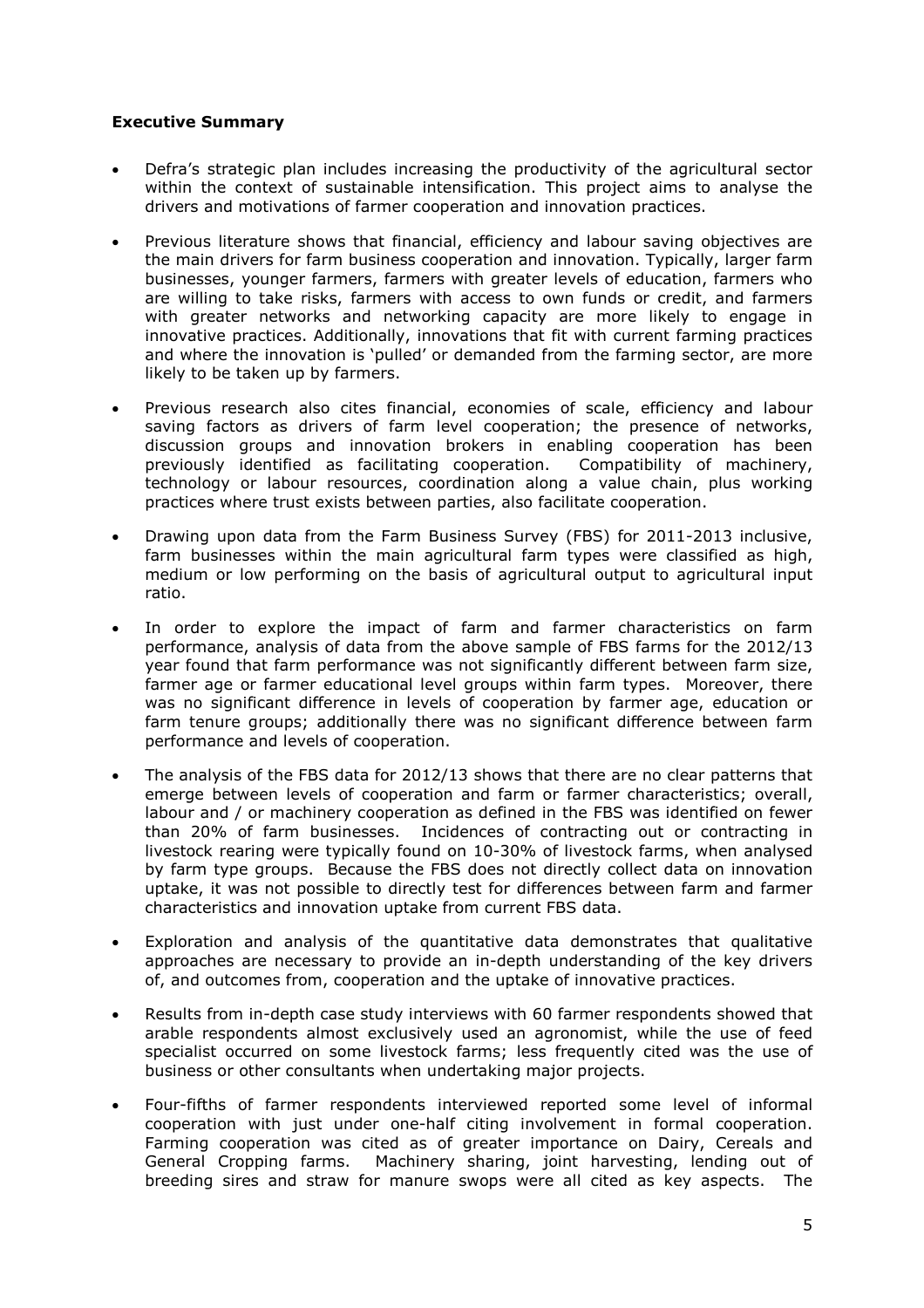majority of case-study respondents used contractors for aspects that were either central to their business or for more minor activities.

- Cooperation was often driven by several factors which can be categorised as either "people" (the style of farmer and relationships with neighbours), "practical" (availability / need for labour or machinery), and "profit" (mutually beneficial financial opportunities). Barriers to cooperation included bad experiences in the past with machinery sharing, biosecurity concerns or specific local aspects, for example neighbours not sharing an interest in cooperation.
- Three-quarters of all respondents indicated a positive attitude towards innovation, with the majority categorised as cautiously positive towards innovation. Overall, respondents held a pragmatic approach to innovation. Key areas of innovation on the case study farms related to: changes in breeding, health care and feeding policy for animal enterprises; changes to cultivation, harvesting, crop husbandry techniques, including new varieties, and precision agriculture aspects for arable enterprises; and new machinery, plant or software and investment in green energy or energy saving activities across all farm types.
- Barriers to innovation included financial (lack of internal or external funds), expense (cost of innovation too large to be justified for farm or enterprise), risk aversion and respondent age / life cycle factors (e.g. nearing retirement).
- Key barriers to business development and growth included the high cost of land for either purchase or rent; on poor performing tenanted farms gaining access to credit was more challenging than for high performing owner occupied farms, with the latter group recognising the increased value of farm land that can provide a basis against which to borrow funds for business development (e.g. green energy).
- The incidence of recorded innovations in the previous three years was higher on lower and medium performing farms than on top performing farms. Examples of top performing farms not perceiving the need to innovate, and low performing farms recognising the need to innovate to improve performance, were both observed. These examples potentially reflect high performing farms that have previously innovated and are now accruing returns from previous investments, and also farms with a low cost base that flow from natural comparative advantages of the farm (e.g. soil type). The case-study findings highlight the challenges of categorising and capturing innovation with respect to time-scales and definitions.
- Farming press, workshops and technical events were common methods of keeping up to date with technical developments. Further sources of information included discussion groups and communication with other farmers (including on-line forums). More technical information was sourced from experts such as vets, agronomists, independent advisors and product suppliers.
- Attitudes towards training and qualifications were generally positive but more frequently cited in large farm businesses, with cost representing a barrier for smaller and medium sized businesses. Older respondents, or those approaching retirement, were less positive towards training needs.
- The most common strategy for machinery and equipment replacement was to replace 'when needed'. However, financial (e.g. grant) and tax incentives were noted to incentivise machinery and equipment replacement, with a number of respondents noting the need for additional training on new technology (e.g. GPS) in order to gain maximum benefit from this innovation. The use of contractors was observed as a method of obtaining contemporary machinery and technology that could not be justified on individual farm businesses.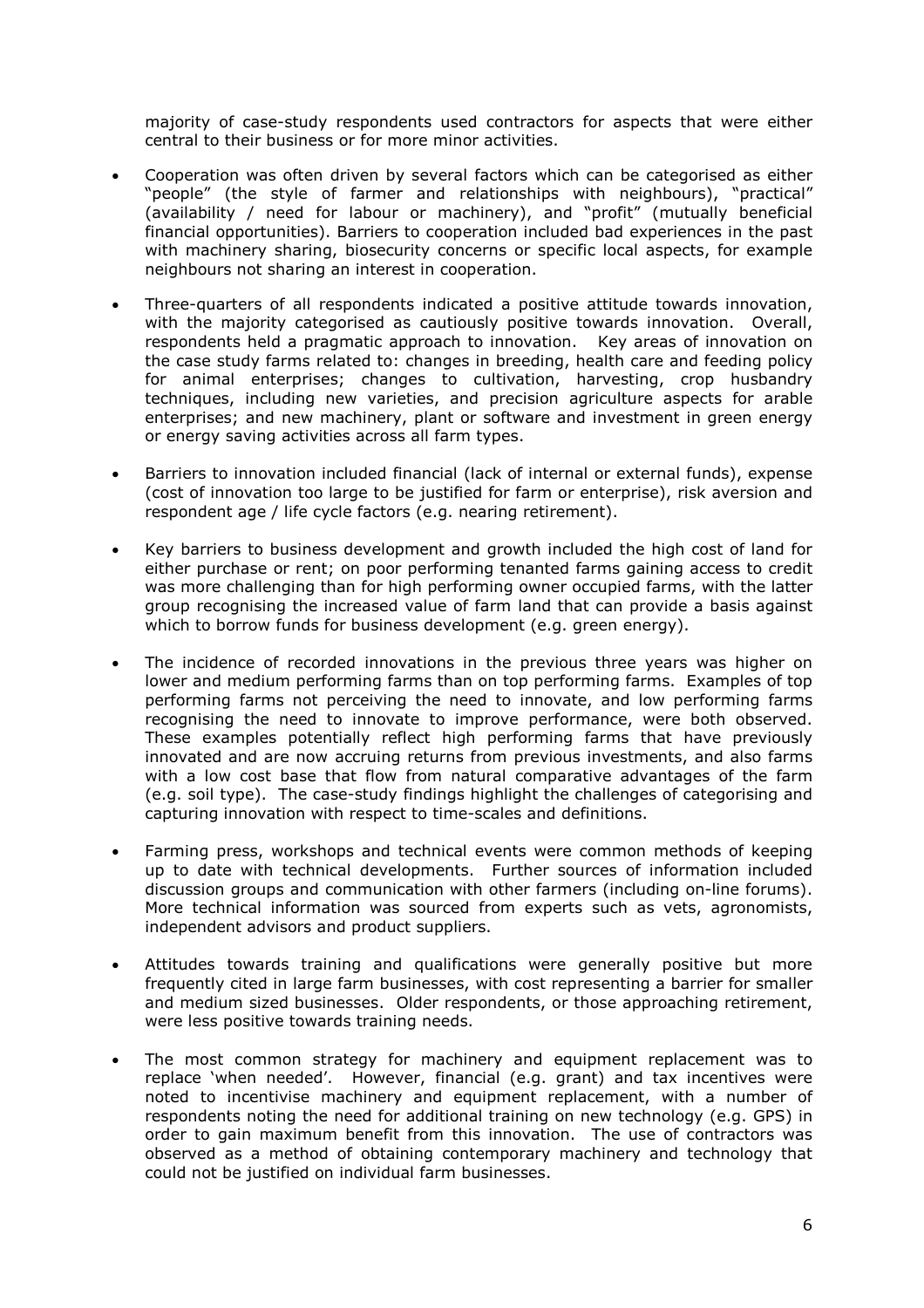- While profit maximisation was recognised as a key objective, this was also balanced against the need to maintain or improve the farm, and within most cases this was additionally and importantly also balanced against personal / lifestyle objectives. The presence of a successor was observed in some cases to positively influence innovation uptake. The majority of respondents were positive about the prospects for their individual business.
- A Research Officer (RO) workshop identified that attitudes towards both cooperation and innovation were largely personality dependent and that there was no link between farm performance and collaborative activities or uptake of innovation.
- The RO workshop also identified a number of key opportunities and challenges facing the industry at the time of the study. Key points included: increased difficulty in securing land for business expansion driven by increased demand for bioenergy, food, and increased cost of obtaining land; changes to policies and regulations creating business uncertainty and new challenges; opportunities provided by green energy projects; improved (at the time of study) output prices for a number of livestock products.

#### <span id="page-6-0"></span>**Recommendations for Policy, Advisors and Industry**

- Advice and policies focused around cooperation and innovation should articulate financial, efficiency and labour saving advantages. Approaches to cooperation within the arable sector, which recognise local needs and utilise local networks to articulate policy messages, are likely to be the most effective.
- Advice to other farmers from farmer respondents about cooperation included the need for 'give and take', flexibility in cooperation, trust and formalising arrangements; advice in relation to innovation included the need to progress cautiously, undertake research and learn from others, in particular from other famers.
- The farming press, sector-specific events, specialised advisers, ICT, mobile technologies and social networks can be utilised to engage farmers and the wider industry. Targeting early adopters and events aligned with hosting on-farm demonstrations offer multiple benefits whereby farmers can obtain practical, contextual, localised information across a range of innovations and technologies within a limited timeframe.
- Advice and policies which recognise and incentivise joint machinery investment, together with guidance and simple protocols for on-going cost sharing between businesses would both incentivise innovation on smaller and medium size farm businesses, and lower barriers to ongoing cooperation; the role of contractors in enabling small and medium sized businesses to access new technologies should be recognised.
- Tax incentives, grants, or interest free loans for new plant and machinery purchases have a direct impact on uptake of new machinery and technologies, but could be aligned with conditional training to achieve maximum benefit; moreover reducing cost barriers of training courses will enhance innovation uptake, in particular for small or medium sized farm businesses.
- The qualitative case studies show that the current definition of cooperation with the FBS does not fully capture the full range of cooperation occurring in farm business, and also highlighted the complexities in understanding innovation from a farmer perspective. Future quantitative studies should clearly clarify particular types of cooperative activity and innovations in order to fully capture activities occurring on farm businesses and in particular those beyond 'agricultural production' activities.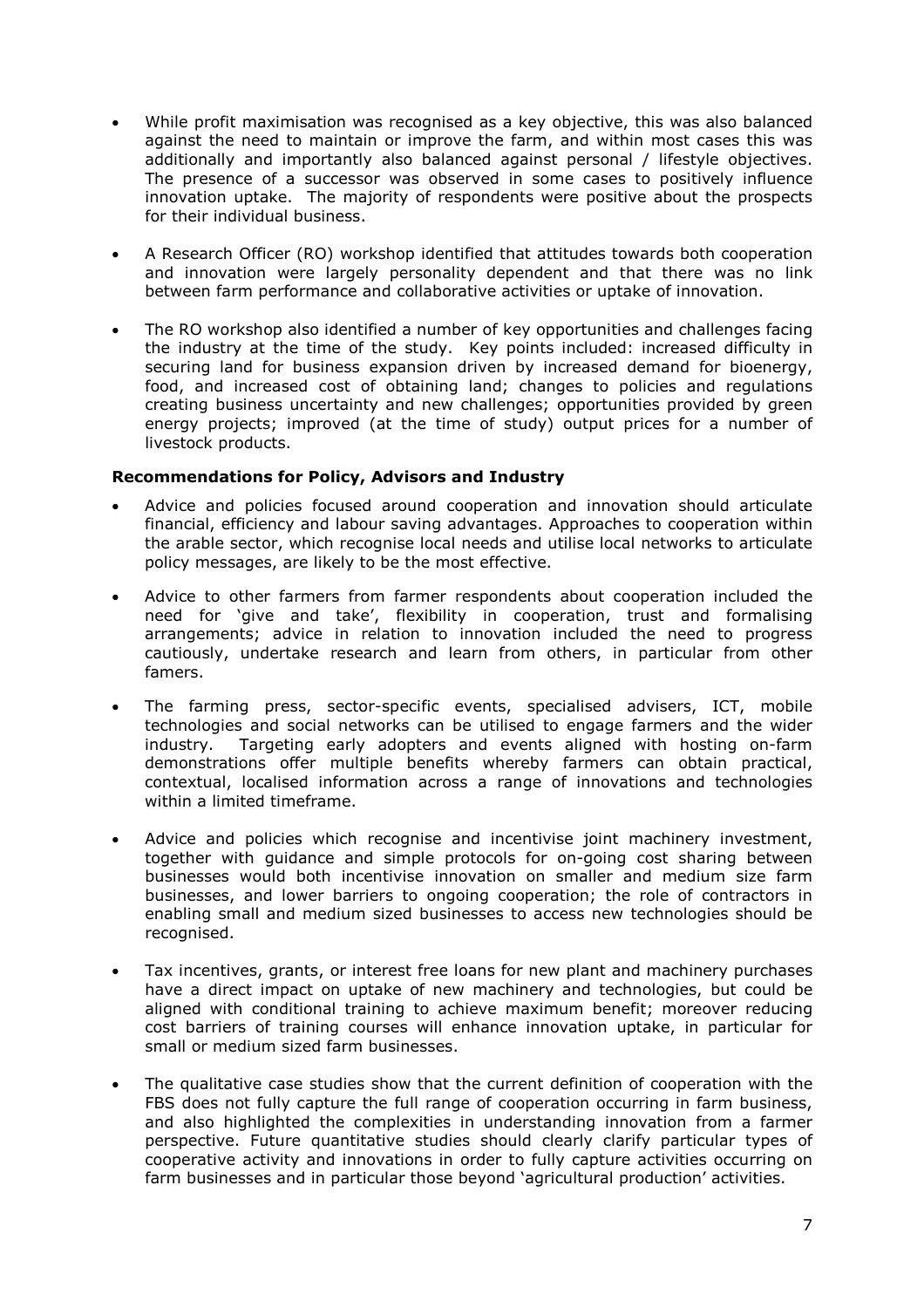## <span id="page-7-0"></span>**1. Background**

Against a background of environmental pressures, world population growth and increasing recognition of the need for sustainable intensification of agriculture, Defra's strategic business plan includes championing a thriving, competitive British food and farming sector and driving sustainable growth in the wider rural economy in support of rural communities. Enhancing farm competitiveness and resilience requires long term performance improvements that encompasses management decisions as well as a focus on improving input-output and resource use efficiency. This project examines links between farm business strategies towards innovation and cooperation and farm performance, including farmer attitudes to, and barriers preventing uptake of, innovative approaches and new technology. Moreover, the study will explore the extent of farmlevel cooperation that exists across both informal and formal structures, to understand the drivers of, and barriers to, cooperation. Hence, the study specifically seeks insights from farmers to ascertain the factors influencing the motivations for, and barriers to, adopting innovative practices, new technology and cooperation. This project also seeks to provide key transferable policy and industry messages to enhance uptake of innovation and cooperation practices.

#### <span id="page-7-1"></span>**1.1 Literature Review**

An in-depth review of the literature on farm business innovation and cooperation was undertaken and is presented in Appendix 1. The objective of the review was to identify the key factors driving innovation and cooperation in agriculture. Drawing upon the findings of the literature review, key aspects affecting innovation and cooperation have been summarised below.

Table 1 shows factors influencing innovation. It shows that innovation is more likely to occur where it has a clear financial benefit or promises cost effective changes to a business, particularly via labour reducing approaches. Moreover, where the farm business has access to external or internal funds, access to advisers, training or information, and where the operator of the farm business has a greater level of educational attainment, uptake of innovation is more likely to occur. The above factors are frequently cited in the literature and hence are associated with a 'strong' degree of confidence.

Other factors that are associated with innovation uptake include larger farm or business size, younger farmers, farmers who are willing to take risks and those with access to farmer and social networks, or information communications technology (ICT). Moreover, the degree to which an innovation fits or aligns with current practice, and innovations that are defined as 'pull' factors from the industry, are also innovation-enabling. The above factors occur less frequently in the literature than those to which we have assigned a strong level of confidence, and have therefore been characterised as associated with a 'moderate' degree of confidence. Other aspects affecting innovation include farm tenure and the intensity of agricultural production. These factors have typically been cited as being enabling factors of innovation in some of the literature, but represent areas where other literature did not find any positive association towards innovation uptake and these have hence been associated with a 'weak' level of confidence.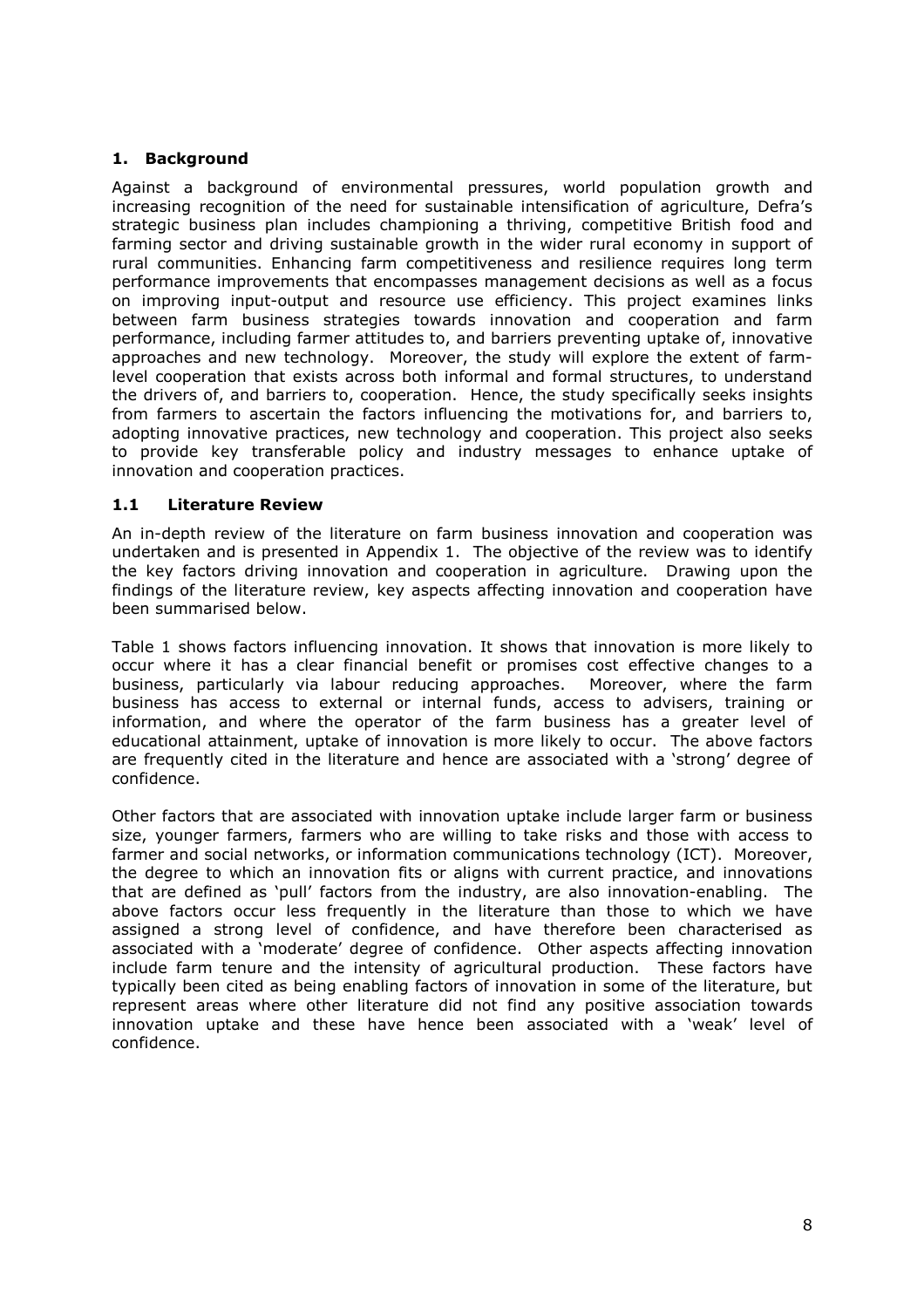| <b>Innovation Enabling</b>                                                                                      | <b>Innovation Constraining</b>                                                | <b>Level of confidence</b> |
|-----------------------------------------------------------------------------------------------------------------|-------------------------------------------------------------------------------|----------------------------|
| Demonstrable financial benefit, particularly<br>with respect to increasing revenue                              | Uncertainty over cost-benefit of innovation                                   | $+++$                      |
| Access to credit or availability of internal<br>funds                                                           | Internal or external funding constraints                                      | $+++$                      |
| Greater educational attainment of farmer                                                                        | Low level of education or training                                            | $+++$                      |
| Cost effectiveness of innovation and labour<br>reducing practices to achieve lower costs of<br>production       |                                                                               | $+++$                      |
| Training and access to advisers or<br>information                                                               |                                                                               | $+++$                      |
| Larger farm / business size                                                                                     | Smaller farm / business size                                                  | $++$                       |
| Risk taking preference / ability to take risk                                                                   | <b>Risk aversion</b>                                                          | $++$                       |
| Younger farmers                                                                                                 | Older farmers                                                                 | $++$                       |
| Level of "fit" or "usefulness" with current<br>practices                                                        | Unproven technology or high level of<br>adaptation required to current system | $++$                       |
| Innovation or technology "pull" from<br>farmers                                                                 | Innovation "push" from researchers                                            | $++$                       |
| Farmer and social networks favouring<br>innovation and peer group support; being<br>new to an agricultural area | Historical approaches to farming;<br>embedded inter-generational thinking     | $++$                       |
| <b>Information Communication Technology</b><br>(access to)                                                      | Information constraints                                                       | $++$                       |
| Owned farm                                                                                                      | Tenanted farm                                                                 | $\ddot{}$                  |
| Intensity of agricultural production                                                                            |                                                                               | $\ddot{}$                  |

Table 1: Aspects of Innovation

Key to level of confidence:  $+$  weak;  $++$  moderate;  $+++$  strong

Table 2 presents a summary of the key findings in relation to cooperation. Aspects of cooperation that provide demonstrable financial benefits, economies of scale or efficiency improvements, for example via labour and machinery pooling, are more frequently cited in the literature as cooperation enabling drivers. Moreover, where farmers are involved in discussion groups, or have strong social cohesion networks within a local area, these have also been identified as positive drivers of cooperation. The presence of advisers and 'innovation brokers', greater compatibility of labour and machinery technology between parties, and the presence of interactions along the marketing or value chain, have also been identified as positive associative factors towards cooperation. Conversely, limitations in institutional support have been noted to be a constraining factor towards cooperation. Group cohesion and management have also been cited in the literature, with inaugural members of a cooperative group having wider motivational drivers than those joining a group later, with group laggards typically seeking to achieve financial benefit as the sole or primary reason for their cooperation. Additionally, the need for clear leadership and decision making has been cited as a cooperation enabling factor.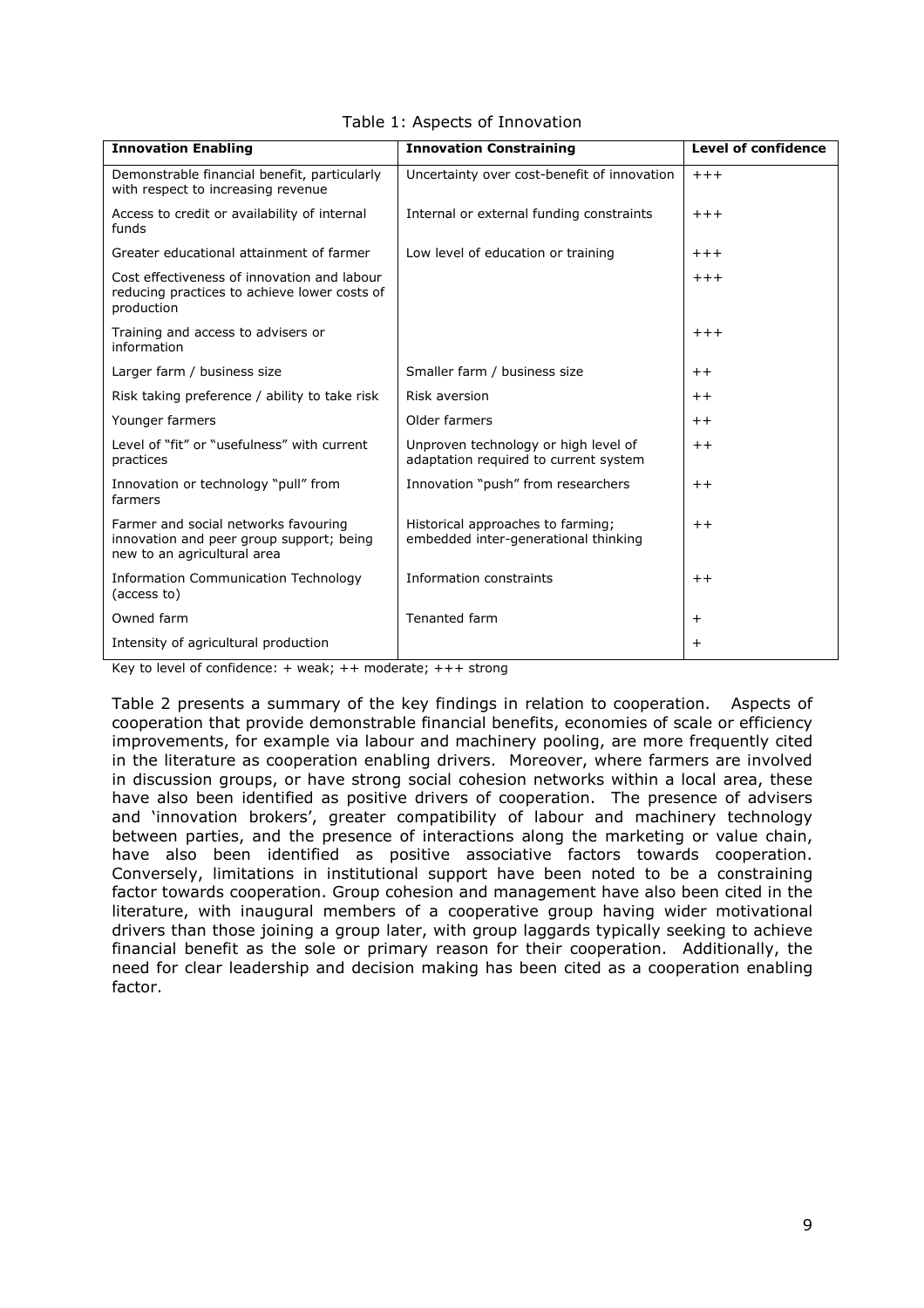| <b>Cooperation Enabling</b>                                                          | <b>Cooperation Constraining</b>                                                                           | Level of confidence |
|--------------------------------------------------------------------------------------|-----------------------------------------------------------------------------------------------------------|---------------------|
| Clear financial benefit / economies of scales<br>/ increase efficiency of production | No demonstrable financial or other benefit                                                                | $+++$               |
| Labour and machinery pooling                                                         |                                                                                                           | $+++$               |
| Farmer discussion groups / social cohesion                                           | Social gaps between farmers                                                                               | $+ + +$             |
| Trust between farmers                                                                | Uncertainty over motivations of others                                                                    | $++$                |
|                                                                                      | Limitations in institutional support /<br>infrastructure                                                  | $++$                |
| Compatibility of labour, machinery or<br>technology to sharing between members       | Timeliness constraints shared resources                                                                   | $++$                |
| Advisers and innovation brokers                                                      | Lack of external influence on the group                                                                   | $++$                |
| Value or marketing chain interactions                                                | Arms-length trading                                                                                       | $++$                |
| Inaugural members of cooperation group                                               | Joining established group / motivations for<br>cooperation non-aligned with those of<br>existing members. | $^{+}$              |
| Dedication of members with clear<br>leadership / decision making processes           |                                                                                                           | $\ddot{}$           |

|  |  |  |  | Table 2: Aspects of Cooperation |
|--|--|--|--|---------------------------------|
|--|--|--|--|---------------------------------|

Key to level of confidence:  $+$  weak;  $++$  moderate;  $+++$  strong

## <span id="page-9-0"></span>**1.2 Aims and Objectives**

The aim of this project was to identify farmer attitudes and current practice towards the uptake of innovative practices and technology, their level of cooperation with other farmers and the underlying reasons for this. The findings from the research will allow conclusions to be made regarding the identification of possible links between the uptake of these practices and economic performance. The key objectives of the research included:

- 1. Identification of the key drivers (and barriers) behind the adoption of innovative practices (including but not exclusively new technology).
- 2. Identifying the key motivators for farmers to cooperate with other farmers and the main barriers preventing this.
- 3. Establishing if varying farm business strategies for innovation and cooperation impact on farm performance both economically and physically.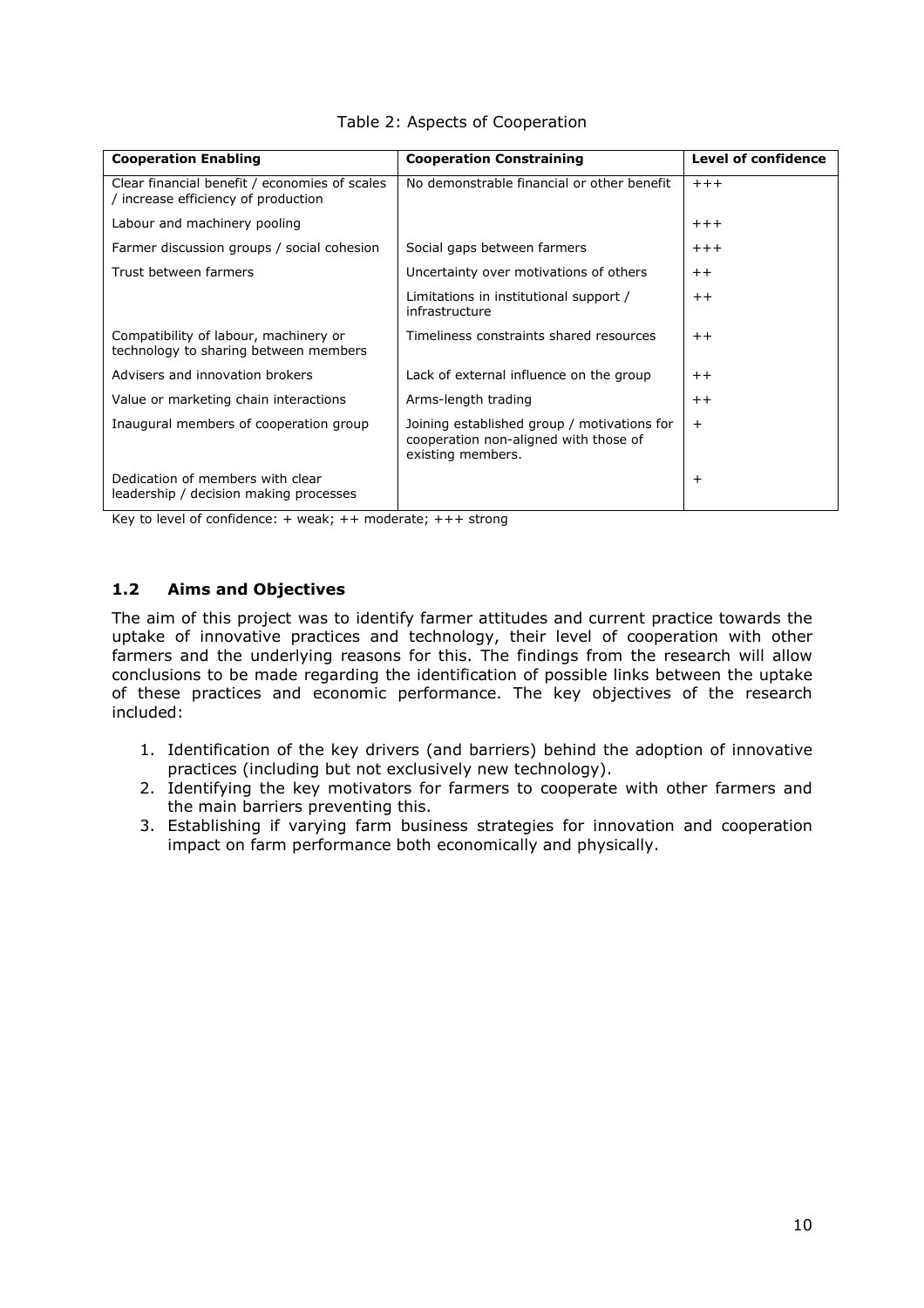## <span id="page-10-1"></span><span id="page-10-0"></span>**2 Methodology**

## **2.1 Sample Selection**

Data was taken for three FBS years of 2010/11, 11/12 and 12/13. Within each farm type group, farm business performance was identified on the basis of agricultural output to agricultural input ratio, and for each year individual farm businesses were classified as low, medium and high performing. Using these individual year results, farm businesses were classified as low, medium or high performing if the business was classified as either low, medium or high in at least two out of the three years analysed. Where farm businesses did not meet the criteria for classification as low, medium or high performing these were excluded from consideration. The sample requirement across seven farm type groups is shown in Table 3:

| Farm type          | Performance band |        |     |
|--------------------|------------------|--------|-----|
|                    | Top              | Middle | Low |
| Cereals            | 4                |        |     |
| General Cropping   |                  |        |     |
| Pigs               |                  |        |     |
| Poultry            |                  |        |     |
| Dairy              | 5                |        |     |
| <b>LFA Grazing</b> |                  |        |     |
| Lowland Grazing    |                  |        |     |
| Total              | 20               | 20     | 20  |

Table 3: Sample Matrix for Case Study Farms

Farm businesses were selected from within the same region and wherever possible had similar key characteristics (e.g. farm or enterprise size). In some cases, farms were deemed not to be suitable for inclusion in the study because they had unusual features or business circumstance. Once farms were selected, they received a letter inviting them to participate in the study (Appendix 2). In some cases the RO who normally visited that farm business telephoned to seek their cooperation and briefly explain the basis of the survey. Only five farms contacted refused to participate, primarily because of particular circumstances at the time of contact. The distribution of completed returns matched the target distribution shown in Table 3. In nearly all cases respondents were not told which performance band they were in, except in a relatively few cases where it was mentioned during the course of the interview (primarily the top performers).

# <span id="page-10-2"></span>**2.2 Analysis of FBS Data**

Drawing upon FBS data for 2012/13, data was extracted for farm type, the percentage of utilised agricultural area that was owned, return on tenants capital employed (ROTCE<sup>[1](#page-10-3)</sup>), farmer age, level of education, incidence of labour and machinery sharing and incidence of any form of contract rearing of livestock. These data were then analysed by farm type and performance group to test the hypothesis that there was no association between these variables and farm type and / or performance group. For normally distributed continuous data (for example data on farmer age) an ANOVA test was undertaken. For non-continuous or categorical data (for example farm type groups) a Chi-Squared test was undertaken $2$ [.](#page-10-4)

<span id="page-10-3"></span> $^1$  ROTCE was calculated as Management and Investment Income (MII) divided by Tenant's Type Capital. MII is the financial return to the farm business accounting for all revenue minus costs, where costs include the value of owned land (rental equivalent) and value of unpaid labour of the farmer, spouse and other unpaid labour.

<span id="page-10-4"></span> $2$  A continuous variable can take any value- for example farm income, whereas categorical data can only take a finite number of values, for example farm type.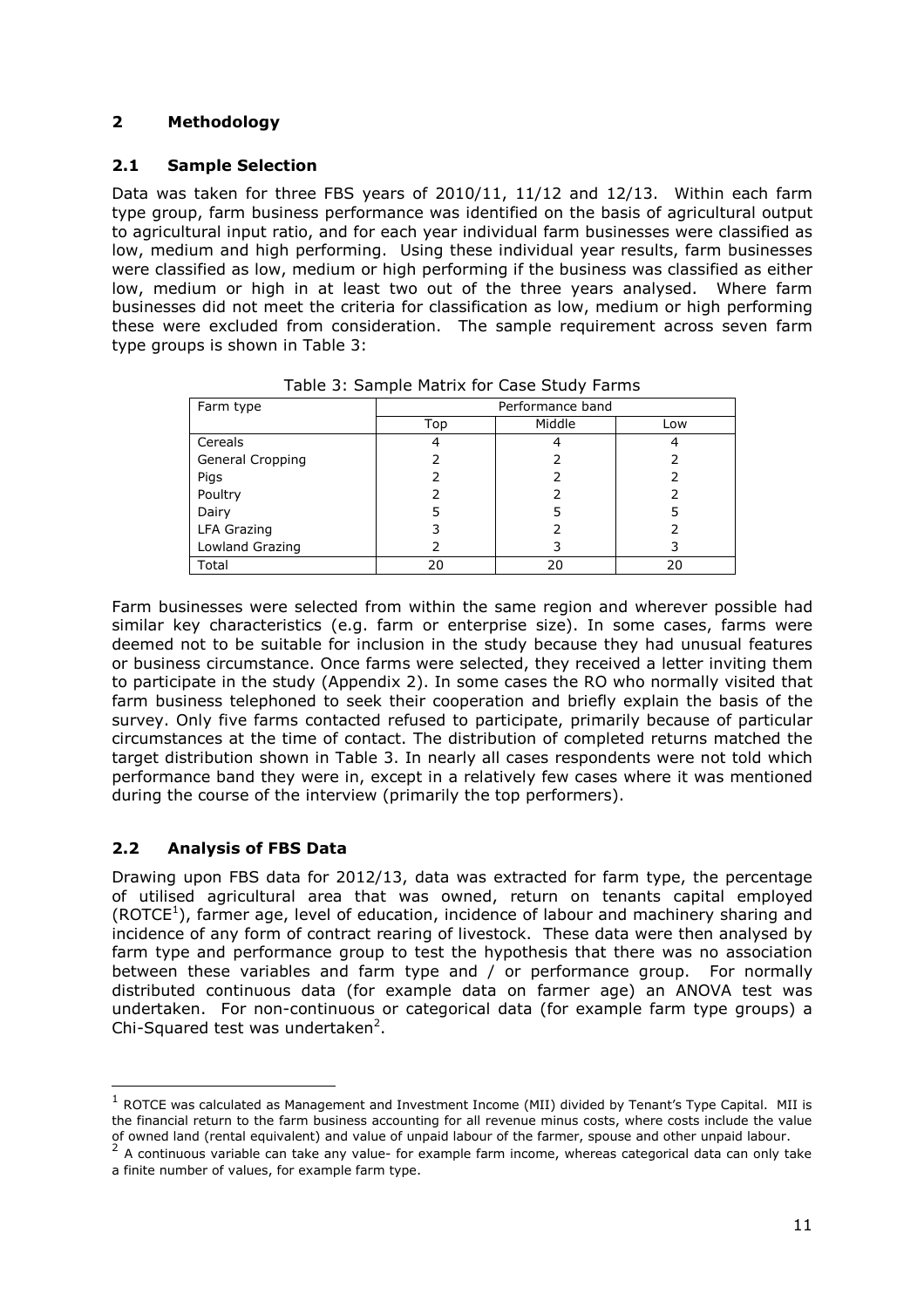The FBS data for 2012/13 was analysed in order to explore the impact of farm and farmer characteristics on farm performance and additionally the relationship between farm and farmer characteristics and levels of cooperation. This analysis was undertaken to establish if the presence or absence of particular farm or farmer characteristics may explain either difference in farm performance or levels of cooperation, and as such allow the study to place the qualitative results that explore cooperation and innovation in relation to farm performance, in greater context. For example if younger farmers achieve greater levels of performance it is instructive to examine if this finding relates to their level of education, the farm type they operate, or the level of cooperation they undertake. Conversely, if no association is observed between farm performance or cooperation levels and farm / farmer characteristics, this would lead to the conclusion that performance and cooperation are independent of farm / farmer characteristics. Because the FBS does not directly capture data on innovation, it was not possible to directly undertaken quantitative analysis with respect to levels of innovation. While other researchers have used investment as a proxy for innovation, this has also been recognised as a limited proxy variable because the direction of causality between innovation and performance is not clear; there is the potential for innovation to lead to improved performance, which in turn leads to investment, or *vice versa* (Renwick et al., 2014).

## <span id="page-11-0"></span>**2.3 Semi-Structured In-Depth Interviews**

Face-to-face interviews were undertaken in a semi-structured format (Appendix 3) to allow discussion of individual farm level decision making. Two experienced ROs from each of the six Rural Business Research (RBR) units carried out the interviews. The number of researchers involved was restricted in order to ensure consistency and robust interpretation. All researchers attended a full briefing meeting at the outset and a workshop at the completion of the fieldwork. It was agreed that researchers would not visit the farms they normally visited so that they did not have any pre-conceived bias relating to the holding or respondent.

The semi-structured interview consisted of four parts:

- 1. Background and management structure exploration of the decision making process, use of external consultants, respondent's age and period of time farming at current location.
- 2. Farm Business Cooperation exploring attitudes to cooperation and the extent to which the business entered into arrangements with other farms, whether on a formal or informal basis. Participation in joint venture arrangements, local networks and other factors that may explain variations in terms of business performance. Specific questions on contracting were also included in this section.
- 3. Innovation and Technology exploring attitudes towards innovation and new technology, barriers to adoption of new technology, ways of keeping up-to-date and the use of professional advisors. The definition of innovation<sup>[3](#page-11-1)</sup> drew upon the OECD definition. Following the training meeting, ROs had a clear view of what innovation entailed so that they could put it into their own words to aid respondent understanding of the OECD definition. Innovation could be new to the business but

<span id="page-11-1"></span><sup>&</sup>lt;sup>3</sup> Innovation can be changes in the product(s) or the way they are produced through, for example, new machinery or 'organisational' innovation such as business practices (e.g. benchmarking) or the way the business is organised (e.g. internal or external business relationships including marketing). An innovation must contain an element of novelty, but this can be new to the farm or new to the market/world. It can consist of the implementation of a single significant change (e.g. a new business arrangement) or of a series of smaller incremental changes that together constitute a significant change e.g. gradual adoption of precision farming techniques.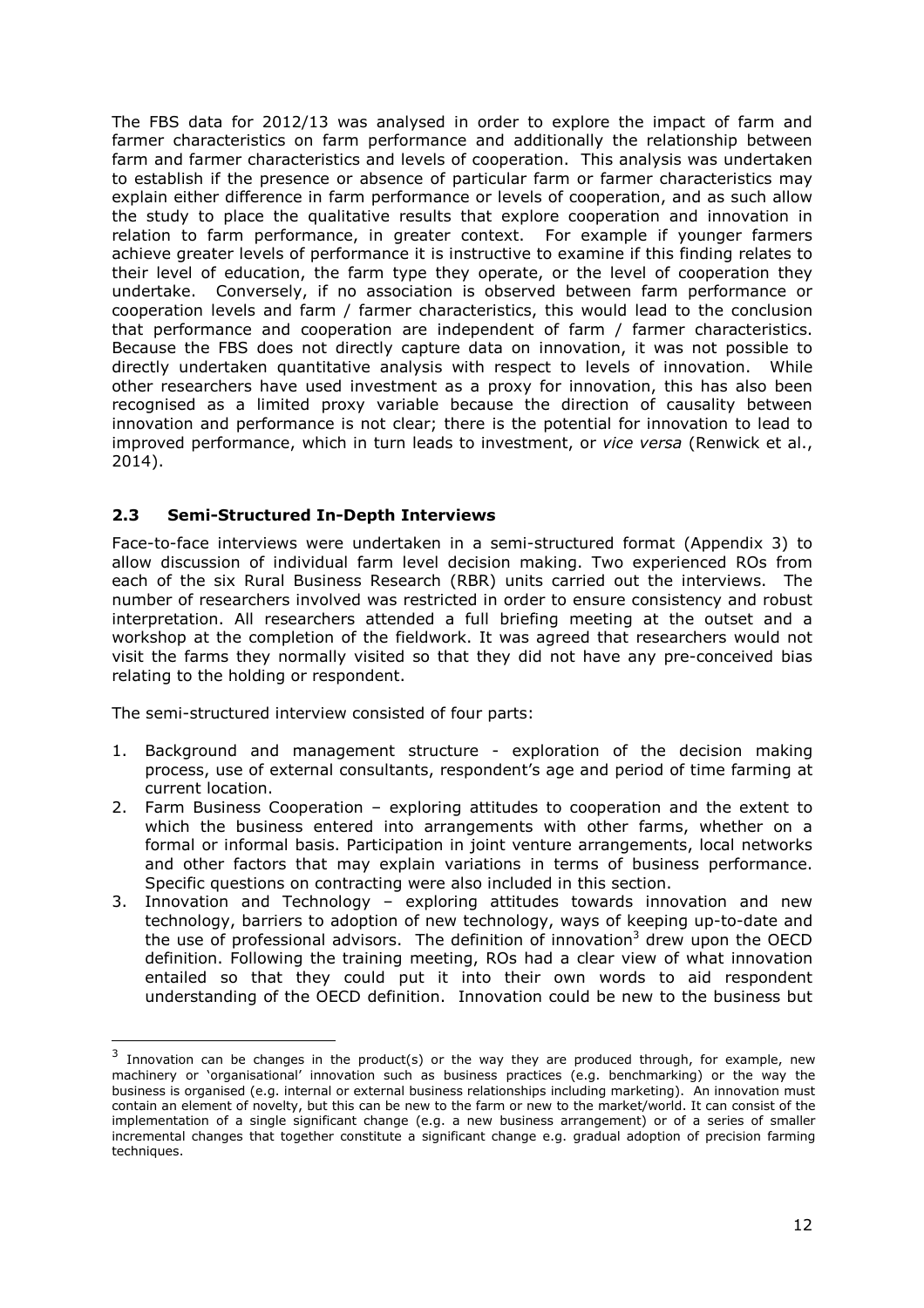widespread to the industry or new to the industry (e.g. cutting-edge practice not adopted more widely).

4. Goals and Objectives – the perspectives of those running the farm business were explored including succession of the farm business.

The interviews were structured so that open questions were asked prior to any prompting of respondents, in order to gain the respondent's understanding of the relevant questions. ROs recorded answers given to each successive question even if contradictions occurred between answers. All interviews took place between the beginning of February and the middle of March 2014. The average length of interview was 83 minutes with a range from 45 to 120 minutes. Intensive livestock farm interviews were typically the shortest with LFA grazing farms the longest. Interviews tended to be longer for the lower performing farms compared to the other two categories. Interview qualitative data were transcribed from detailed interview notes, including quotes from respondents, into a structured word document by the RO immediately following each interview. Thematic analysis of the collated interviews was then undertaken to identify recurring themes, key words, phrases or approaches.

#### <span id="page-12-0"></span>**2.4 Research Officer Workshop**

A workshop for ROs was held on the  $1<sup>st</sup>$  April 2014 which sought to explore issues of cooperation and innovation that arose from undertaking the case study interviews and to gain wider understanding of innovation and cooperation in agriculture more generally. Moreover, opportunities and challenges facing the agricultural industry were explored in the workshop to provide wider context to the contemporary issues surrounding the case study.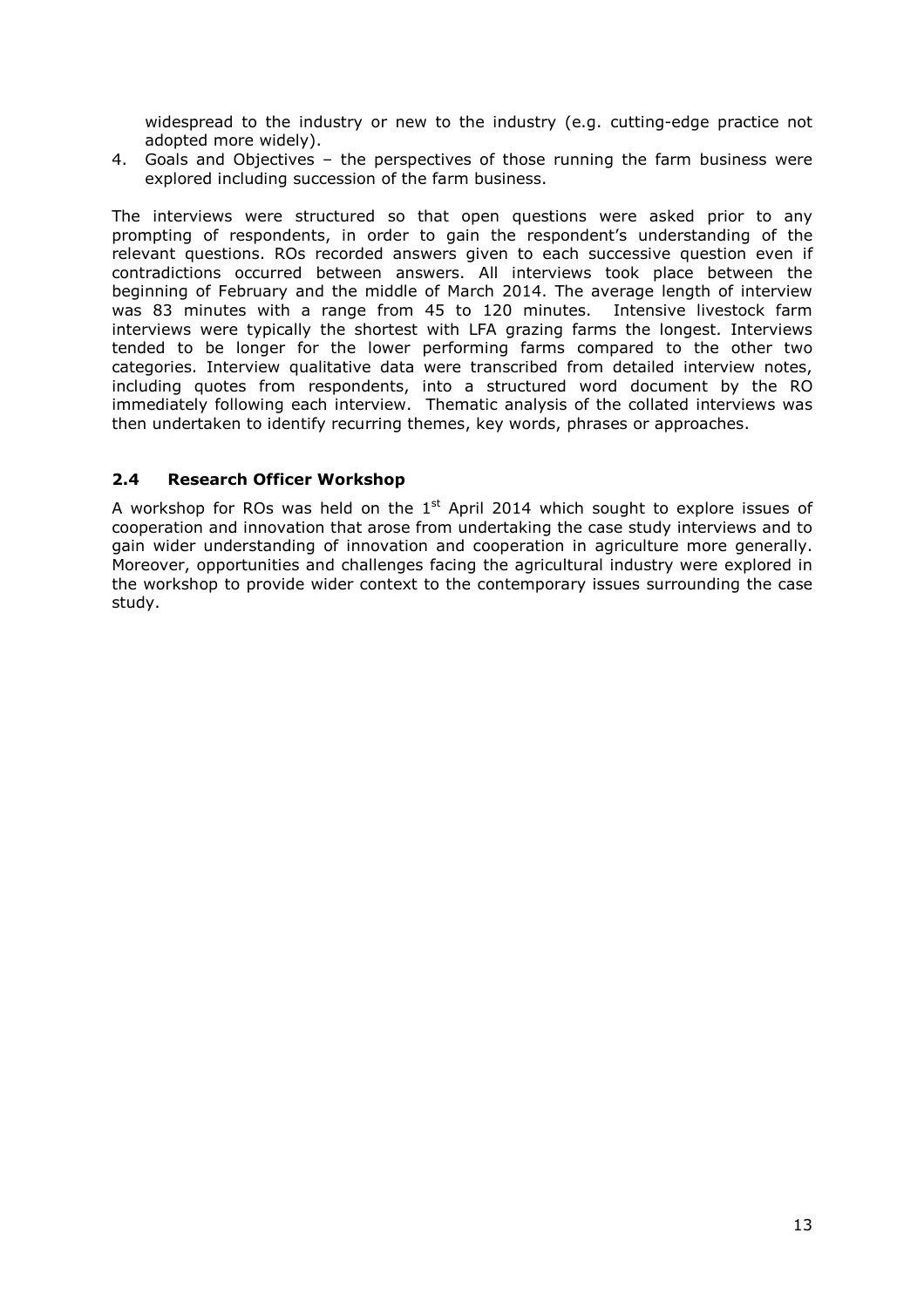## <span id="page-13-0"></span>**3 Results**

## <span id="page-13-1"></span>**3.1 Quantitative Analysis (2012/13 data)**

Drawing upon existing FBS returns, data was extracted for a range of observed measures in order to test the hypothesis that farm performance is independent of a range of farm and farmer characteristics, including the level of cooperation. Moreover, the data was used to test the hypothesis that cooperation is independent of farm and farmer characteristics. The data utilised included farm type, the percentage of utilised agricultural area that was owned, return on tenants capital employed (ROTCE), farmer age, level of education, incidence of labour and machinery sharing and incidence of any form of contract rearing of livestock. As noted in section 2.2 these tests were undertaken to establish the presence or absence of structural factors affecting farm performance or levels of cooperation in order to place the qualitative results in context.

## <span id="page-13-2"></span>**3.1.1 Tenure and Return on Tenant's Capital Employed**

Farm performance (as defined for this study based on the ratio of agricultural output to input) was analysed with respect to tenure and ROTCE, accounting for farm types to test the hypothesis that there was no association between farm performance, farm types, tenure and ROTCE. A Chi-Squared test on the proportion of predominantly land-based farms with more / less than 50% of the utilised agricultural area owned indicated no significant difference by farm type and performance group ( $p=0.385$ ) (Figure 1a), and hence it can be concluded that overall, farm type is independent of the performance group as defined for this study. This result means that while farm type may have some influence on farm performance, a range of other factors are also likely to explain the variation in performance, beyond farm type, potentially including levels of cooperation and innovation. However, with respect to analysis of ROTCE for the farm business (in contrast to the ratio of agricultural output to agricultural input that defines farm performance in this study), an ANOVA test on the continuous (normally distributed) data indicated a significant difference in ROTCE (for the farm business) by farm type (p<0.001), performance group (p<0.001) and the interaction between farm type and performance group  $(p<0.001)$  (Figure 1b). Hence, when examining the potential influence of cooperation and / or innovation with respect to performance from the qualitative analysis it is in instructive to remember that key drivers of ROTCE include farm type, albeit that no significant relationship between *farm performance group* and farm type was identified. However, the significant relationship between farm performance and ROTCE indicates that the performance bands used in this study are, on average, also suitable proxies for overall farm business performance, in addition to providing metrics of agricultural performance. Hence, the *agricultural* farm performance bands used in this study are argued to additionally represent *farm business* performance bands. Hence, any findings that emerge for the farm performance bands are argued to therefore hold at the business level as well as the agricultural costs centre level.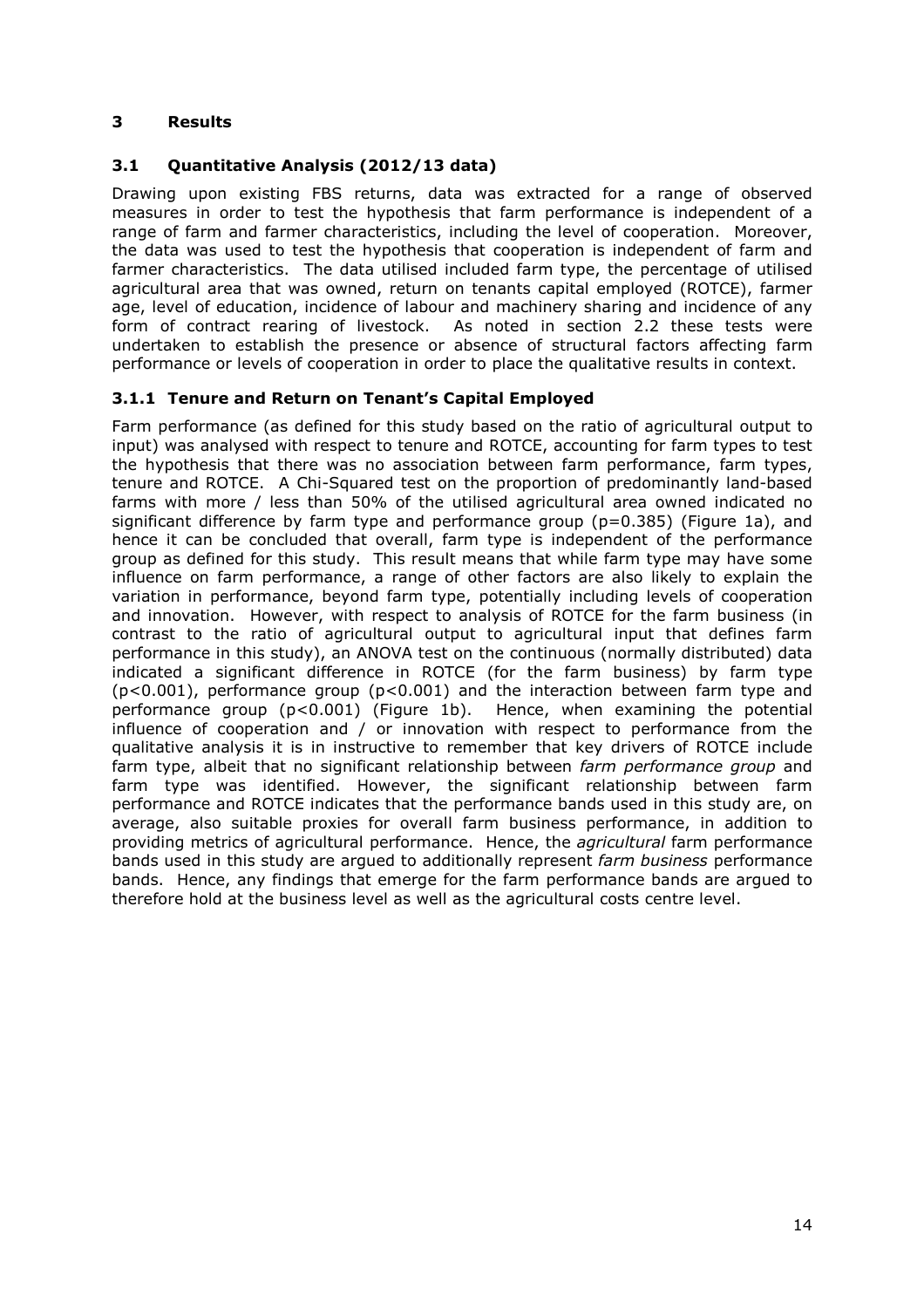



Figure 1a: Percentage of farms with >50% of Utilised Agricultural Area owned by Farm Type and Performance Group. Key: GC=General Cropping; LFA GL=LFA Grazing Livestock; Low GL=Lowland Grazing Livestock.

Figure 1b: Return on Tenants Capital Employed (ROTCE) by Farm Type and Performance Group. Key: GC=General Cropping; LFA GL=LFA Grazing Livestock; Low GL =Lowland Grazing Livestock.

<span id="page-14-0"></span>Figure 1: Farm Land Ownership (1a) and Return on Tenant Capital Employed (1b) by Farm Type and Performance Group.

#### **3.1.2 Biographical Analysis**

In order to explore the possibility that farmer age and education levels may be linked to farm type groups and performance bands, data on farmer age and education levels were analysed. Data on farmer age (normally distributed) was analysed by ANOVA. Dairy, Pig and Poultry farmers are slightly younger than farmers in other farm types; a significant difference  $(p<0.001)$  in farmer age by farm type was identified. However there are no significant differences in farmer age by performance group ( $p=0.195$ ) and also no significant interaction effect between age and farm type group (p=0.372) exist. The percentage of farmers with further or higher education by farm type and performance group (Figure 2b) demonstrates no significant difference of education levels by performance group and farm type (p=0.612), albeit that further and higher education is generally lower on LFA and Lowland grazing livestock farms. Hence, it is worthy to note from these results that there is a link between farmer age and farm type. It will be instructive to consider this result when examining any differences between farmer age or farm type and cooperation or innovation that emerge from the qualitative analysis.





Figure 2a: Farmer Age by Farm Type and Performance Group. Key: GC=General Cropping; LFA GL= LFA Grazing Livestock; Low GL = Lowland Grazing Livestock.

Figure 2b: Percentage of Farmers with Further or Higher Education by Farm Type and Performance Group. Key: GC=General Cropping; LFA GL= LFA Grazing Livestock; Low GL = Lowland Grazing Livestock.

Figure 2: Farmer Age (2a) and Education (2b) by Farm Type and Performance Group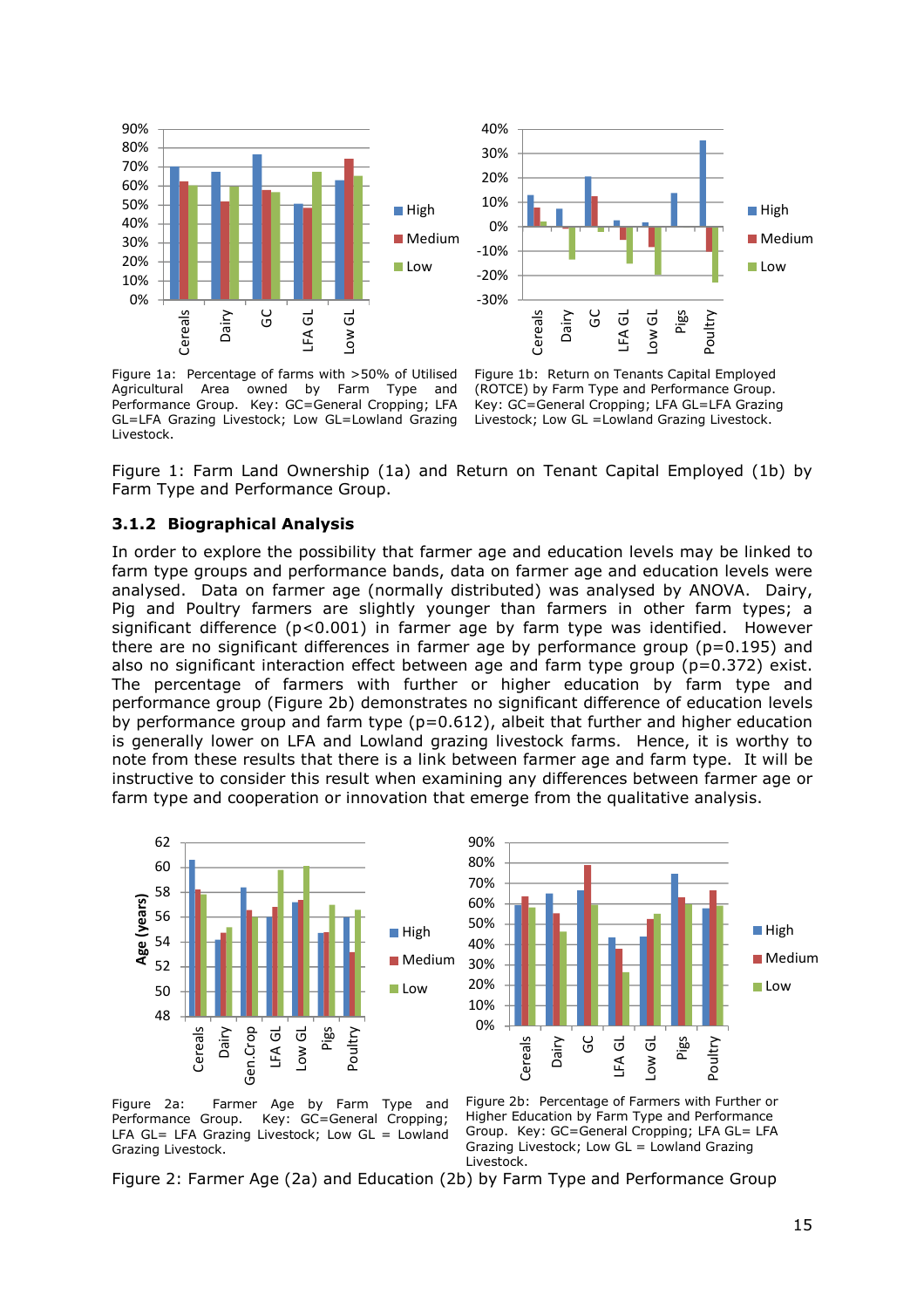#### <span id="page-15-0"></span>**3.1.3 Collaboration**

The incidence of labour and / or machinery sharing as recorded in the FBS is shown in Figure 3a. No significant influence of farm type or performance group in relation to labour and machinery sharing was identified (p=0.595), however, it is informative to note the trend for General Cropping farms to cooperate more than other farm types in relation to labour and / or machinery sharing (Figure 3a). Moreover, across the farm types it is informative to note that labour and machinery sharing is, on average, observed on less than 20% of the sample. The incidence of contract rearing (all forms) of livestock (Figure 3b) amongst livestock farms, indicates that for Dairy and LFA Grazing Livestock farms, there appears to be a trend of lower contract rearing activity in the medium and lower performance bands. However, the reverse is observed for Pig farms. Overall, there is no significant difference  $(p=0.488)$  in contract rearing activity by farm type and performance group. The results in Figure 3b should be considered within the context of the definition of the farm performance groups. This definition is based upon the ratio of agricultural output to agricultural input. Those livestock farms that are contract rearing livestock for a third party will incur, in total, lower levels of both agricultural output and agricultural input relative to an identical sized unit that owns the livestock. For example, a unit with owned livestock that generates an output of  $£10,000$ may incur input costs of £8,000, generating an output-input ratio of  $10,000/8,000=1.25$ , with an absolute margin between output and input of £2,000. By contrast, a unit with contract owned livestock may generate revenue of  $E3,000$ , incurring input costs of £1,500 generating an output-input ratio of  $3,000/1,500=2.0$ , with an absolute margin of £1,500. Hence, in respect to the output-input ratio used, the unit with contract owned livestock returns a greater output-input metric, but with a lower absolute margin between output and input, relative to the unit with owned livestock.



Figure 3a: Labour and / or Machinery Sharing by Farm Type and Performance Group. Key: GC=General Cropping; LFA GL=LFA Grazing Livestock; Low GL=Lowland Grazing Livestock.

Figure 3b: Contract rearing (all forms) by Livestock Farm Type and Performance Group. Key: GC=General Cropping; LFA GL=LFA Grazing Livestock; Low GL=Lowland Grazing Livestock.

Figure 3: Labour and / or Machinery Sharing (3a) and Contract Rearing (3b) by Farm Type and Performance Group

Exploring levels of cooperation in contract rearing and labour and / or machinery sharing by farm and farmer characteristics, Figure 4 demonstrates variation across farmer age, education and farm tenure groups. However, there is no significant difference between levels of contract rearing and labour and / or machinery sharing by farmer age group  $(p=0.5041)$ , farmer education ( $p=0.2686$ ) and farm tenure ( $p=0.5389$ ).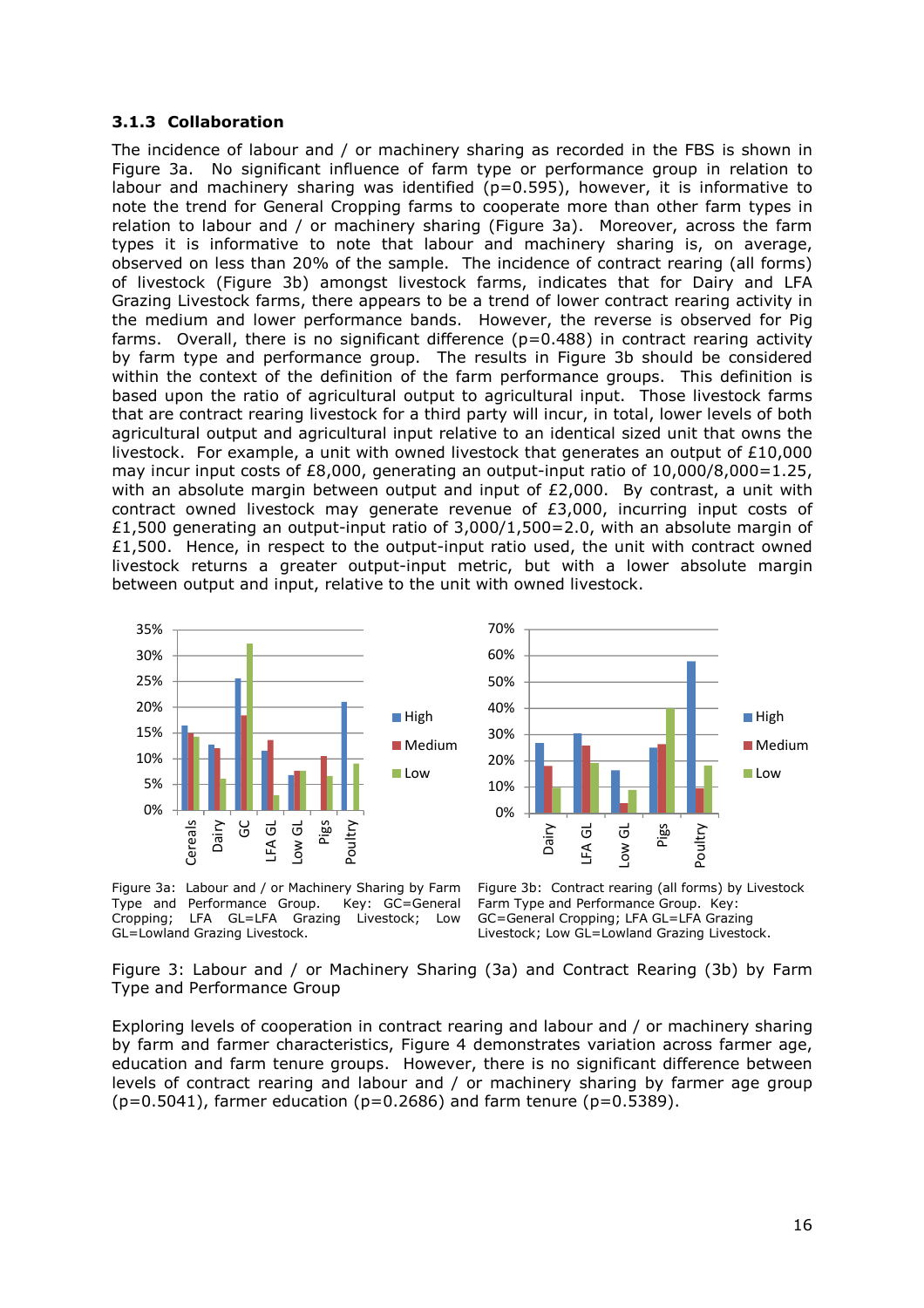





Figure 4a: Contract Rearing and Labour and / or Machinery Sharing by Farmer Age Groups Type.

Figure 4b: Contract Rearing and Labour and / or Machinery Sharing by Farmer Education Group. Key. S/O=School/Other; FE=Further Education; HE= Higher Education

Figure 4c: Contract Rearing and Labour and / or Machinery Sharing by Farm Tenure Group. Key. PT=Predominately Tenanted; PO= Predominately Owned.

Figure 4: Contract Rearing and Labour and / or Machinery Sharing by Farmer Age (4a), Education (4b) and Tenure (4c).

## <span id="page-16-1"></span><span id="page-16-0"></span>**3.2 Qualitative Analysis**

#### **3.2.1 Biographical Aspects**

The average age for farmer respondents interviewed in this survey was 54 with a range from 29 to 73 years of age. This mean range is lower than the mean identified in 3.1 (for the 2012/13 FBS sample), however, given the modest sample size for the case studies, there is no evidence of bias in the sample towards younger respondents. Farmer respondents were, with one exception, male. However in most cases the interview was undertaken with the farmer respondent or the farming couple.

## <span id="page-16-2"></span>**3.2.2 Decision Making and use of Consultants**

The respondents were evenly split between those who regarded themselves as sole decision makers and those who did not. However, the distinction is not always clear cut; some of those citing they were the sole decision maker would also discuss aspects with other family members; the key factor in relation to being the 'sole' decision maker being that the final decision rested with the respondent. Around four-fifths of respondents indicated that they used consultants or advisors; however, there was a marked difference between advisor use by farm types. All the Cereals and General Cropping farms reported the use of consultants, compared to just two of the seven LFA Grazing farms. A key explanation for this was the almost universal use of agronomists on those farms with arable cropping. Additionally, some of the instances of consultancy use on dairy and intensive livestock farms related to agronomy advice rather than livestock specific consultation. Furthermore, many LFA farms reported no use of consultants, however, the interview highlighted that they sought help from an advisor when applying for environmental schemes for example. These issues highlight the difficulties in defining advisor or consultant in farm business management or agricultural production. For example, a farmer may heavily rely upon a vet, but not view this input as consultancy or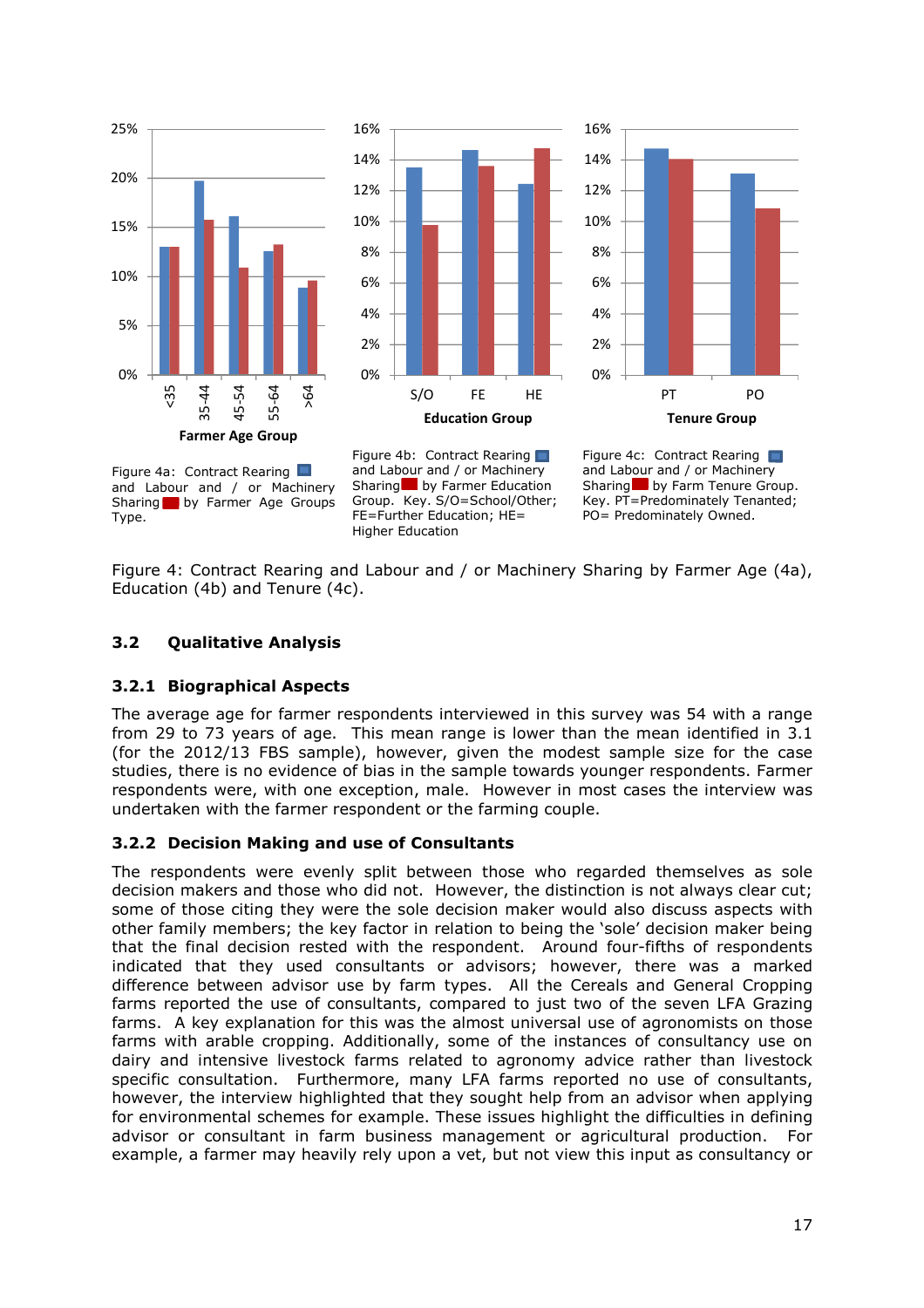advice. There were some responses that indicated the respondents were very much opposed to the cost of advisors as the following quote makes clear.

"*Only time we use an advisor is if we are doing something we are not totally sure about and even then we tend to use quotes from builder or look into it, we wouldn't get a land agent round to do this, that and the other, as a lot of the time they are no better than you are and they just charge you for it*".

## <span id="page-17-0"></span>**3.2.3 Farm Business Cooperation**

## **3.2.3.1 Cooperation with Other Farmers**

ROs were provided with guidance on types of informal and formal cooperation, but there is no universally accepted definition available. Respondents often made the distinction between informal and formal arrangements according to exchange of money. For instance, on intensive livestock farms the swopping of manure for straw was common and this was classed as informal. However, the use of money as a defining characteristic does not always apply; several respondents reported the fact that they bought feed from neighbouring farmers as examples of informal cooperation, yet with financial exchange occurring. The majority of respondents indicated that they cooperated in some way with other farmers. Four-fifths of farmers in the sample reported some level of informal cooperation whilst just under one-half reported involvement in formal cooperation. With only one exception, where formal cooperation existed, informal cooperation was also found. Arable farms were more likely to report cooperation than livestock farms, in part reflecting the nature of the different sectors, whereby arable production is characterised by comparatively lower labour input systems than the livestock sector, creating a greater incentive to cooperate in order to achieve low labour costs and remain cost-competitive. Some respondents could be described as 'multi-cooperative'; one dairy respondent contracted out the replacement of his dairy heifers, he utilised his neighbour's poultry manure because his neighbour was at the limit of Nitrate Vulnerable Zone (NVZ) restrictions and he used a third neighbour as a contract grower for his maize crop.

Most common examples of cooperation included machinery sharing, contracting operations, splitting of harvesting operations such as hay, silage or corn harvesting, lending out of breeding sires and straw for manure swops. Less frequently mentioned would be marketing arrangements, such as those for intensive livestock or milk (e.g. members of SCOTLEAN, ARLA), share or contract farming, or membership of a buying group. Perceptions about contracting as a form of cooperation varied; some respondents perceived contract work as a type of cooperation, whilst others viewed this as a service. One respondent was adamant that providing contracting was a type of cooperation because of the need to work well with other businesses to attract and retain their custom. He also indicated that as a contractor he provided an advice service to his customers. One respondent, who noted that they did not cooperate, went on to indicate that he does not contract for anyone else 'unless helping them out', indicating a form of irregular cooperation. Levels of cooperation or interaction were found to change over the life cycle of a business. Some respondents noted the need to cooperate when starting their business, but as their business grew, their need to cooperate decreased. Others noted being surrounded by large farms that did not see the need to cooperate. Hence, cooperation is observed to be influenced by a combination of motivations and drivers: attitudes, business stage and local circumstance.

## **3.2.3.2 Importance of Cooperation**

For Dairy, Cereals and General Cropping farm types, cooperation was seen to be very important and often related to core business decisions. In the other four farming types (Pigs, Poultry, LFA Grazing and Lowland Grazing), only three respondents thought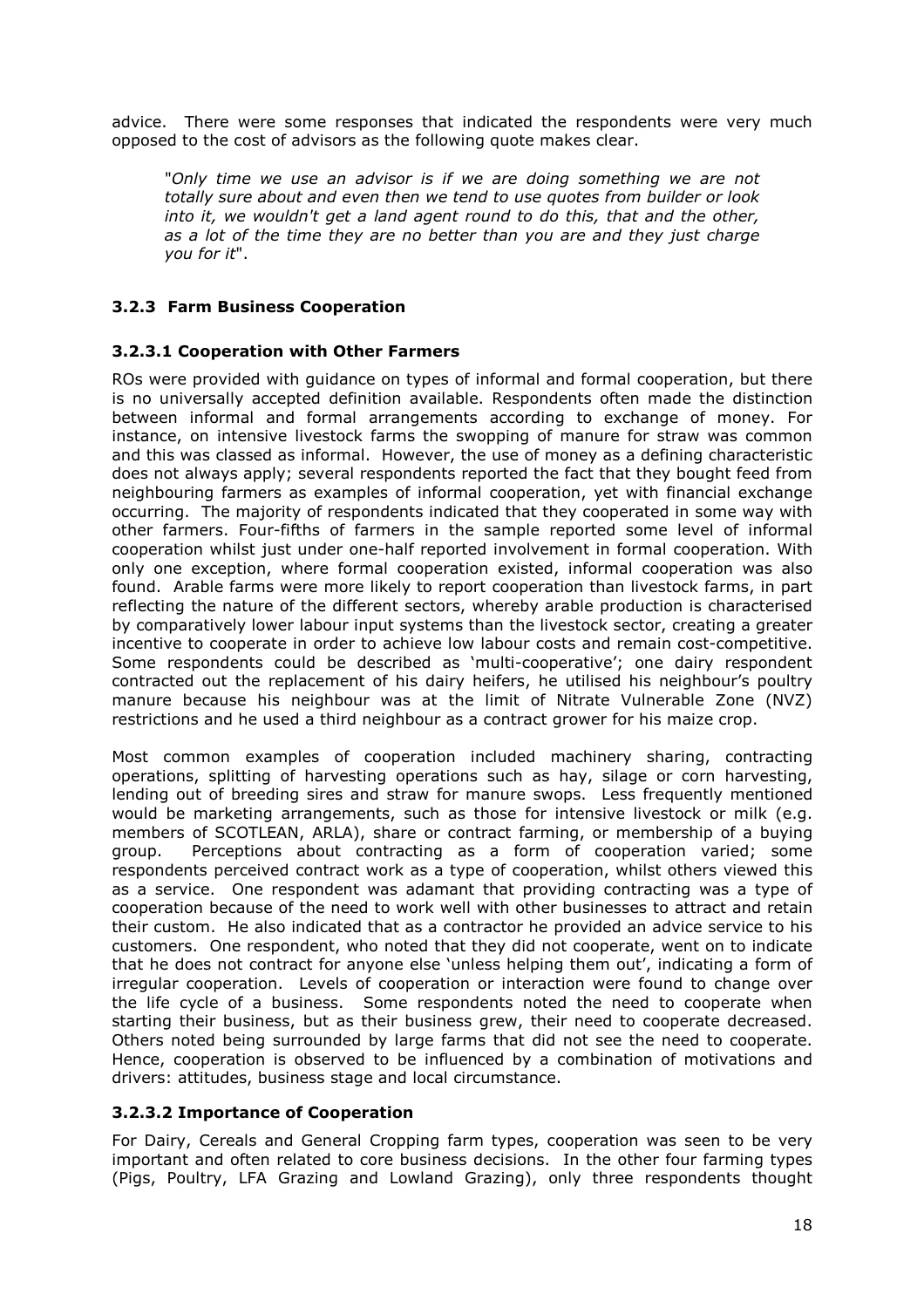cooperation was 'essential', each case citing specific business points (manure for straw; marketing group arrangement; short term keep for livestock). A number of respondents in these farm type groups thought that cooperation was positive because it provided flexibility; working with neighbours fitted in with their farming. However, for the majority of farms in these farm type groups, cooperation was of little or no significance. The reasons why respondents cooperated were predominantly business-related, particularly on Dairy, Cereals and General Cropping farms. The benefits of cost saving or timeliness of farming operations, efficiency or economies of scale, or the use of contractors enabling the respondent to concentrate on the 'core' business were all cited as important drivers of, and motivating factors for, cooperation (Table 4). Additionally, the social interaction that cooperation provided was noted by some respondents (Table 4), albeit that the initial motivating factors for cooperation were business driven.

| Positive                                                                                                          | Negative                                                                                                      |  |
|-------------------------------------------------------------------------------------------------------------------|---------------------------------------------------------------------------------------------------------------|--|
| "Do it"                                                                                                           | "It is not that I am adverse to it, it is just that it is<br>not practical to my situation"                   |  |
| "Being neighbourly".                                                                                              | "Smallish farm and have pride in doing our own                                                                |  |
| "Share silage making equipment with a<br>50% share in a self-propelled forage                                     | work, I want to be a farmer rather than a manager<br>and organiser of staff."                                 |  |
| harvester and rake with a neighbouring<br>beef farmer. We also pool the trailers<br>and labour and work together" | [in relation to past difficulties over sharing<br>machinery] "If that's cooperation, then it's not for<br>me" |  |
| "have a good laugh together"                                                                                      | 'Time availability is a major limiting factor'.                                                               |  |
| [positive about cooperation<br>but<br>recognition of] "not winning all the time"                                  |                                                                                                               |  |

| Table 4: Attitudes towards Cooperation |  |
|----------------------------------------|--|
|----------------------------------------|--|

# **3.2.3.3 Barriers to Cooperation**

A variety of reasons were cited as barriers to cooperation, albeit that some respondents noted that there were 'no barriers' to cooperation. On intensive livestock farms, concerns over bio-security were highlighted as a barrier. Across all farm types, timeliness of harvesting was noted as a barrier. However, a good example countering this concern was cooperation between a dairy and beef farmer, with the dairy farmer making silage earlier in the season to maximise crop quality, whereas the beef farmer was more focused on crop quantity which facilitated later silaging. For respondents who did not share machinery, motivating issues revolved around concerns over machinery availability, share of repair costs between parties and condition of machinery after the other party had used it. It was apparent that there were mixed views on the impact of farm size on the level of cooperation. Some respondents thought that those with large farms have no need to cooperate whilst others thought that those on smaller farms were more independently minded. Some respondents noted their neighbours not wanting to cooperate with them, whilst others recognised that it was themselves that did not want to cooperate because they were independently minded in their business and farming activities. One respondent noted they did not have time to cooperate. Finally, one respondent cited that rules and legislation were limiting the amount of cooperation. He gave an example relating to that of transporting plastic for recycling - in order to collect his neighbours' plastic, he understood he would need to possess a haulier's licence. Consequently, individual farmers are making more journeys than if they shared the transport between them.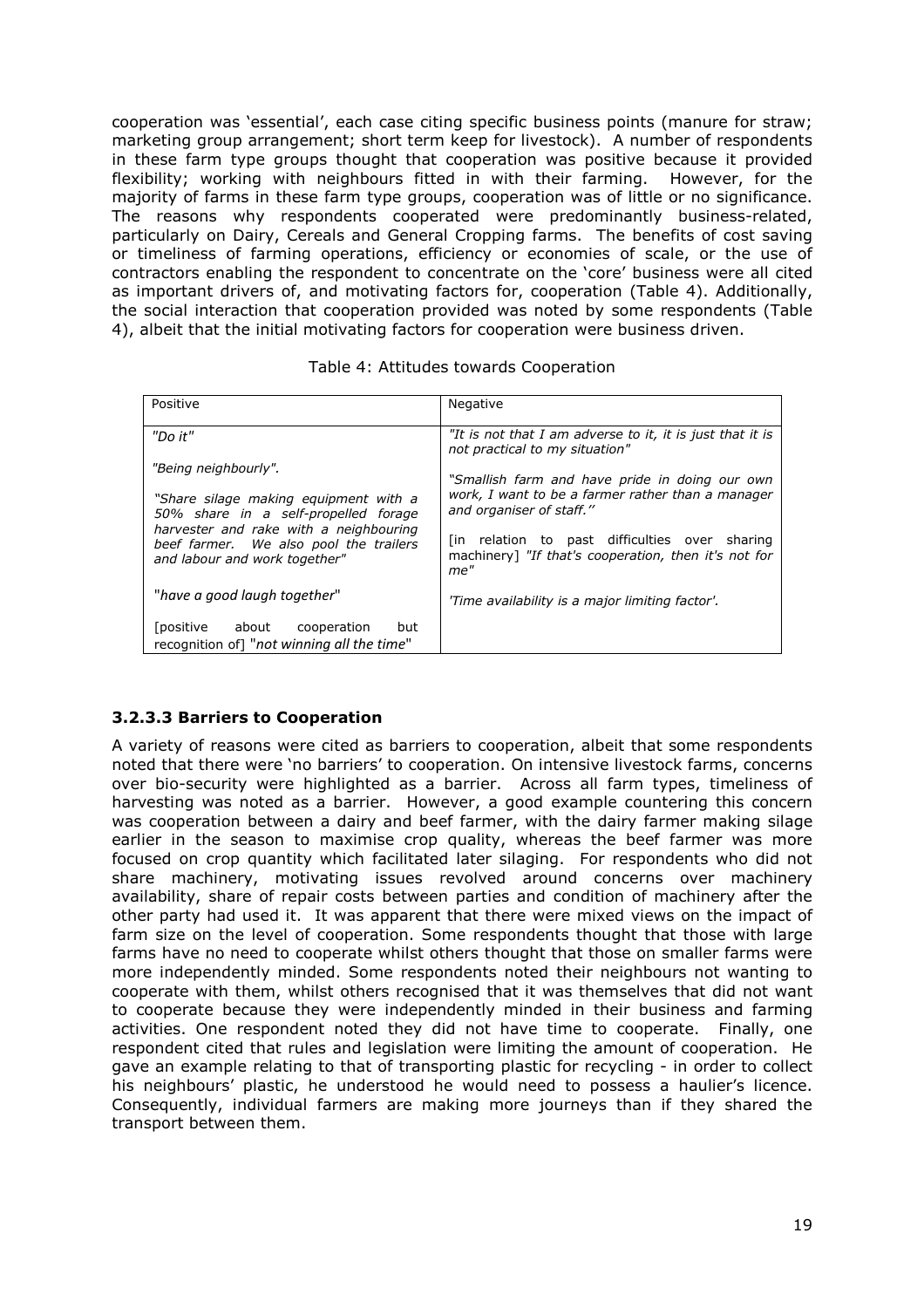#### **3.2.3.4 Giving Advice on Cooperation**

Most respondents seemed willing to give advice on the subject of cooperation even if they themselves did very little cooperation. The need for flexibility - to 'give and take', the need for 'formal arrangements' and issues of trust were frequently cited (Table 5). Interestingly, a number of respondents thought that it was good to formalise any arrangements even if they themselves did not have any such agreements. Some respondents thought it was more difficult to cooperate now than it was in the 1980s as there is now greater pressure over the timeliness of harvest, with a perception of greater weather variability leading to some individual farmers structuring their businesses so that they are in a position to harvest crops with their own machinery and labour resources under ideal weather conditions. Six respondents declined to give any advice on cooperation, reflecting that they were not actively engaged in any cooperative activity.

#### Table 5: Advice on Cooperation

| Flexibility                  | "Give and take - be happy to do so, not just prepared to. Have a good relationship and it needs to<br>be with the right person".<br>'You must make sure that you get on with them and have trust.'<br>"You need to be flexible" "No good getting hung up on who uses a piece of kit more, whether one<br>person has more land to use it on, or one person has had it for x amount of days, in the end it<br>benefits both of you" "Be flexible and don't count". |
|------------------------------|------------------------------------------------------------------------------------------------------------------------------------------------------------------------------------------------------------------------------------------------------------------------------------------------------------------------------------------------------------------------------------------------------------------------------------------------------------------|
| Level of formal<br>agreement | "Everything should be written down as you need a structure". You must know what is expected of<br>you and more importantly, what is expected of them".<br>"It needs a formal agreement to make it fair for all parties. If that's off putting to anyone then it's<br>not worth doing. Better a formal agreement than a gentlemen's agreement, if they can't do formal<br>then there must be a reason why."                                                       |
| Trust                        | "Only cooperate if it benefits you, or the other business, and make sure you trust who you are<br>cooperating with. That's the biggest one".<br>'Trust - if you do not trust someone then do not start'                                                                                                                                                                                                                                                          |

## **3.2.3.5 Incidence of Contracting Operations**

For some respondents, the use of contractors, or the supply of contracting services, was seen as a type of cooperative activity and for others this was viewed as a service; overall nearly all respondents reported using contractors. For some, this was core to their business (e.g. dairy farmers using contractors for silage making; arable farmers using contractors for cultivation and spraying work; use of contractors for manure disposal). However, on many farms the use of contractors was for specific 'other' activities such as hedge cutting, ditch cleaning or pest (mole and rabbits) control. Where respondents provided contracting services this was generally only of an informal or ad hoc nature that was not core to the farm business. However, on a small number of farms, providing a contract service was very much an enterprise in its own right and was seen as a key part of the business. Examples include fodder beet harvesting, cultivation services, or informal but key arrangements, such as one farmer providing the baling and the other the wrapping for silage making; the latter example is not an isolated occurrence, but serves to reinforce the breadth and complexity of cooperation that exists.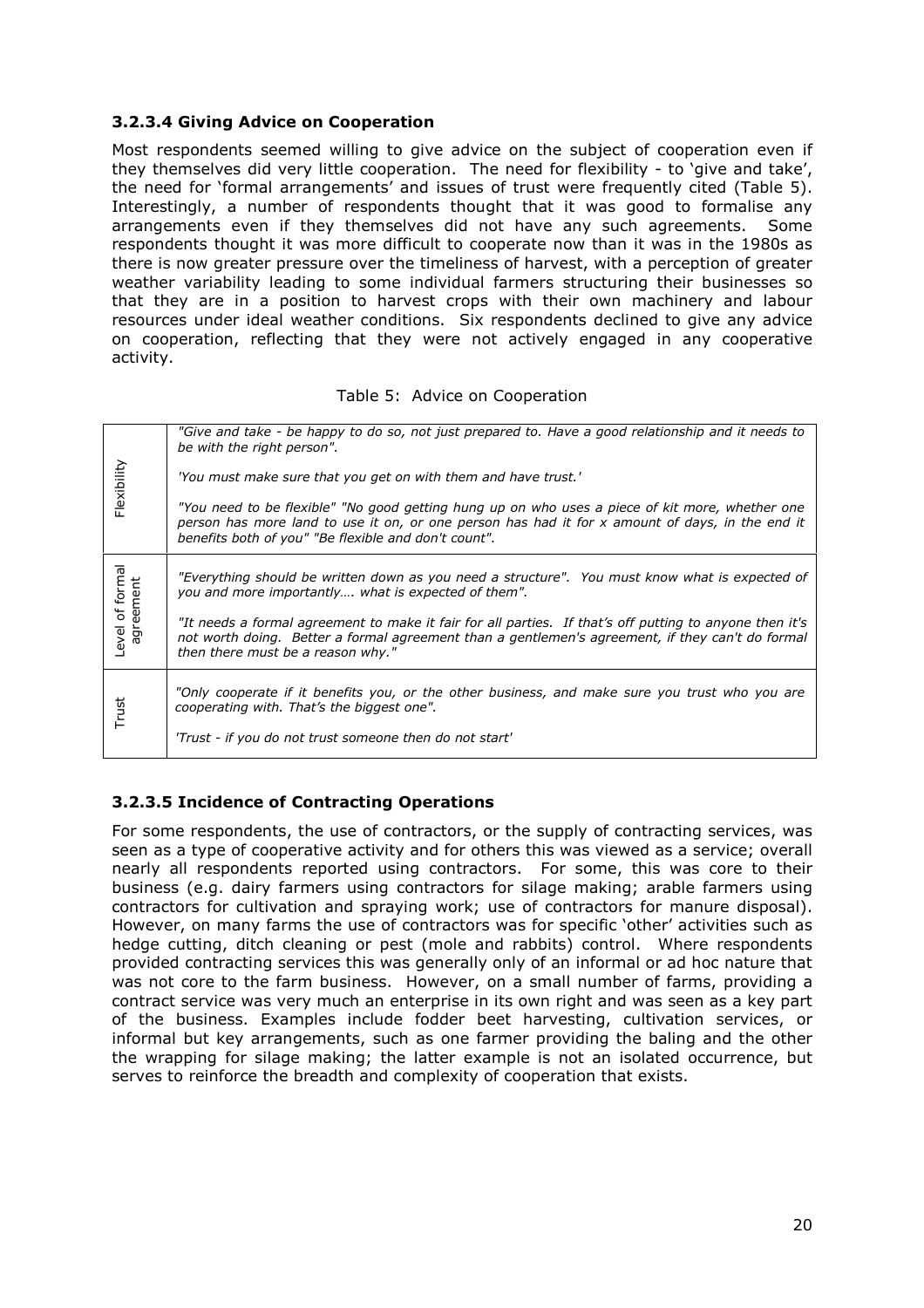# <span id="page-20-0"></span>**3.2.4 Innovation and technology**

## **3.2.4.1 Attitudes towards Innovation**

Having been briefed with an understanding of what innovation might mean, respondents were asked to indicate their attitudes towards innovation. Despite the difficulties of classifying open ended questions, approximately three-quarters of respondents reported a very positive attitude towards innovation (Table 6). Some respondents were clearly enthusiastic about new things, whilst for the majority attitudes towards innovation reflected a pragmatic approach to business survival; this was partly identified by one respondent as a technology / innovation treadmill (Table 6). A positive attitude towards innovation was found across all farm types and all performance bands. A small cohort of respondents' attitudes towards innovation was very cautious. In some instances a positive answer towards innovation was followed by more cautious comments, indicating a desire to observe an innovation working on other farms before adopting it. These respondents occasionally note themselves to be traditionally minded or not risk takers; these were spread across the farm performance bands. Finally, there were some respondents who described themselves as opposed to innovation. In some cases it might be that they had not had the wherewithal to make change. Issues of age (nearing retirement), financial influences (lack of profit in the sector hindering adoption of new technologies), expense of new technologies, and innovations leading to a loss of skills were occasionally mentioned, for example the increase in minimum cultivation leading to loss of skills in ploughing. However, the overall response to innovation can be summarised as very positive.

| Positive                                                                                                                                                                                                                                                                                                                                  | Negative or cautions                                                                                                                                                                                                                                                                                                                                          |
|-------------------------------------------------------------------------------------------------------------------------------------------------------------------------------------------------------------------------------------------------------------------------------------------------------------------------------------------|---------------------------------------------------------------------------------------------------------------------------------------------------------------------------------------------------------------------------------------------------------------------------------------------------------------------------------------------------------------|
| "Any new idea is positive, if it is a good idea<br>now it's a good idea in five years' time. You've                                                                                                                                                                                                                                       | "Prefers things to be mainstream first".                                                                                                                                                                                                                                                                                                                      |
| got to move forward or else you are doomed."                                                                                                                                                                                                                                                                                              | "I am 63 and running down to retirement. At 65 I will                                                                                                                                                                                                                                                                                                         |
| "If you don't embrace innovation, your                                                                                                                                                                                                                                                                                                    | give up the dairy cows and go into suckler beef."                                                                                                                                                                                                                                                                                                             |
| business will go backwards."                                                                                                                                                                                                                                                                                                              | "We all need to innovate to survive. I do not agree                                                                                                                                                                                                                                                                                                           |
| "Nothing against innovation, one has to keep<br>up to date, particularly young people. There's<br>always new things. Innovation makes you run<br>to stand still, but you have to keep up to date.<br>If you don't keep up to date a big decision will<br>have to be made and might be prohibitively<br>expensive - the day of reckoning." | in innovation and new technology just for the sake<br>of being up to date. I need to know that it will be<br>an improvement on what I currently do and give me<br>proven benefits. I work for myself and my family<br>and so I am prepared to fit work in when it needs<br>doing - time saving technology doesn't always seem<br>worth the extra cost to me." |
| "I love new things! Anything that makes life<br>quicker and easier I'm up for".                                                                                                                                                                                                                                                           |                                                                                                                                                                                                                                                                                                                                                               |

|  |  |  | Table 6: Attitudes towards Innovation |
|--|--|--|---------------------------------------|
|--|--|--|---------------------------------------|

## **3.2.4.2 What Should be done differently in the Farm Business?**

When respondents were asked if there was anything that should be done differently in the farm business, three-quarters indicated that there was. There were a wide range of factors identified including changing the scale of enterprises, adopting specific technologies such as robotic milking or GPS for arable work, changing breeding policies, investing in more buildings and more staff training. The most common rider to these suggestions was that the technology was too expensive for their size of enterprise or holding. The majority of respondents were thinking pro-actively about what type of changes they would like to make about their farming operations. Those farms who did not feel they should be doing anything differently were typically happy with their current farming system and what they were doing. Some were dismissive of the question, suggesting that if there were changes to be made that would be of benefit to them, they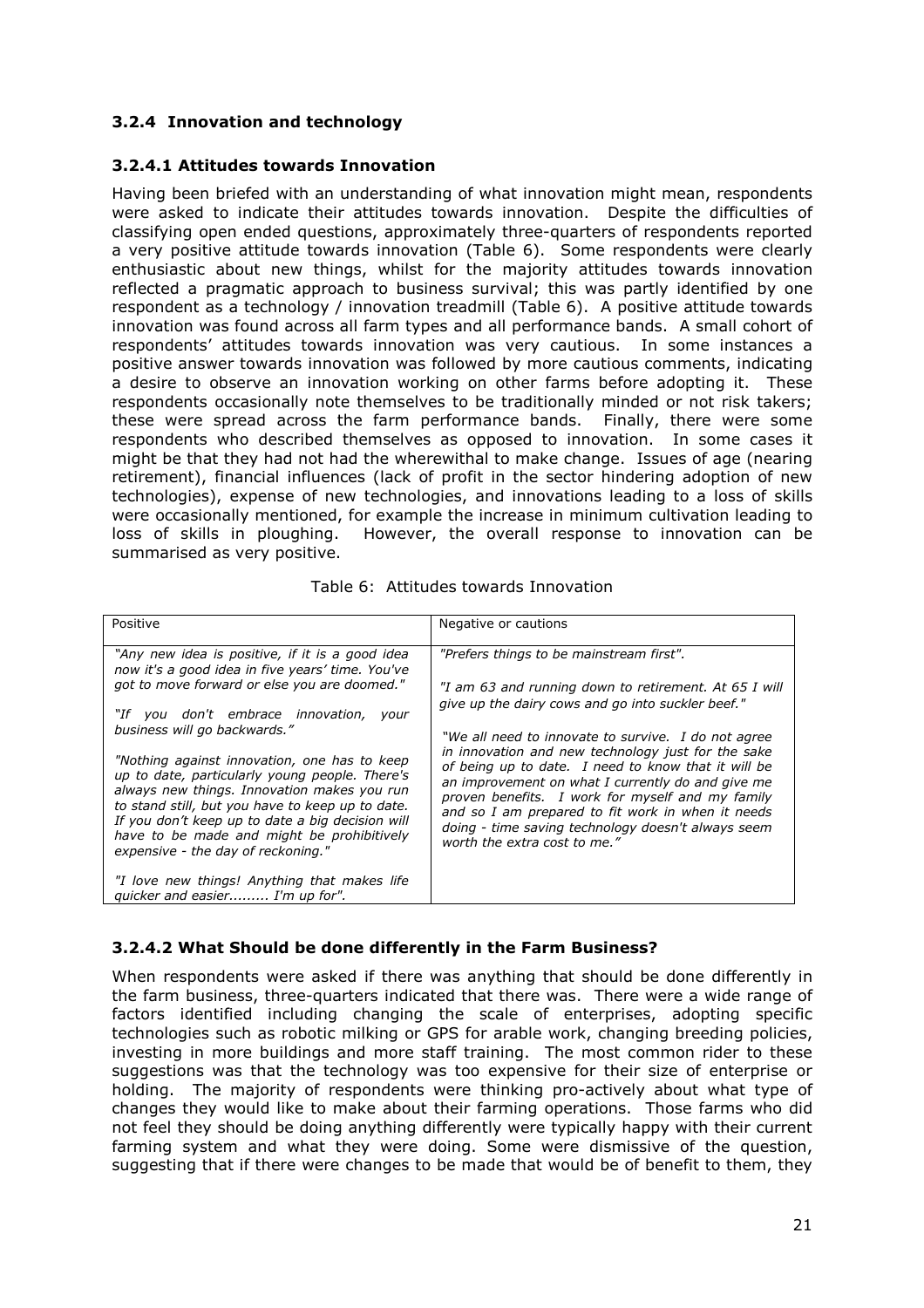would already have made them; as one respondent noted - *"If there was something to save money I would do it"*

## **3.2.4.3 Adoption of Innovation Practices**

In addition to asking questions about their attitude towards innovation, respondents were also asked to give examples of innovative practices that they had adopted in the last three years. Innovation was defined as either new to the industry, or new to the respondent's business, but not necessarily new to the industry. Furthermore, the innovation may have been a number of small incremental changes to processes rather than the adoption of new technology *per se*. The number of innovations cited by farm type and performance groups is shown in the Table 7. The numbers of innovations recorded indicate that innovative practices are occurring across all farm types and all performance bands. Indeed, the lower performing farms on average reported more innovative practices per farm than the top performing farms.

|                   | Category           | Number of   |
|-------------------|--------------------|-------------|
|                   |                    | innovations |
|                   |                    | recorded    |
| Farm Type         | Cereals            |             |
|                   | General cropping   | 18          |
|                   | Pigs               | 18          |
|                   | Poultry            | 8           |
|                   | Dairy              | 41          |
|                   | <b>LFA Grazing</b> | 17          |
|                   | Lowland grazing    | 21          |
| Performance Group | Top                | 41          |
|                   | Middle             | 49          |
|                   | Low                | 51          |
|                   | All                | 141         |

| Table 7: Adoption of Innovation in last Three Years |  |  |  |  |  |
|-----------------------------------------------------|--|--|--|--|--|
|-----------------------------------------------------|--|--|--|--|--|

Only two respondents noted that they had undertaken no innovations; these were both in the top performing group (one poultry and one general cropping farm). The general cropping farm respondent noted that not adopting any innovative practices had been part of his business strategy, describing the farm as *'traditional and not technical'* and his self-perception *'I am not particularly technically minded'.* Conversely there were two farms recording seven innovations each and these were both low performers (one dairy farm and one general cropping farm). The dairy farm respondent had undertaken seven 'major' different innovations; he noted he was looking to continue to introduce new practices even though he planned to retire in the next three years. He thought that '*innovation makes you run to stand still'* but that if you did not innovate you would fall behind.

## **3.2.4.4 Giving Advice on Innovation**

All but three of the respondents were happy to give advice on the issue of adopting innovative practices. The advice covered a range of attitudes categorised along a positive/cautious response continuum. However, the number of responses expressing caution outweighed those advocating a proactive approach. Even those most enthusiastic about adopting innovation emphasised the need for caution when they were asked for advice for others. Some of the advice was of a practical nature relating to finance or other aspects such as visiting other farms. A common theme of many responses was that of making sure the innovation was right for the farm in question and the need to undertake research (Table 8).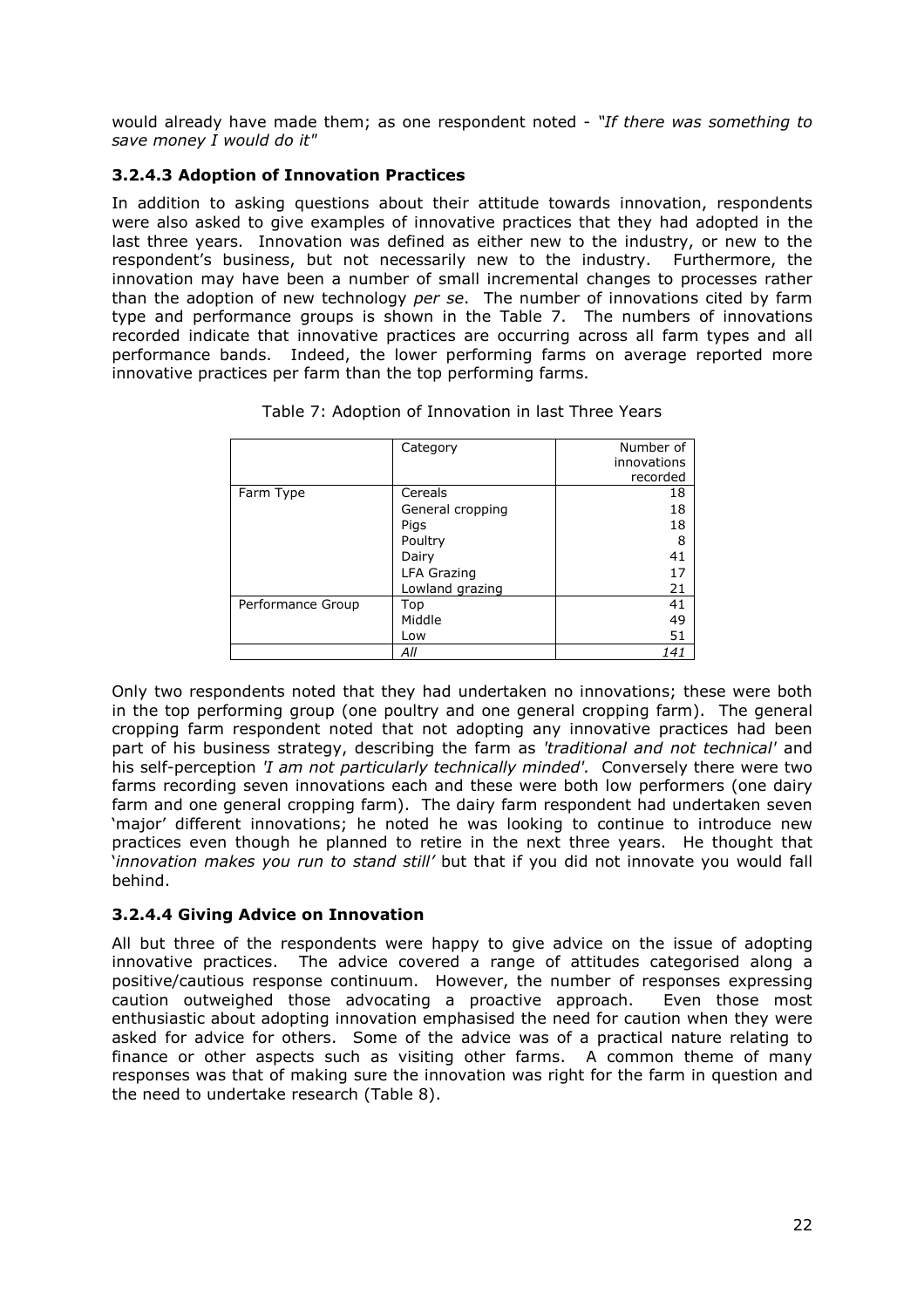| Positive                                                                                                                                                                          | Negative or cautions                                                                                                                                                     | Practical considerations                                                                                                                                                                       |
|-----------------------------------------------------------------------------------------------------------------------------------------------------------------------------------|--------------------------------------------------------------------------------------------------------------------------------------------------------------------------|------------------------------------------------------------------------------------------------------------------------------------------------------------------------------------------------|
| "Have to move with the times<br>and go for it. Get the basics<br>right then go forward".<br>"Make<br>of<br>modern<br>use                                                          | "Let somebody else do it first. Do not<br>be scared to use it. Make sure it is<br>worth it in terms of finance and time.<br>Do your research".                           | 'It also depends on how adverse<br>an individual is to riskYou<br>must do your homework first as<br>certain practices could end up<br>being an expensive mistake;                              |
| technology, don't stick in the<br>past"                                                                                                                                           | "Be very cautious, especially if it<br>involves lots of money"                                                                                                           | however on the other hand you<br>should be happy to give things a<br>go.'                                                                                                                      |
| "If you are not continually<br>looking to improve something<br>then something is wrong - if you<br>look hard enough you can<br>always identify something that<br>needs attention" | "Tread cautiously"<br>"Be careful, do not take on too much<br>risk. Fools rush in where angels fear<br>to tread. If it is a good idea, it does<br>not need advertising". | "Go and look at things on other<br>farms first - go on farm visits,<br>ask farmers, ring professionals,<br>and make sure you are certain<br>that the technology is right for<br>your own farm" |
| "If it's of benefit to the business<br>you should at least look at it as<br>shouldn't stand still."                                                                               | "Be careful. Bigger is not necessarily<br>better."                                                                                                                       |                                                                                                                                                                                                |

## **3.2.4.5 Keeping up to date with Technical Developments**

With respect to keeping up to date with technical developments for both themselves and for staff working on the farm, the two most common responses were use of the farming press and attending workshops or events. Technical information was also sourced from vets, agronomists, independent advisers and product suppliers. A number of respondents stated that they use agronomist advice provided alongside a product supplied, and which is therefore not paid for separately. Conversely, other respondents stated a reluctance to take some information on new ideas or products from those with a vested interest, such as those also selling products. The incidence of communication between farmers themselves was relatively common in relation to technical development, and was cited as one of the most important sources of information for decisions by farmers: *"…a lot to be learnt from well performing farms".* Online information was reported to be accessed by just under one-third of those surveyed and this source of information was utilised more by the 'medium performers'. The relatively high incidence of discussion groups and communication with other farmers suggests that farmers are keen to learn from others as much as from written material. Twothirds of respondents surveyed were involved in some kind of discussion group or similar; there was a higher incidence of this information source amongst Poultry and General Cropping farm types. Respondents not involved in groups at all were more frequently associated with the low or medium performance bands. Specialist Pig and Dairy farms more frequently utilised a *variety* of technical resources; by contrast lower usage was recorded for respondents in the Cereal and LFA Grazing farm types. Accountants were frequently quoted as a source of advice, with respect to financial aspects directly and also strategic opportunities (e.g. diversification, grants), mentioned by over one-third of respondents.

#### **3.2.4.6 Approach to Training and Qualifications**

Three quarters of the respondents provided a positive or proactive response to the need for training and qualifications, however one-quarter were either uninterested or negative towards training. Typically those less interested were coming towards the end of their farming careers or bought in the necessary expertise through their advisors; some older respondents recognised the need for younger family members or their staff to attend training courses. One respondent who could be classed as negative towards training had been refused farm assurance status for his livestock because he had no formal qualifications, and he was not prepared to write a letter outlining his own practical experience. In another case, the respondent would like to do more towards training but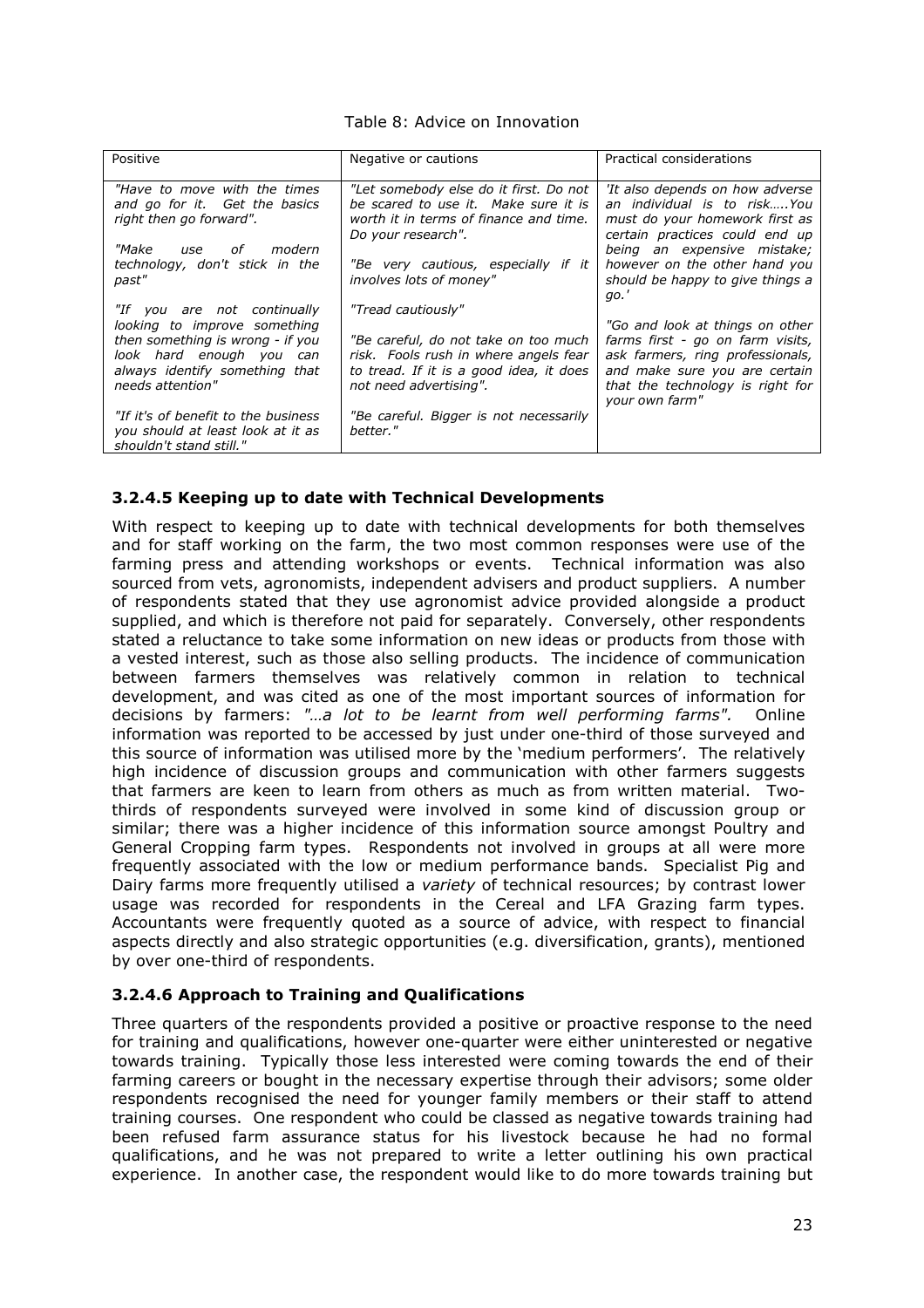could not afford the labour being away from the unit. Some respondents cited that a lot of technical courses were not relevant to their particular farming operations.

Larger farms often had formal training programmes in place and it was the smaller, oneperson, operations where there was least involvement in training. One large General Cropping farm ensured that all staff had an annual appraisal and that they were placed on a structured continuing professional development programme. This ensured that the skills and qualifications of the staff matched the needs of the business. However, some were concerned about the cost, one respondent stated: "*It would have to be a bloody good course before I spent any money on it, I must admit."* Yet the opposite view was just as prevalent. One respondent who used an agronomist, was himself fully BASIS and FACTS qualified so that he could evaluate the recommendations from the agronomist: *"It's a bit like taking your car to the garage by knowing what they are talking about you won't get fleeced."*

## **3.2.4.7 Business Strategy for Machinery and Equipment**

The most common reported strategy for investment in machinery and equipment was replacement of the item 'when needed'. Over one half reported that they would make an investment when they needed to because the machine was no longer fit for purpose or because a new investment would make life easier. Hence, the decision to invest was driven by particular machine circumstance, such as costly repairs, or that the money was available for investment, rather than driven by an investment strategy *per se.* One exception to this was the strategy reported on a small number of farms of replacing machinery when the warranty had expired in order to reduce their exposure to large repair bills. Purchasing of second-hand equipment was frequently quoted as their business strategy for machinery, leading to lower depreciation costs, but generally associated with lower warranty levels and potentially greater maintenance costs than new machinery. Two other key aspects cited were the importance of good machinery maintenance strategies and appropriate use of contractors. Most respondents' recognised maintenance and repair costs, need for improvement or updating, finance and tax issues as drivers for machinery investment:

*"…Like to buy 1 to 2 pieces of machinery a year, to keep machinery up to date, to make life easier and to take advantage of capital expenditure tax relief."*

Just under one-half of the sample reported making changes by adopting different types of machinery in the last three years. This was true for most farm types with little discernable difference between the performance bands. Examples of investment included Global Positioning Systems (GPS), aerators, new drilling techniques, including minimum cultivation, and larger machinery. In a number of cases the adoption coincided with increased use of contractors because only the contractor could provide the necessary equipment or they thought they could not justify it on their own farm. Of the examples cited, GPS and minimum cultivation were the two most cited investments; conversely some respondents felt they had to explain why they had *not* adopted minimum cultivation or GPS. This latter issue illustrates how these items have come to be identified as examples of innovation in the agricultural community.

## <span id="page-23-0"></span>**3.2.5 Classification of Innovations**

From the responses provided, it is possible to classify the innovations that have taken place on the case study farms. From the 60 case-study respondents, a total of 156 'innovations' were recorded (Figure 5). With respect to livestock (Figure 5a), the key innovations were: changes in healthcare policy / breeding techniques; changes in feed policy such as diet, method or timing and; changes in breeding *per se*. For arable enterprises (Figure 5b), key innovations were: changes to cultivation or harvesting techniques; new crops, varieties or rotations; changes to fertiliser policy or techniques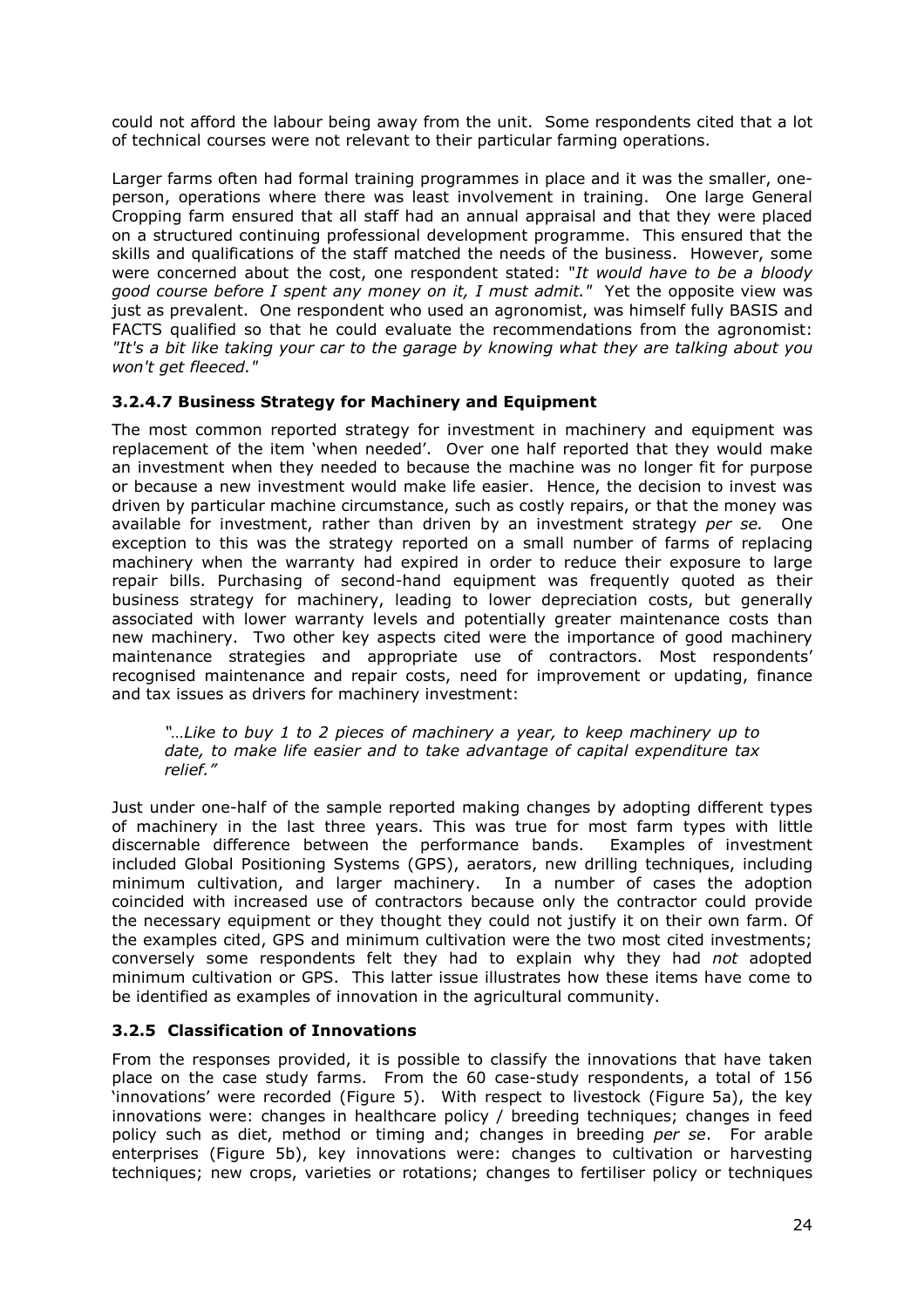and; soil / yield / disease sampling / mapping. Across enterprises types (Figure 5c), the largest number of innovations was observed for new machinery, equipment or software, followed by new buildings and fixed capital, then green energy or energy saving. Other innovations cited included changing marketing outlet, ceasing an activity, diversification and increased farm visits or use of social media.



Figure 5a: Livestock Specific Innovations. Number of farm businesses reporting an innovation within the innovation group within the previous three years.

Figure 5b: Arable Specific Innovations. Number of farm businesses reporting an innovation within the innovation group within the previous three years.



Figure 5c: Non Sector Specific Innovations. Number of farm businesses reporting an innovation within the innovation group within the previous three years.

Key: HPBT=changes in healthcare policy / breeding techniques; CFP=changes in feed policy such as diet, method or timing; CiB= changes in breeding *per se*; CCHT= changes to cultivation or harvesting techniques; NCVR=new crops, varieties or rotations; CFPT=changes to fertiliser policy or techniques; SYDSM=soil / yield / disease sampling / mapping; NMES=new machinery, equipment or software; NBFC=new buildings and fixed capital; GEES=green energy or energy saving; CMO=changing marketing outlet; CA=ceasing an activity; D=diversification; FVSM=increased farm visits or use of social media (3).

<span id="page-24-0"></span>Figure 5: Levels of Livestock (5a), Arable (5b) and Non Sector-Specific (5c) Innovations Identified

## **3.2.6 Goals and Objectives**

A range of goals and objectives were cited, however these can be broadly categorised as business objectives and personal / lifestyle choices. However, there was often a strong link between these with respect to succession. A number of respondents noted that they were seeking to expand or consolidate the business because they had a successor; in the absence of a successor some noted they would not be making the same decision. For those respondents who did not have a successor, objectives sometimes related to looking for an 'easier' approach to farming or a reduced workload; for example planning to sell the dairy cows when at the age of 65 and switch to a suckler herd. One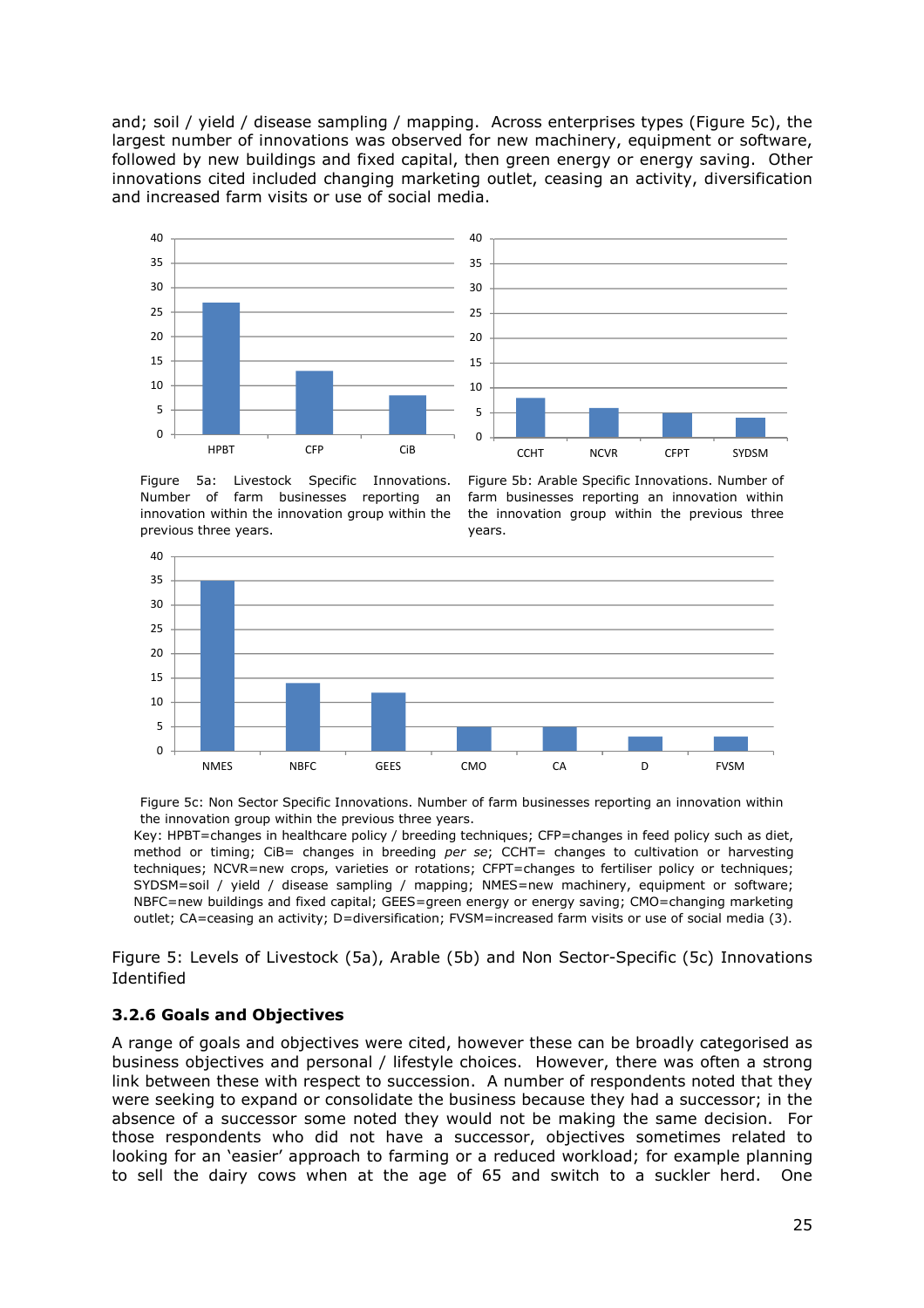respondent noted the need to keep the farm 'tidy' in case of a farm sale and he liked to keep up to date with machinery in order to make life easier. The most common responses with respect to objectives were 'to make a profit' and 'to keep on farming'. For a number of respondents, a common theme was the need to make a profit whilst maintaining or improving the quality of the land/farm they inherited. Others had specific financial objectives such as reducing the level of debt or making sufficient profit to enable the business to employ labour so that the respondent has an easier lifestyle. In summary many respondents have a list of objectives with a profitable business being of the highest priority, but with a sense that this should not be achieved at the expense of their other objectives.

*"We try to run a profitable business with a decent lifestyle and to leave it* (the land) *in better order than when we started".*

*"Enable staff and family to have a life other than just farming."*

*"Provide a decent income for the family. Provide a sensible work life balance. Maintain the business so as to be able to hand it over to future generations."*

Respondents were also asked if they were planning any major changes in the next five years. It is interesting to note that the low and medium performing farms more frequently indicated a plan to undertake a major change than respondents in the top performing band. However, interpretation of a major change is important to be placed in context; making a major change may relate to selling the farm as part of the process of retirement as well as changes that will expand or grow the business. Set against this, when asked if there were any barriers to these changes the majority of respondents reported that there were. The most common perceived barriers were the availability of finance and land, together with the volatility of prices received for their products. The lack of land was seen by many to be critical; there was either no supply of land, it was too expensive to buy, or it was not available to rent.

## **3.2.6.1 Prospects for the Farm Business**

The majority of respondents in the survey were very positive about the prospects for their farm business. Two-thirds said they were positive with one-fifth being negative and the remainder being unsure. Opinions were evenly spread across the farm types but there was a tendency for the higher performing respondents to be more positive than the lower or medium performing respondents. Many of the positive comments reflected their evaluation on global issues, while more cautious comments cited specific issues or concerns about future prospects (Table 9).

| Positive                                                                                                                     | Cautions                                                                                                                                                                                                                         |
|------------------------------------------------------------------------------------------------------------------------------|----------------------------------------------------------------------------------------------------------------------------------------------------------------------------------------------------------------------------------|
| "Prospects are pretty good. Optimism for the<br>future. High demand for food. We are owner<br>occupiers on a solid footing". | "Everything we produce will be needed but whether we<br>will get a just price at the end is in doubt. The public<br>will have to be educated how much they will have to<br>pay for it; they've been brought up on cheap food for |
| "People have been saying since he was at<br>college the world needs more food. Now this                                      | too long".                                                                                                                                                                                                                       |
| genuinely is the case."                                                                                                      | "As we sit here today the prospects are pretty good<br>but 9 months ago this was not the case. Now lower<br>feed costs, 5% more eggs, less labour."                                                                              |

#### Table 9: Prospects for the Farm Business

Specific concerns were also raised in relation to global price determination of pig prices, the asset fixity of pig production increasing barriers to entry and also exit, the possibility of more cyclical milk prices following quota removal and concern over feed input cost volatility driven by world markets. Some of the optimism cited related either to the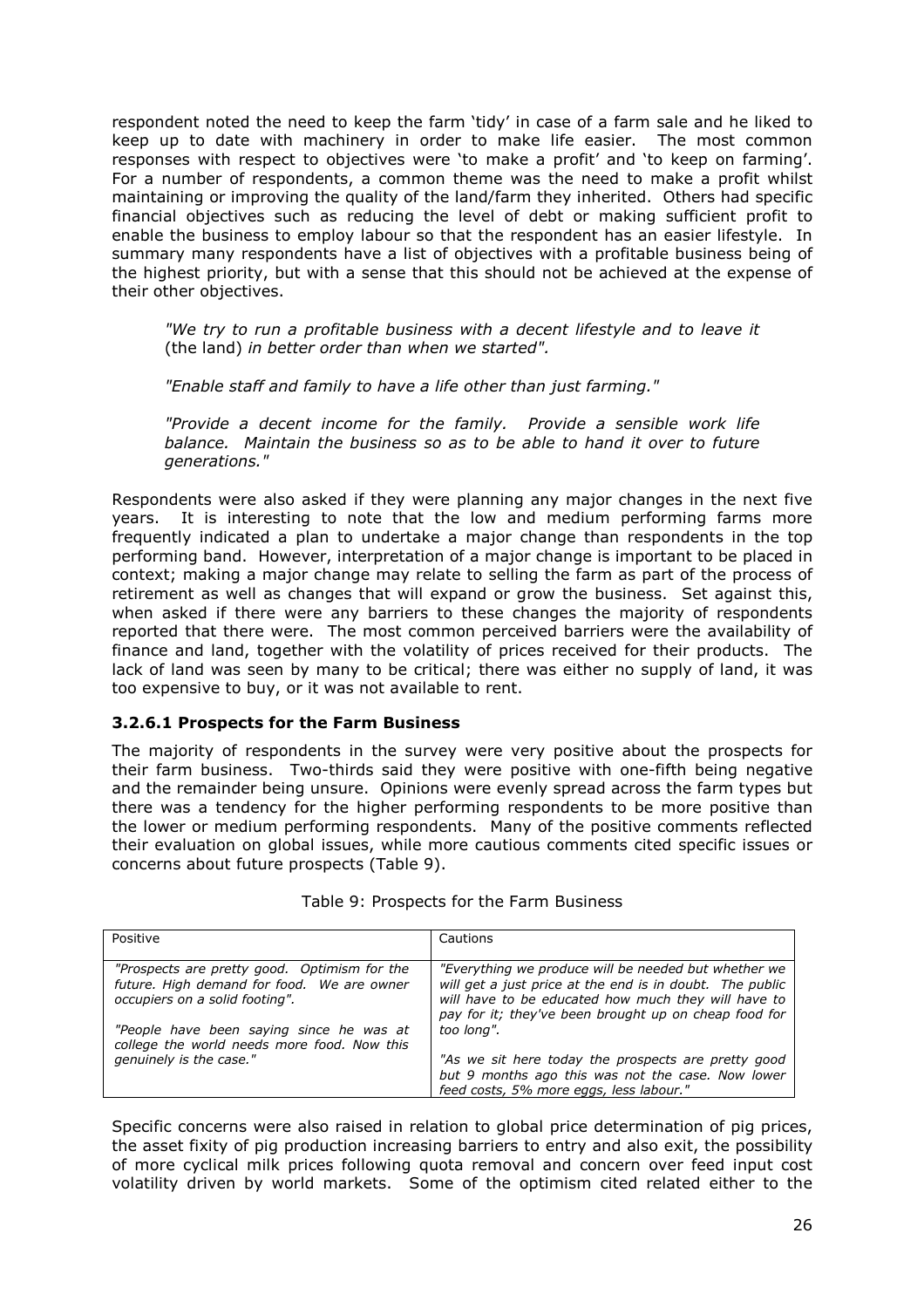success of diversified activities, as these provided a more steady income or spread risk. There was also some recognition from some owner-occupiers that they had a significant asset to sell, if and when they wished to do so. There was no link between businesses that undertook cooperation activities or level of innovation and prospects for the business.

## **3.2.6.2 Succession Plan for the Farm Business**

Approximately one-third of respondents noted that there was a clear succession plan, with just under two-thirds having no clear plan. Respondents citing a succession plan included those with an implicit assumption that their nominated successor would take over the business, yet with no formal plan in place, and respondents with a more formal agreed succession transition. For respondents citing no succession plan, this included situations where their children were not at the point of actively considering taking over the farm as they were still in education. Approximately one-half of the respondents which stated they did not have a succession plan were in this situation. One-fifth of the total sample, were clear that there was no successor, either because there was no one available to succeed or because existing family members had chosen other career paths. There were a few instances (two tenancies and one limited company) where there was no opportunity for succession. Other issues that were cited in relation to succession included farming partnership between siblings, with no formal agreement over succession to their respective children.

## <span id="page-26-0"></span>**3.3 Research Officers' Focus Group Workshop**

Following completion of data collection, ROs attended a focus group workshop to discuss the outcomes and key messages that emerged from the case-study interviews. The aim was to draw out the key issues, experiences, opportunities and challenges that they perceived farmers faced with respect to innovation and cooperation. Particular attention was given to whether the results and outcomes were in line with expectations.

# <span id="page-26-1"></span>**3.3.1 Co-operation**

Key findings noted were that cooperation was often driven by several factors which can be categorised as either "people", "practical" and "profit". "People" or social factors included the personality of the farmer, their relationship with their farming neighbours and the presence or absence of family members that all affect cooperation. On farms where 'other' family labour was minimal, this typically provided more motivation for cooperation with other farmers. Equally, where farmers with different businesses, but with family connections (e.g. siblings, children, cousins) occurred this was generally noted to increase cooperation. It was also noted, that because the respondents in the survey all participated in the FBS research programme, there was the potential for these respondents to be more cooperative than farmers who declined to take part in the FBS. For 'practical' drivers, cooperation was negatively influenced by a lack of labour availability, concerns over machinery being damaged when 'borrowed', bio-security concerns, and the influence of weather conditions limiting the window of opportunity for harvesting forage and crops. In terms of "profit", it was noted that cooperation had to work financially for each party, and that it was not always cheaper than using contractors, that small farms with low asset bases have more of a need to cooperate in order to justify machinery and that some respondents viewed cooperation as likely to be of increased importance in the future due to the increasing cost and complexity of machinery that will be difficult to justify on small farms. Cooperation was noted to be influenced by geographic proximity and that in some cases farmer discussion groups had provided the contact and interaction that had led to cooperative activity between farmers.

## <span id="page-26-2"></span>**3.3.2 Innovation**

With respect to innovation, a clear theme emerged that there was no link to farm performance. Some high performing farms undertook little or no innovation, and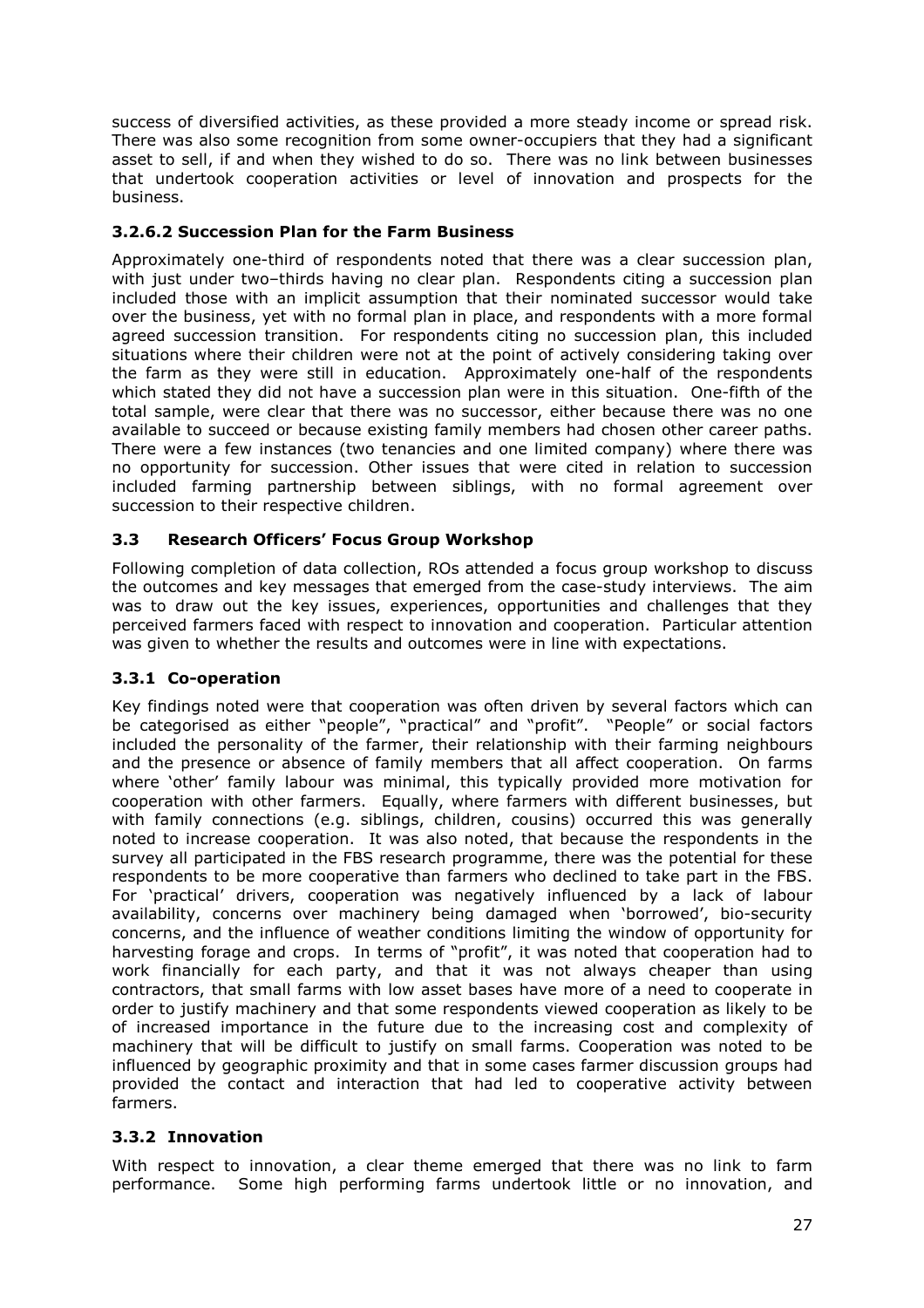because they were performing (e.g. due to low cost base or favourable land quality to their system) there was no perceived need to innovative. Contrasting this, on some farms where lack of investment had occurred over previous years, respondents recognised the need to innovative and invest. However, a key finding was that approaches to innovation were personality dependent. In terms of farm type drivers, innovations in feeding techniques and breeding were more frequently found on dairy farms, while GPS and yield mapping were most frequently noted on arable farms; with respect to these latter innovations there was also recognition from respondents that they need to be better informed or trained about how to fully utilise these technologies. A key facilitating factor of recent innovative investments had been grants available (Farming and Forestry Improvement Scheme [FFIS]) which were noted as a common driver for farmers investing in new technologies / plant and equipment. One of the most common innovation investments noted by farmers, either as undertaken, or in terms of how they viewed innovation, related to investing in green energy. Some farmers had invested in solar panels, wind turbines or biomass boilers as a way to minimise risk to the farm business and increase business incomes, while others had undertaken these investments in a personal (as opposed to farm business) capacity. In addition to the factors noted above, succession factors were cited as important drivers for investment in innovative practices, while planning and credit opportunities and constraints represented key practical drivers.

## <span id="page-27-0"></span>**3.3.3 Future development**

With respect to future studies, the groups noted that it would be useful to clarify particular types of cooperative activity (e.g. machinery sharing, buying groups, members of a cooperative) and innovations (e.g. green energy, new machinery, breeding techniques) in order to fully capture activities occurring on farm businesses, and in particular those beyond 'agricultural production' activities. However, there was recognition that defining both informal cooperation and innovation was particularly challenging.

In addition, ROs provided insights to the key opportunities, challenges and pressures facing agriculture at the present time. Common themes were high land and rental values driven by bioenergy and food demand, hindering individual farm business expansion, but equally providing an appreciating asset against which to secure credit. Renewable energy remains an ongoing opportunity, while access to credit was difficult for some farm businesses, yet straightforward for others; these constraints and opportunities were often observed across farm types, however access to credit for these development projects was most challenging for lower performing tenanted farm businesses. Input and output price volatility was noted to be having attendant impacts for business planning. Implementation of the Common Agricultural Policy (CAP) reform was also cited as a source of uncertainty, while opportunities for investing in machinery and technology in the arable and dairy sectors, to increase efficiency, were cited. Pressures from the abolition of the Seasonal Agricultural Workers Scheme (SAWS), Bovine Tb and other animal disease pressures, and rural crime, remain. Specific farm type aspects were noted; some producers cited that the electronic reporting system for sheep movements is manageable while others noted a reduction in ewe numbers in the Less Favoured Areas (LFA), resulting from the previous harsh winter conditions that had reduced sheep numbers in some areas. In the dairy sector recent price increases have been welcomed but Bovine Tb movement restrictions lead to increased production costs. Pig and poultry producers not committed to feed input contracts have benefited from lower feed costs, while increased output prices have been welcomed. Concerns over regulations and restrictions on crop protection products remain in both arable and horticultural sectors; it is interesting to consider how innovation in the sector will be needed to overcome these challenges.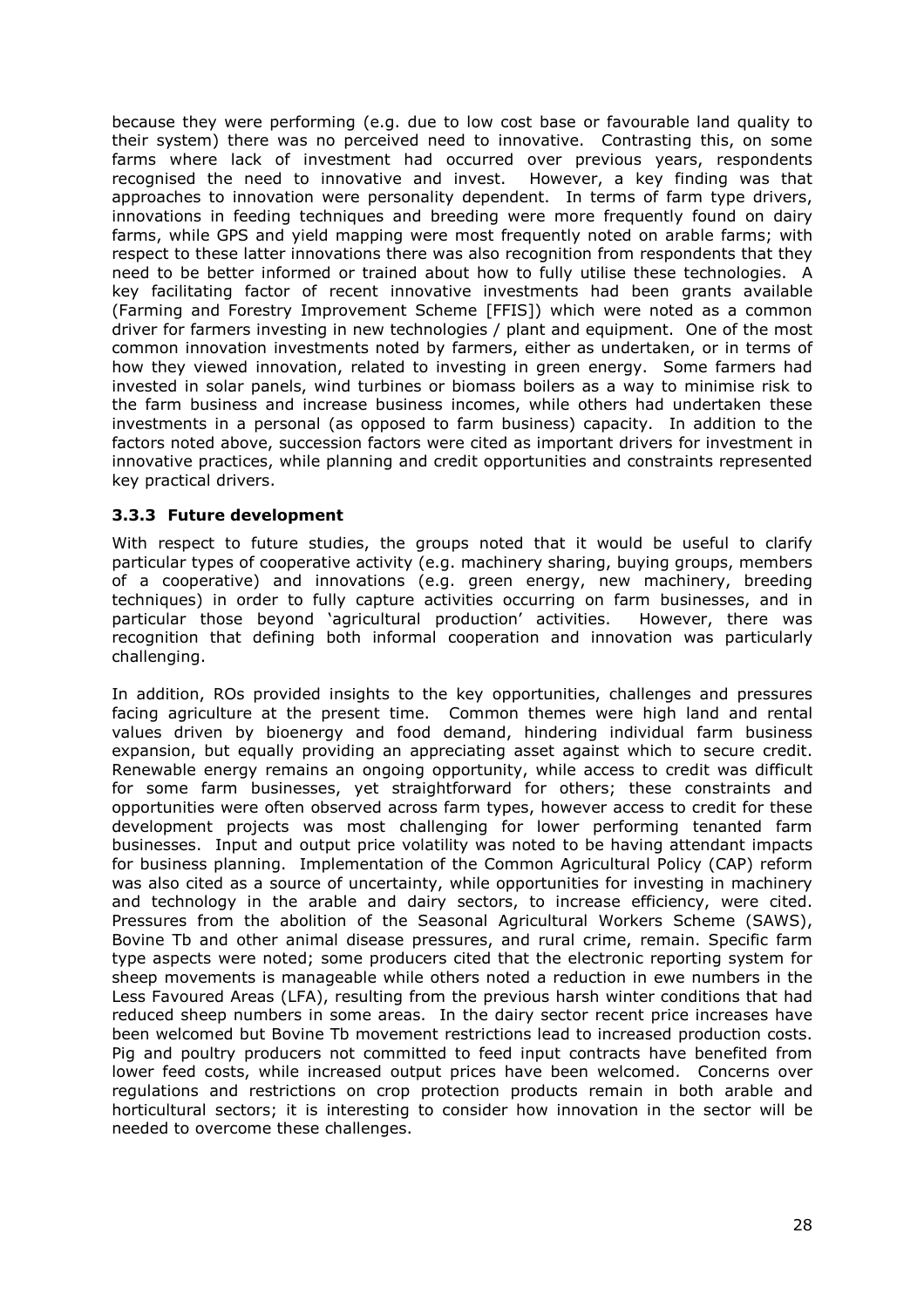## <span id="page-28-0"></span>**4. Discussion**

The sections below aim to summarise the key findings from the analysis of FBS data, the findings from the case study interviews, and the lessons from the Research Officers' (ROs) workshop, placing these in context with the literature on cooperation and innovation. Policy, advisor and industry recommendations are provided in the following chapter.

## <span id="page-28-1"></span>**4.1 Farm Business Cooperation**

Within the FBS data set for 2012/13, levels of labour and machinery sharing were noted to occur on less than 20% of the farms; with respect to all forms of contract rearing of livestock, incidences of this activity appeared to vary by livestock farm type, but were typically in the order of 10-30%. It is informative to note therefore that from the qualitative results of the case studies, four fifths of the respondents interviewed noted that they were involved in some level of informal cooperation, and just under one-half cited some level of formal cooperation. It can therefore be concluded that the data capture within the FBS programme is not sufficiently capturing the breadth of cooperation activities on farms, and consideration should be given towards defining cooperation activities that capture the breadth of examples highlighted in this study.

The motivating drivers for cooperation identified from the case studies were typically financial, efficiency, or scale orientated, reinforcing findings from Klerkx et al. (2010); the ROs workshop identified the key drivers of cooperation as people, practical or profit driven. Typically, the manner of cooperation identified encompassed a range of formal and informal arrangements, which were only partially characterised by exchange of money / no financial exchange respectively. Arable farms were more likely to cooperate than livestock farms, with intensive livestock farmers' expressing concerns over biosecurity. It is interesting to note that Dairy, Cereal and General Cropping farms more frequently cited cooperation as very important to their business, and that this related to their core business activities. Machinery sharing, joint harvesting, lending out of breeding sires and straw for manure swops were all cited as key aspects. It is informative to note the example of dairy and beef farmers cooperating with respect to silage making activities, whereby their respective time frames for this activity facilitated cooperation; hence farm cooperation occurs across farm types, in addition to within farm type collaboration. A further example of cooperation across farm types is captured by straw for manure swops between arable and livestock farms. These activities can be categorised as providing mutually beneficial partnerships (Huggins and Hindle, 2010), which others have identified as facilitated by participation in social and commercial networks (May et al., 2011), in particular when linked to new developments (Snäkin et al. 2010). In recent years, the structures for traditional social networking within the agricultural community have become increasingly specialised within farm type groupings, as evidenced by the decline in major broad agricultural events (e.g. The Royal Show) and the growth in sector specific events (e.g. Cereals; Dairy Event). However, contrasting this, ICT, mobile devices and social networking sites are arguably facilitating networking activities. The ROs workshop identified that personality drivers of the respondent, their relationships with their farming neighbours, and their family connections within the locality, all influenced cooperation activity.

From the case study findings there was some limited evidence of the social drivers of, and benefits from, collaboration (May et al., 2011), while trust between partners was cited as of importance to the working relationship (Gulati et al., 2000). The aspect of breakdown of trust, or of caution with respect to potential cooperation was most evident when considering machinery sharing – motivating factors against cooperation included condition of the machinery on return from being 'shared' and the challenges of allocation of costs of machinery repairs; these factors were evidenced from the case studies and the ROs workshop. There was an isolated example of the regulatory framework surrounding agriculture creating a barrier to cooperation. The use of consultants and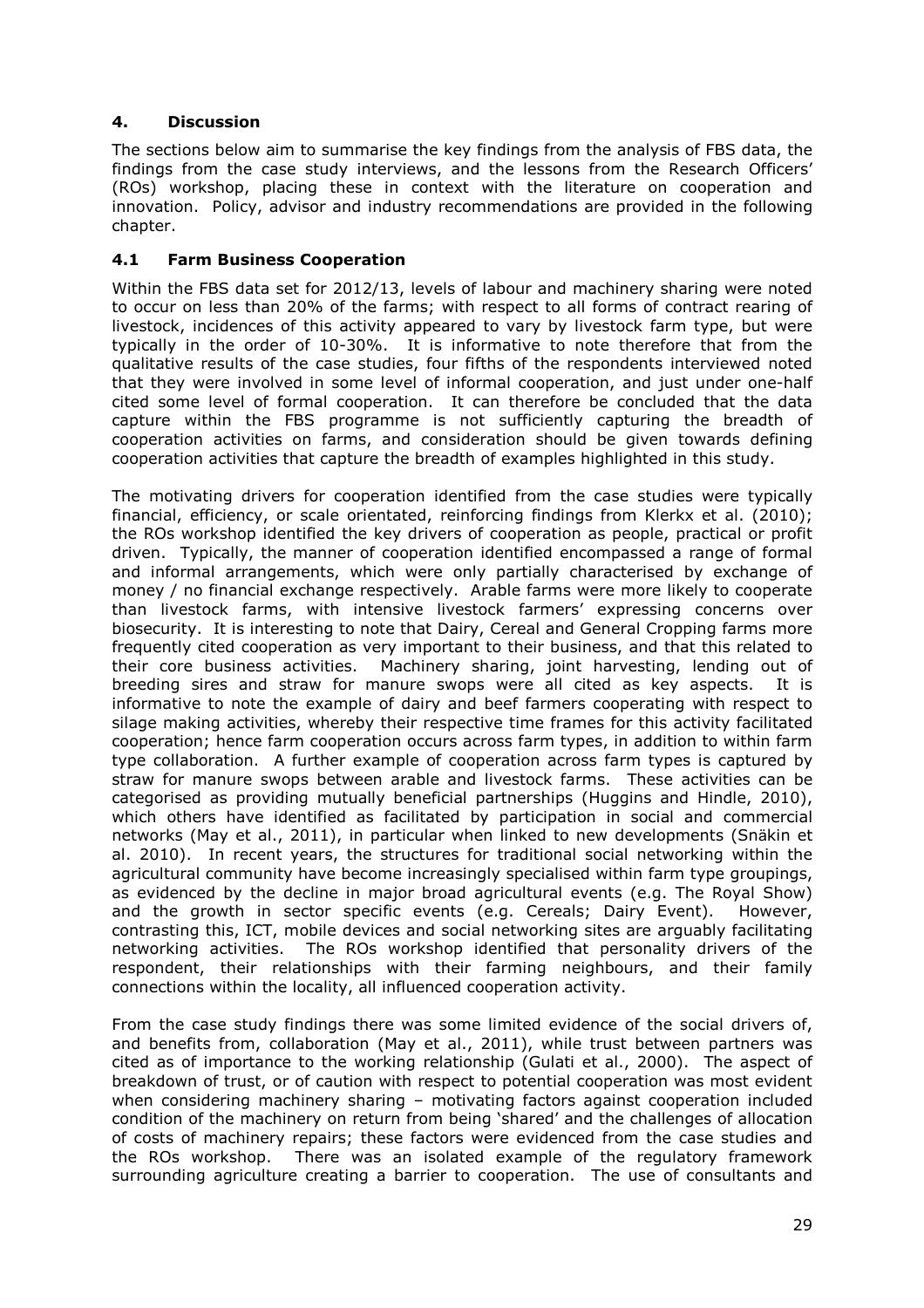advisors in decision making was most evident on arable farms with an almost universal use of agronomists. The role of innovation brokers has been previously identified as a key cooperative activity that enhances uptake of innovation (Klerkx and Leeuwis, 2009). However, difficulties arose with respect to defining, within the context of the farm business, the level of service that constituted consultancy or advice. In part this arguably related to the individual views of the farmer (e.g. viewing the vet as either advice or as someone who provides solutions to specific problems). Respondents' views on contracting arrangements varied, with some identifying this activity as cooperation, while others viewed this as a service. Irrespective of the manner by which respondents viewed this activity, the case study results indicate that contracting activities occurred on most farms, either as a strategic part of the agricultural activities, or for specific noncentral services; there was also recognition that cooperation is not always the most cost effective solution when contractors are able to achieve greater economies of scale and hence offer a more cost competitive approach.

## <span id="page-29-0"></span>**4.2 Farm Business Innovation**

The main motivating drivers for innovation uptake related to business or personal lifestyle objectives, which arguably reflects decision making in farm businesses more generally (McCown, 2001; Wallace and Moss, 2002; Bergevoet et al., 2004), of which the approach to innovation is a particular facet of business management. With respect to business objectives of respondents these largely related to 'making profit' or to 'remain in farming', but with a common theme of the need to maintain or improve the quality of the farm or land. With respect to personal objectives, reducing personal labour demands, achieving an easier approach to farming and succession were all cited by respondents as drivers of innovation implementation. Key areas of innovation on the case study farms related to: changes in breeding, health care and feeding policy for animal enterprises; changes to cultivation, harvesting, crop husbandry techniques, including new varieties, and precision agriculture aspects for arable enterprises; and new machinery, plant or software and investment in green energy or energy saving activities across farm types. There was no substantial difference in the number of innovations implemented across the farm types and performance bands from the case study findings. Moreover, the key finding that emerged from the ROs workshop in relation to innovation was that there was no link between innovation levels and farm performance. Moreover, some high performing farms were explicitly not innovating as they did not perceive the need to do so, while some low performing farms recognised the need to invest in their business, and in doing so to innovate, in order to become competitive. As noted for cooperation, innovation was identified as being personality dependent.

Structural innovation at the level of the individual farm business may occur via the purchase of new machinery or plant and equipment, whereby the new investment has technological developments embedded within a recognisable purchase (e.g. GPS embedded within a new tractor purchase). Hence understanding respondents' machinery and equipment strategies is of importance within an innovation context. The most common strategy for machinery and equipment purchase was replacement 'when needed'; however, finance availability and tax incentives towards the purchase of new equipment were cited as key drivers of investment. Contrasting approaches towards the purchase of new machinery and equipment were observed. Some case study respondents cited the process of achieving innovative practices via the use of contractors who could justify the expense of new machinery, while the enterprise or farm size of the farm business made investment infeasible. Others noted that their strategy for machinery purchase was to buy second-hand machinery; while arguably a cost-effective strategy this approach to machinery investment indicates that innovations embedded within contemporary machinery may not be widely embedded within the industry for a number of years – in effect those purchasing second-hand machinery represent adopters of technology at a later time-scale (Vanclay et al., 2013) or are those less willing, or financially less able, to take risks (Läpple and Van Rensburg, 2011). The ROs workshop indicated the importance of FFIS grants as a driver of uptake of innovations, whilst also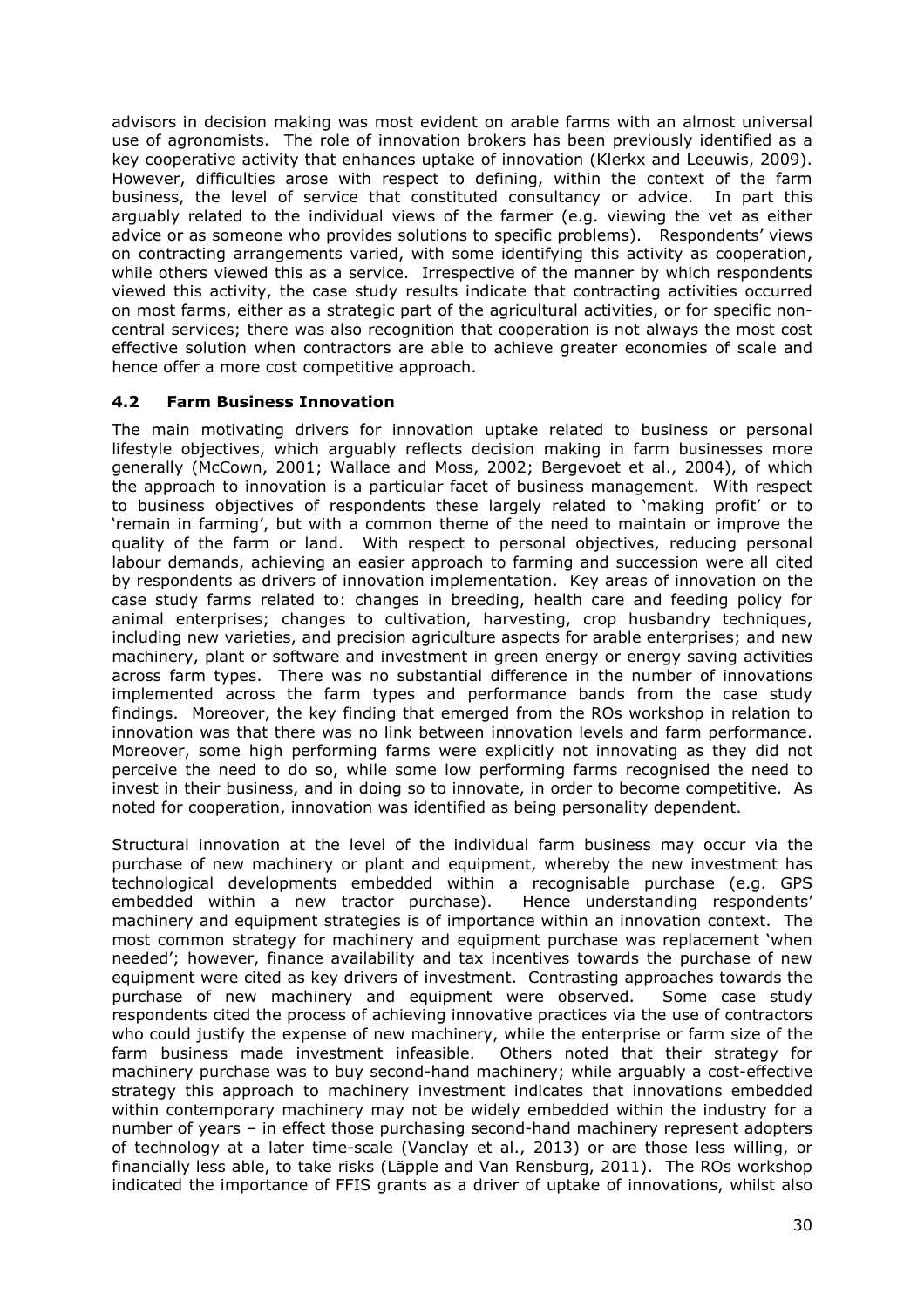noting respondents' desire for training in new technology to accompany such investments; where such bottom-up demand for training courses exist, this research indicates that there is potential for further development of the skill-base in utilising new innovations.

Results from the case study interviews showed that while most respondents were positive towards innovation and innovative practices, small numbers of respondents were very cautious or negative towards innovation, often being linked to a traditional mindset, arguably a proxy for limited absorptive capacity to consider innovative practices (Cohen and Levinthal, 1989, cited by Huggins and Hindle, 2010), not being willing to take risks (Abadi Ghadim and Pannell, 1999; Knowler and Bradshaw, 2007), expense of new technologies, or the financial constraints of individual businesses (Carruthers and Vanclay, 2012; Pannell et al., 2006). These later points were explicitly highlighted by three quarters of the case study respondents that there were practices and innovations that they could undertake in their business, but which they were either not currently undertaking, or were not in a position to do so. Frequently, these innovations related to changing enterprise scale or the adoption of new technologies or approaches, e.g. GPS, robotic milking, changing breeding policies or investment in new buildings. However, where these innovations were not adopted, the constraints cited related to the cost of implementing the change, in part reflecting smaller business or enterprise size (Huggins and Hindle, 2010), concurring with previous findings that identified that larger businesses are more likely to implement innovative practices (Diederen et al. 2003b; Smit and Smithers, 1992; Fuglie, 1999, cited by Knowler and Bradshaw, 2007).

Case study respondents typically kept up to date with new technical developments via the farming press, workshops, technical events and via advisers, be these independently paid for, or those provided as part of product purchase (e.g. agronomist advice alongside crop protection purchases). The combination of approaches to obtaining information was also reflected in respondents' advice to others about innovation – 'positive but cautious', noting the need to learn from a range of sources. The level of information sharing about technical developments that occurred between farmers was relatively common and represented a clear message from respondents to 'learn from other farmers'. These approaches to learning about new developments reflect findings previously noted in the literature where individuals need to identify and assimilate knowledge in order to exploit this in their own business context (Cohen and Levinthal, 1989, cited by Huggins and Hindle, 2010). Typically respondents with lower levels of engagement in discussion groups were in the lower and medium performance bands. In terms of specific aspects of training and qualifications, larger farms and businesses typically held a more positive view of, and approach to, training staff and attending technical courses. These differences in approach to training are argued to result from a combination of cost barriers and social or objective influences (Carruthers and Vanclay, 2012). Hence, reducing cost barriers may only partially change behaviour towards uptake of training.

Uptake of innovation or technological advances will arguably occur more frequently in an industry or sector where business owners' perceptions about future prospects for their own business and the industry are positive. Of the case study respondents, two-thirds were positive about prospects for their own business, with respondents citing the global drivers of demand for agricultural products. Moreover, succession within individual businesses was cited by the ROs workshop as an important driver for the uptake of new technologies. This arguably reinforces Renwick et al.'s (2014) recommendation to embed greater cross-fertilisation of agricultural subjects alongside specialised knowledge in the education sector to provide an efficient medium of communication to influence business successors explicitly, and some established farm business managers indirectly.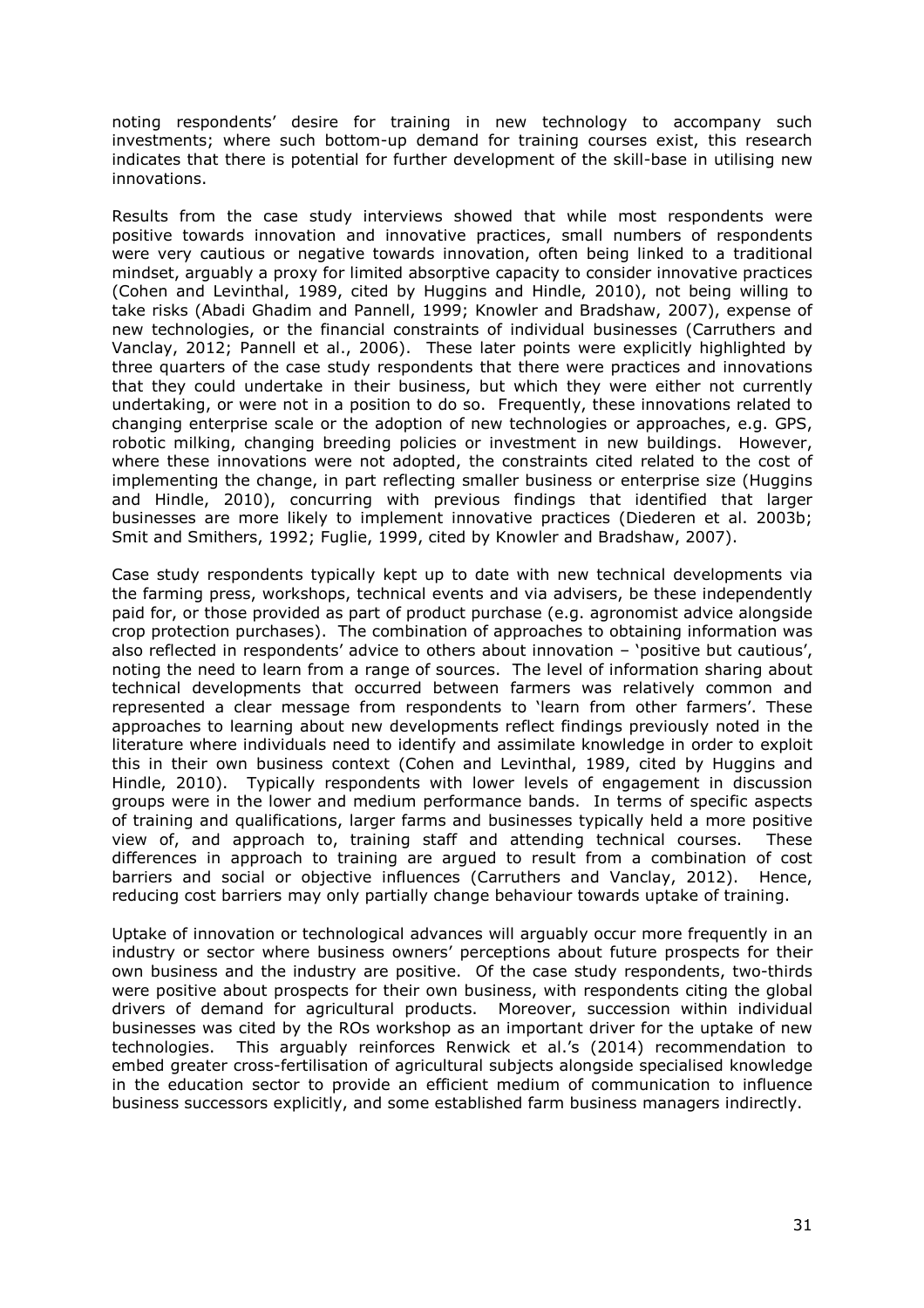#### <span id="page-31-0"></span>**5. Recommendations**

Advice and policies focused around cooperation and innovation that articulate financial, efficiency and labour saving advantages will more directly meet the needs of farmers than those which are focused around associated factors. For example, innovations which reduce fuel use should be articulated in terms of cost saving benefits, rather than the wider environmental benefits of the innovation. Greater cooperation aimed at the arable sector will arguably be more effective than the livestock sector; however cooperation across farm types has been identified as providing mutual benefits. Advice and policies which recognise local needs in addition to the role of local networks in articulating policy messages will enhance effectiveness. While financial drivers are central to cooperation and innovation uptake, these must be accompanied by other enabling aspects as discussed below.

The farming press remains a key medium of communication and promotion of information. However, farmers are increasingly reliant upon sector-specific events, advisers, ICT, mobile technologies and social networks to engage with other farmers and the wider industry. With respect to innovation, learning from other farmers was a recurring theme and one which enhances farmers' absorptive capacity. Advice and policies should therefore be targeted via a range of innovation broking pathways and communication channels and accompanied by incentives which encourage uptake by "early adopters", conditional upon the hosting of on-farm demonstrations or on-farm training events. The use of demonstration farm hosts offers multiple benefits whereby farmers can obtain practical, contextual, localised information across a range of innovations and technologies within a limited timeframe.

Scale efficiency financial constraints, and greater levels of relative risk of embedding a new practice or innovation, occur on smaller and medium sized farm businesses that are unable to justify expenditure on new technologies; these constraints can be relaxed via cooperation between farmers or via the use of contractors. With respect to machinery sharing a major constraint relates to the challenge of attributing machinery repair costs between businesses. Advice and policies which recognise and incentivise joint machinery investment, together with guidance and simple protocols for on-going cost sharing between businesses would both incentivise innovation on smaller and medium size farm businesses, and lower barriers to ongoing cooperation. Incentives which encourage uptake of new innovations in the farming sector should recognise the role that contractors play in enabling small and medium sized businesses to obtain scale efficiency innovation gains via alternative business models.

Financial incentives, in the form of tax incentives, grants, or interest free (or low interest) loans for new plant and machinery purchases have a direct impact on uptake of new machinery and technologies. In order to further increase innovation uptake, policies supporting financial incentives should be maintained and extended. In order to achieve greatest benefit from the use of new technologies, financial incentives should be combined with training provision in the use of new technologies (e.g. training in use of GPS enabled equipment). The cost of attending training courses was identified a barrier to uptake on small and medium sized farm businesses; financial incentives to reduce or eliminate this cost will incentivise uptake of training provision, while recognising that there are wider social and individual barriers to the uptake of training which represent more challenging areas for policy implementation.

Defining both informal cooperation and innovation is particularly challenging but in respect to future studies, it is necessary to clearly clarify particular types of cooperative activity (e.g. machinery sharing, buying groups, members of a cooperative) and innovations (e.g. green energy, new machinery, breeding techniques) in order to fully capture activities occurring on farm businesses, and in particular those beyond 'agricultural production' activities. The qualitative case studies show that existing data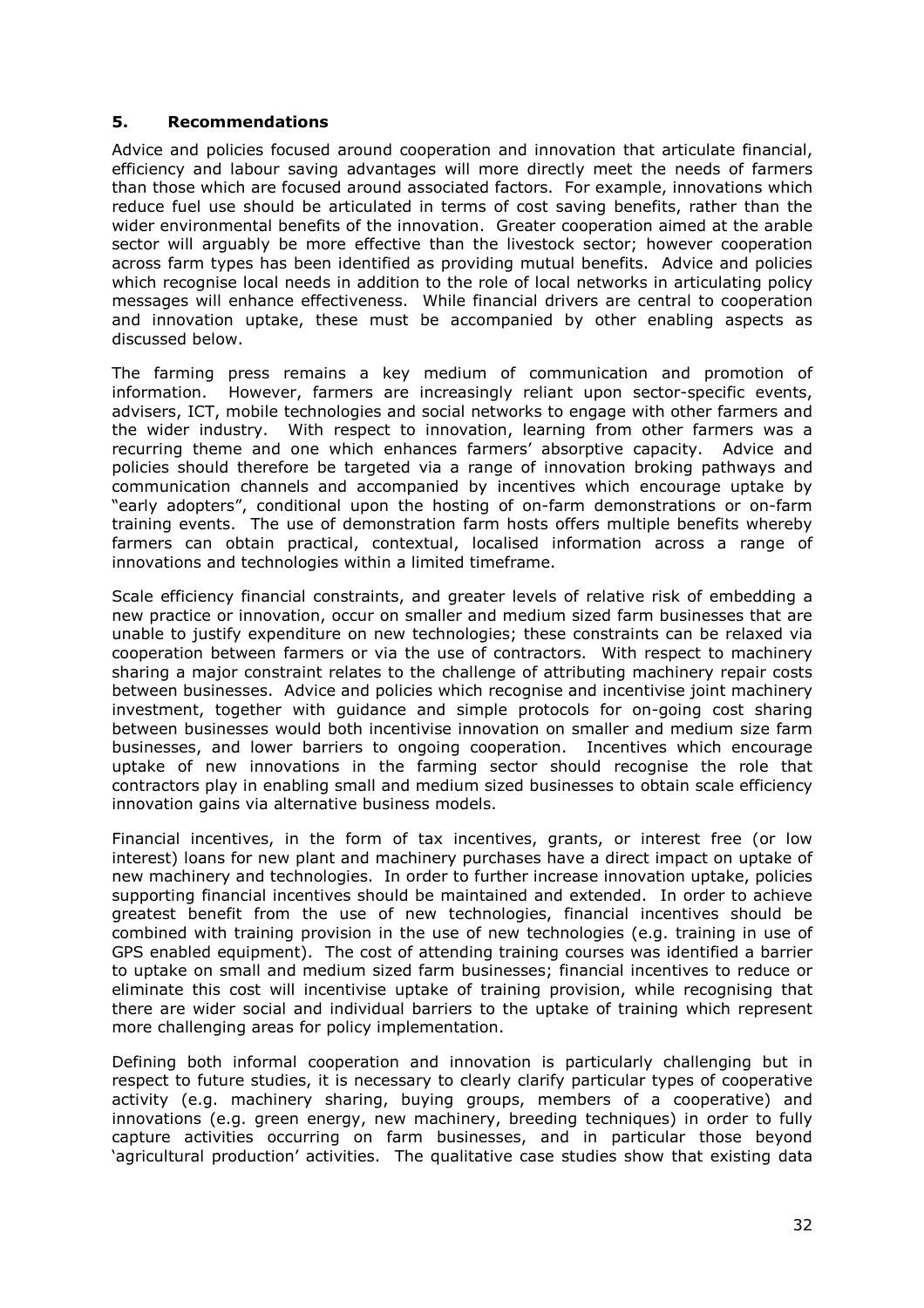may not fully capture the full range of co-operation and the complexities in understanding innovation from a farmer perspective.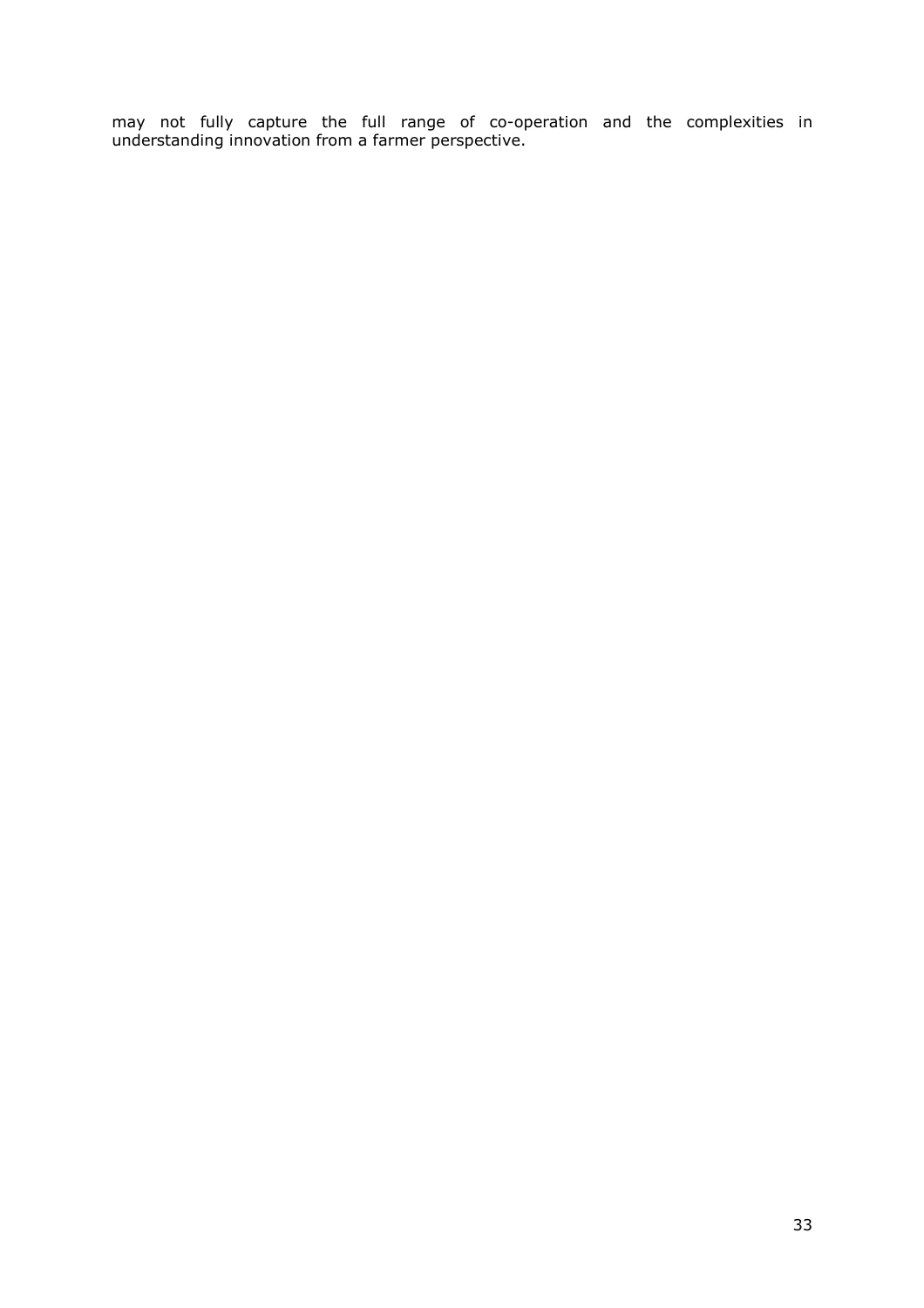#### <span id="page-33-0"></span>**References**

*References for main report and literature review in Appendix 1.*

Abadi Ghadim, A. K. and Pannell, D.J. (1999). A conceptual framework of adoption of an agricultural innovation. *Agricultural Economics*, **21(2)**, 145-154.

Adrian, A. M., Norwood, S.H. and Mask, P.L. (2005). Producers' perceptions and attitudes toward precision agriculture technologies. *Computers and Electronics in Agriculture*, **48(3)**, 256-271.

Anderson, J. M. L. (2001). Sheep research and development in the United Kingdom the whole picture. *Livestock Production Science*, **72(1–2)**, 49-63.

Aubert, B. A., Schroeder, A. and Grimaudo, J. (2012). IT as enabler of sustainable farming: An empirical analysis of farmers' adoption decision of precision agriculture technology. *Decision Support Systems*, **54(1)**, 510-520.

Bergevoet, R.H.M., Ondersteijn, C.J.M., Saatkamp, H.W., van Woerkum, C.M.J. and Huirne, R.B.M. (2004). Entrepreneurial behaviour of Dutch dairy farmers under a milk quota system: goals, objectives and attitudes. *Agricultural Systems*, **80**, 1-21.

BIS Report (2013). *A UK Strategy for Agricultural Technologies - Industry Strategy: government and industry in partnership*. Available at: [www.gov.uk/bis](http://www.gov.uk/bis). Accessed: 28.03.2014.

Bongiovanni, R. and Lowenberg-DeBoer, J. (2004). Precision agriculture and sustainability. *Precision Agriculture*, **5**, 359-387.

Bűtschi, D., Gram, S., Meyer, J.M., Sauter, A., Steyaert, S. and Torgersen, H. (2009). Genetically modified plants and foods. Challenges and future issues in Europe. EPTA Final Report.

Carruthers, G. and Vanclay, F. (2012). The intrinsic features of Environmental Management Systems that facilitate adoption and encourage innovation in primary industries. *Journal of Environmental Management*, **110(0)**, 125-134.

European Dairy Farmers (EDF). Available at: [www.dairyfarmer.net](http://www.dairyfarmer.net/). Accessed: 28.03.2014.

Defra report (2014). *The impact of grants on farm economic performance*. Department for Environment, Food and Rural Affairs. Available at: [https://www.gov.uk/government/publications/the-impact-of-grants-on](https://www.gov.uk/government/publications/the-impact-of-grants-on-farm-economic-performance)[farm-economic-performance.](https://www.gov.uk/government/publications/the-impact-of-grants-on-farm-economic-performance) Accessed: 01.05.2014.

Diederen, P., van Meijl, H. and Wolters, A. (2003a). Modernisation in agriculture: what makes a farmer adopt an innovation? *International Journal of Agricultural Resources, Governance and Ecology*, **46(1)**, 68.

Diederen, P., van Meijl, H., Wolters, A. and Bijak, K. (2003b). Innovation adoption in agriculture: Innovators, early adopters and laggards. *Cahiers d'économique et sociologie rurales*, **67**, 30-50.

Downing, M., Volk, T.A. and Schmidt, D.A. (2005). Development of new generation cooperatives in agriculture for renewable energy research, development, and demonstration projects. *Biomass and Bioenergy*, **28(5)**, 425-434.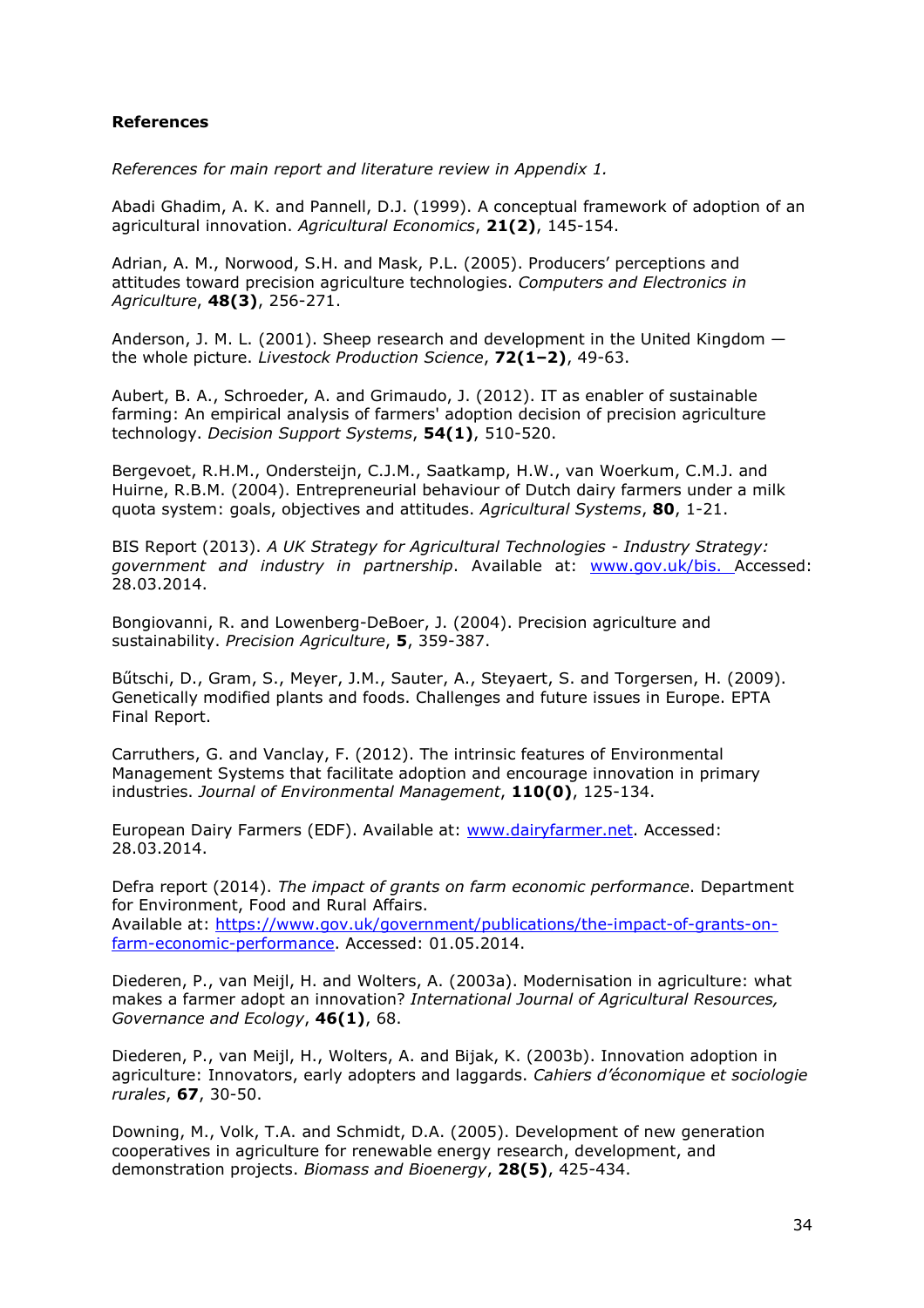Edwards-Jones, G. (2006). Modelling farmer decision-making: concepts, progress and challenges. *Animal Science*, **82**, 783-790.

Finger, R. and El Benni, N. (2013). Farmers' adoption of extensive wheat production – Determinants and implications. *Land Use Policy*, **30**, 206-213.

[Hansen](http://hbr.org/search/Morten T. Hansen/0/author), M.T. and [Birkinshaw](http://hbr.org/search/Julian Birkinshaw/0/author), J. (2007). The Innovation Value Chain. Harvard Business review.

Herzfeld, T. and Jongeneel, R. (2012). Why do farmers behave as they do? Understanding compliance with rural, agricultural and food attribute standards. *Land Use Policy*, **29**, 250-260.

Huggins, R. and Hindle, R. (2010). Opportunities and Barriers to Business Innovation in Rural Areas. Interim Report: Theory and Evidence. Department for Environment, Food and Rural Affairs (DEFRA). Available from: www.gov.uk/government/publications. Accessed: 26.03.2014.

Janssen, S. and van Ittersum, M.K. (2007). Assessing farm innovations and responses to policies: A review of bio-economic farm models. *Agricultural Systems*, **94(3)**, 622-636.

Karsh, B-T., Newenhouse, A.C. and Chapman, L.J. (2013). Barriers to the adoption of ergonomic innovations to control musculoskeletal disorders and improve performance. *Applied Ergonomics*, **44(1)**, 161-167.

Klerkx, L., Aarts, N. and Leeuwis, C. (2010). Adaptive management in agricultural innovation systems: The interactions between innovation networks and their environment. *Agricultural Systems*, **103(6)**, 390-400.

Klerkx, L. and Leeuwis, C. (2009). Establishment and embedding of innovation brokers at different innovation system levels: Insights from the Dutch agricultural sector. *Technological Forecasting and Social Change*, **76(6)**, 849-860.

Klerkx, L. and Nettle, R. (2013). Achievements and challenges of innovation coproduction support initiatives in the Australian and Dutch dairy sectors: A comparative study. *Food Policy*, **40(0)**, 74-89.

Knowler, D. and Bradshaw, B. (2007). Farmers' adoption of conservation agriculture: A review and synthesis of recent research. *Food Policy*, **32(1)**, 25-48.

Kutter, T., Tiemann, S., Siebert, R. and Fountas, S. (2011). The role of communication and co-operation in the adoption of precision farming. *Precision Agriculture*, **12**, 2-17.

Läpple, D. and Van Rensburg, T. (2011). Adoption of organic farming: Are there differences between early and late adoption? *Ecological Economics*, **70**, 1406-1414.

Lassen, B. (February 2014). More technology in the cow shed (interview). The Furrow.

Le Gal, P. Y., Dugué, P., Faure, G. and Novak, S. (2011). How does research address the design of innovative agricultural production systems at the farm level? A review. *Agricultural Systems*, **104(9)**, 714-728.

Lehmann, N., Briner, S. and Finger, R. (2013). The impact of climate and price risks on agricultural land use and crop management decisions. *Land Use Policy*, **35(0)**, 119-130.

Leeuwis, C. (2004). Communication for Rural Innovation: Rethinking Agricultural Extension. Blackwell Science, Oxford.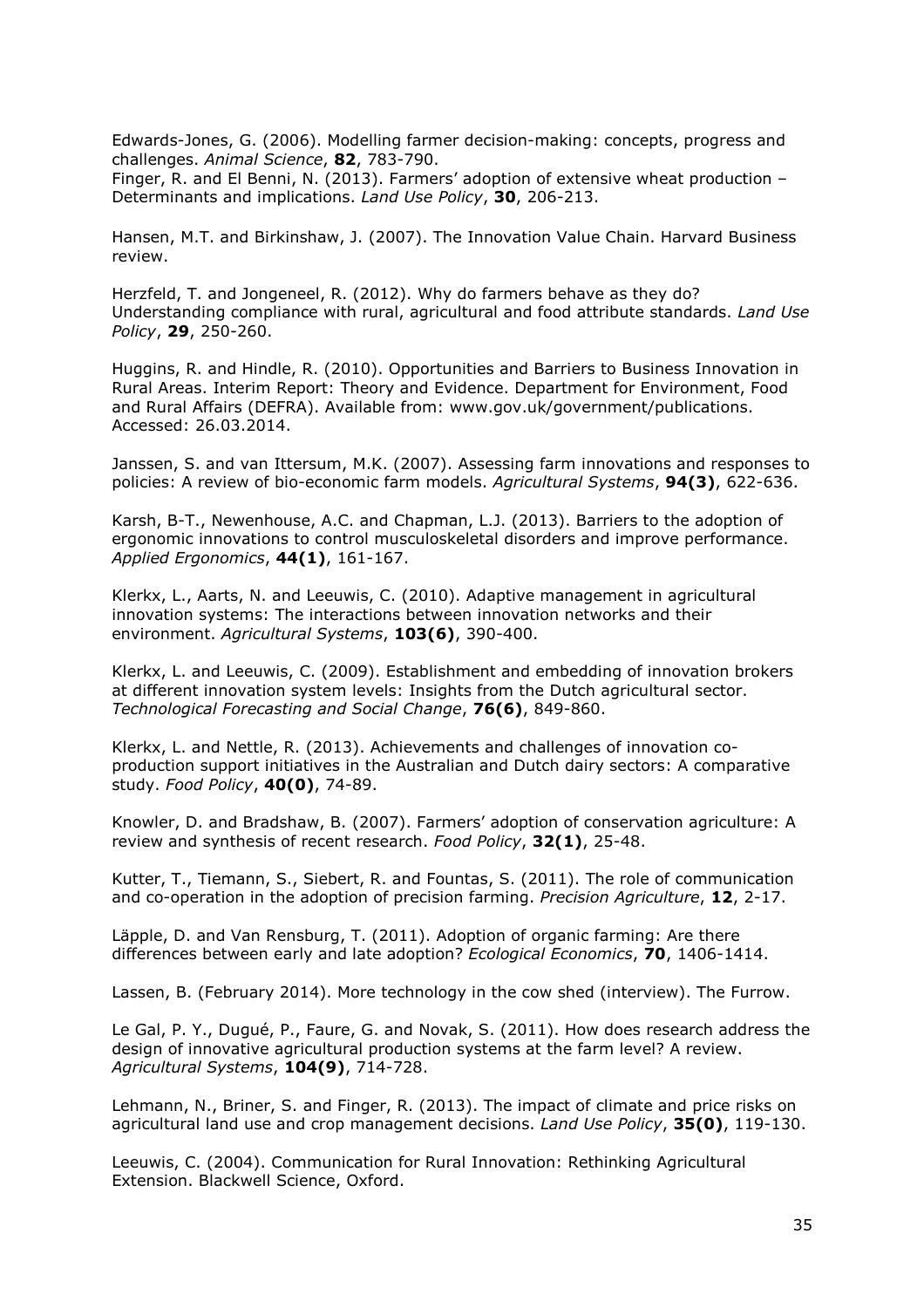Marra, M., Pannell, D.J. and Abadi Ghadim, A. (2003). The economics of risk, uncertainty and learning in the adoption of new agricultural technologies: where are we on the learning curve? *Agricultural Systems*, **75(2–3)**, 215-234.

May, D.E., Tate, G.J. and Worrall, L. (2011). Understanding innovation in a dynamic agricultural business environment: a multivariate approach. *International Journal of Agricultural Management*, **1(1)**, 7-15 (refereed article).

Mbzibain, A., Hocking, T.J., Tate, G and Ali, S. (2013). Renewable enterprises on UK farms: Assessing levels of uptake, motivations and constraints to widespread adoption. *Biomass and Bioenergy*, **49(0)**, 28-37.

McCown, R.L. (2001). Learning to bridge the gap between science-based decision support and the practice of farming: evolution in paradigms of model-based research and intervention from design to dialogue. *Australian Journal of Agricultural Research*, **52**, 549 – 572.

OECD (1998). Co-operative Approaches to Sustainable Agriculture. OECD Publishing. Available from: DOI:10.1787/9789264162747-en. Accessed: 19.03.2014.

OECD (2004). Agriculture and the environment: lessons learned from a decade of OECD work, Paris. OECD Publishing. Available from: [www.oecd.org/greengrowth/sustainable](http://www.oecd.org/greengrowth/sustainable-agriculture/agri-environmentalindicatorsandpolicies/33913449.pdf)[agriculture/agri-environmentalindicatorsandpolicies/33913449.pdf.](http://www.oecd.org/greengrowth/sustainable-agriculture/agri-environmentalindicatorsandpolicies/33913449.pdf) Accessed: 19.03.2014.

OECD and Eurostat (2005). Oslo Manual: Guidelines for Collecting and Interpreting Innovation Data. OECD Publishing. Available from: [www.oecd.org/innovation](http://www.oecd.org/innovation). Accessed: 19.03.2014.

OECD (2013). *Agricultural Innovation Systems: A Framework for Analysing the Role of the Government,* OECD Publishing. Available from: doi: [10.1787/9789264200593-en.](http://dx.doi.org/10.1787/9789264200593-en) Accessed: 19.03.2014.

Oerlemans, N. and Assouline, G. (2004). Enhancing farmers' networking strategies for sustainable development." *Journal of Cleaner Production*, **12(5)**, 469-478.

Oreszczyn, S., Lane, A. and Carr, S. (2010). The role of networks of practice and webs of influencers on farmers' engagement with and learning about agricultural innovations. *Journal of Rural Studies*, **26(4)**, 404-417.

Paulrud, S. and Laitila, T. (2010). Farmers' attitudes about growing energy crops: A choice experiment approach. *Biomass and Energy*, **34**, 1770-1779.

Pannell, D.J., Malcolm, B. and Kingwell, R.S. (2000). Are we risking too much? Perspectives on risk in farm modelling. *Agricultural Economics*, **23**, 69-78.

Pannell, D.J., Marshall, G., Barr, N., Curtis, A., Vanclay, F. and Wilkinson, R. (2006). Understanding and promoting adoption of conservation technologies by rural landholders. *Australian Journal of Experimental Agriculture*, **46**, 1407-1424.

Pardey, P. G., Alston, J.M. and Ruttan, V.W. (2010). The Economics of Innovation and Technical Change in Agriculture. Handbook of the Economics of Innovation. **2 (22**), 939- 984.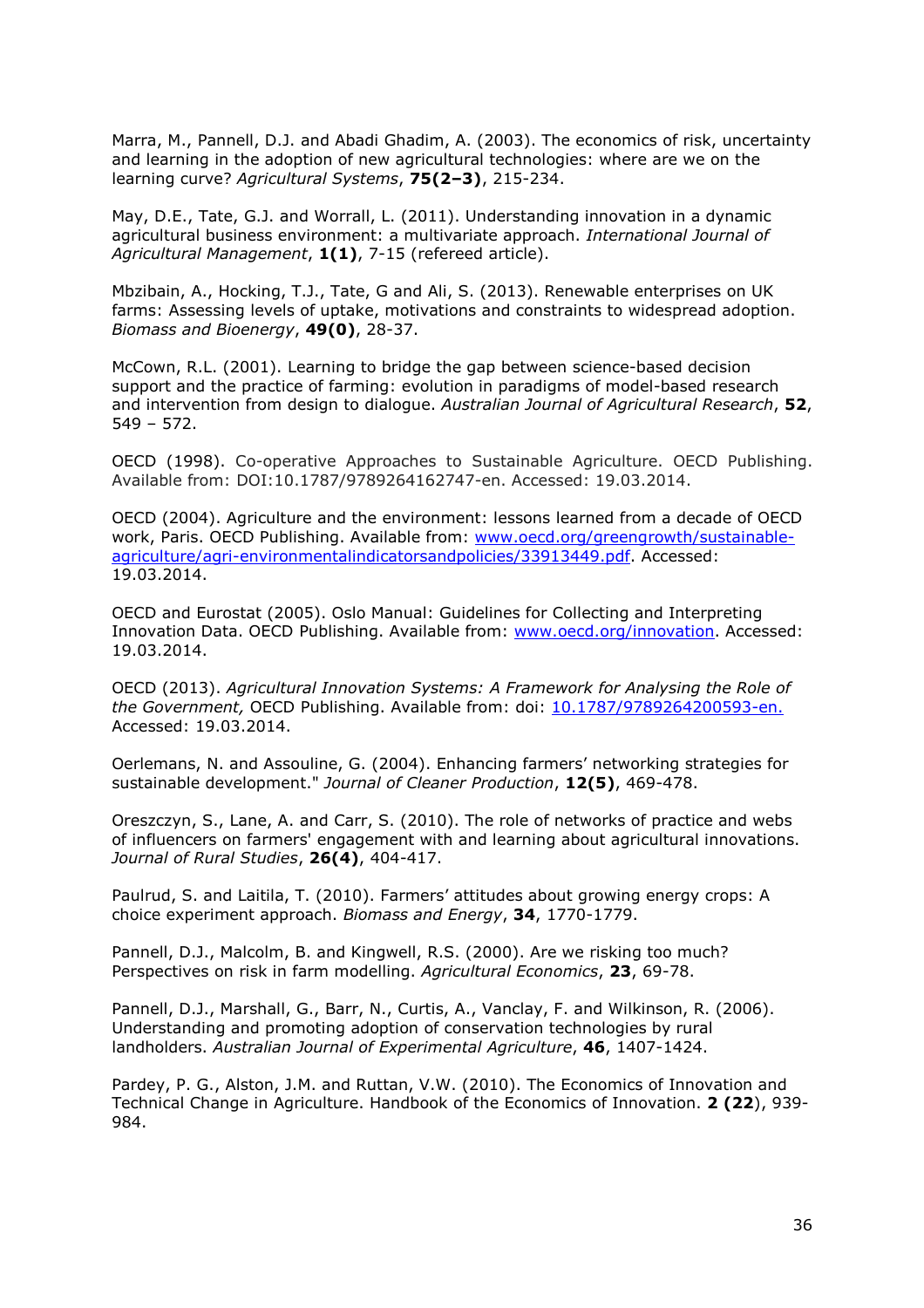Pascucci, S. and de-Magistris, T. (2011). The effects of changing regional Agricultural Knowledge and Innovation System on Italian farmers' strategies. *Agricultural Systems*, **104(9)**, 746-754.

Pierpaoli, E., Carli, G., Pignatti, E and Canavari, M. (2013). Drivers of Precision Agriculture Technologies Adoption: A Literature Review. *Procedia Technology*, **8(0)**, 61- 69.

Rajalahti, R., Janssen, W. and Pehu, E. (2008). Agricultural Innovation Systems: from diagnostics toward operational practices. Agriculture and Rural Development Discussion Paper 38. The World Bank, Washington, DC.

Rehman, T., McKemey, K., Yates, C.M., Cooke, R.J., Garforth, C.J., Tranter, R.B., Park, J.R. and Dorward, P.T.(2007). Identifying and understanding factors influencing the uptake of new technologies on dairy farms in SW England using the theory of reasoned action. *Agricultural Systems*, **94**, 281-293.

Renwick, A., Lapple, D., O'Malley, A. and Thorne, F. (2014). Innovation in the Irish Agrifood Sector. University College Dublin. Available at: [http://www.ucd.ie/t4cms/BOI\\_Innovation\\_report.pdf](http://www.ucd.ie/t4cms/BOI_Innovation_report.pdf)

Royal Association of British Dairy Farmers. RABDF Foundation for Collaboration. In association with Rural Development Programme for England (RDPE) and Department for Environment, Food and Rural Affairs. Available from: www.rabdfcollaboration.co.uk.

Russell, A.W., Vanclay, F. and Aslin, H. (2010). Technology assessment in social context: the case for a new framework for assessing and shaping technological developments. *Impact Assessment and Project Appraisal*, **28(2)**, 109-116.

Snäkin, J-P., Muilu, T and Pesola, T. (2010). Bioenergy decision-making of farms in Northern Finland: Combining the bottom-up and top-down perspectives. *Energy Policy*, **38(10)**, 6161-6171.

Soboh, R.A.M.E, Lansink, A.O., Giesen, G. and van Dijk, G. (2009). Performance measurement of Agricultural Marketing Cooperatives: The gap between theory and practice. *Review of Agricultural Economics*, **31 (3)**, 446-469.

Solano, C., Leon, H., Perez, E. and Herrero, M. (2003). The role of personal information sources on the decision-making process of Costa Rican dairy farmers. *Agricultural Systems*, **76**, 3-18.

Spielman, D.J., Ekboir, J., Davis, K. and Ochieng, C.M.O. (2008). An innovation systems perspective on strengthening agricultural educationand training in sub-Saharan Africa. *Agricultural Systems*, **98**, 1-9.

Stephenson, G. (2003). The somewhat flawed theoretical foundation of the extension service. *Journal of Extension*, **41 (4)**.

Trompf, J.P, Gordon, D.J., Behrendt, R., Curnow, M., Kildey, L.C. and Thompson, A.N. (2011). Participation in Lifetime Ewe Management results in changes in stocking rate, ewe management and reproductive performance on commercial farms. *Animal Production Science*, **51**, 866-872.

USA Advisory Committee on Measuring Innovation in the 21st Century Economy (2008). *Innovation Measurement: Tracking the State of Innovation in the American Economy*. A Report to the Secretary of Commerce, Department of Commerce, Washington DC.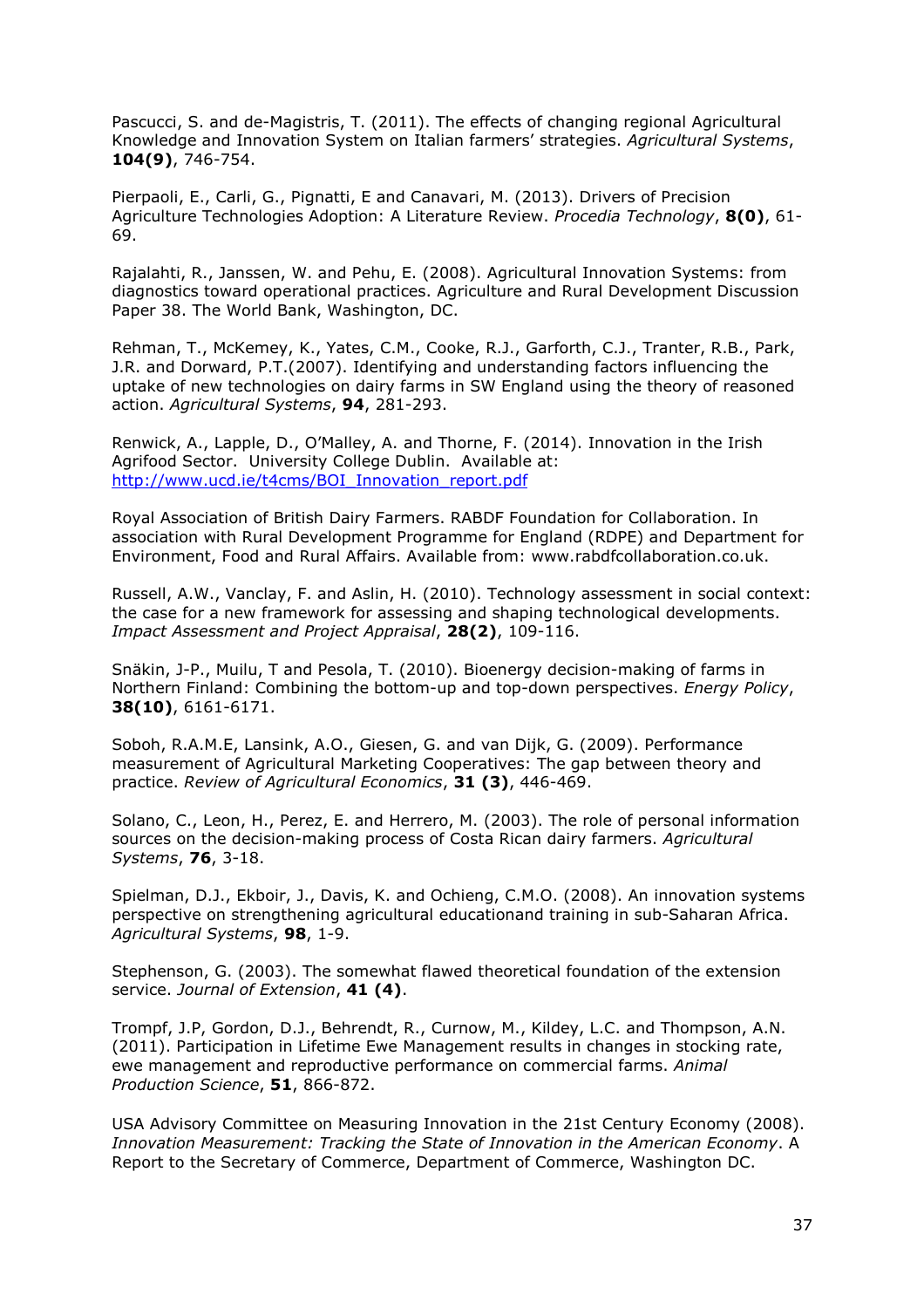Vanclay, F. (2004). Social principles for agricultural extension to assist in the promotion of natural resource management. *Australian Journal of Experimental Agriculture*, **44(3)**, 213-222.

Vanclay, F. M., Russell, A.W. and Kimber, J. (2013). Enhancing innovation in agriculture at the policy level: The potential contribution of Technology Assessment. *Land Use Policy*, **31(0)**, 406-411.

Wallace, M.T. and Moss, J.E. (2002). Farmer decision-making with conflicting goals: a recursive strategic programming analysis. *Journal of Agricultural Economics*, **53**, 82-100.

Wilson, P., Harper, N. and Darling, R. (2013). Explaining variation in farm and farm business performance in respect to farmer behavioural segmentation analysis: Implications for land use policies. *Land Use Policy* **30(1)**, 147-156.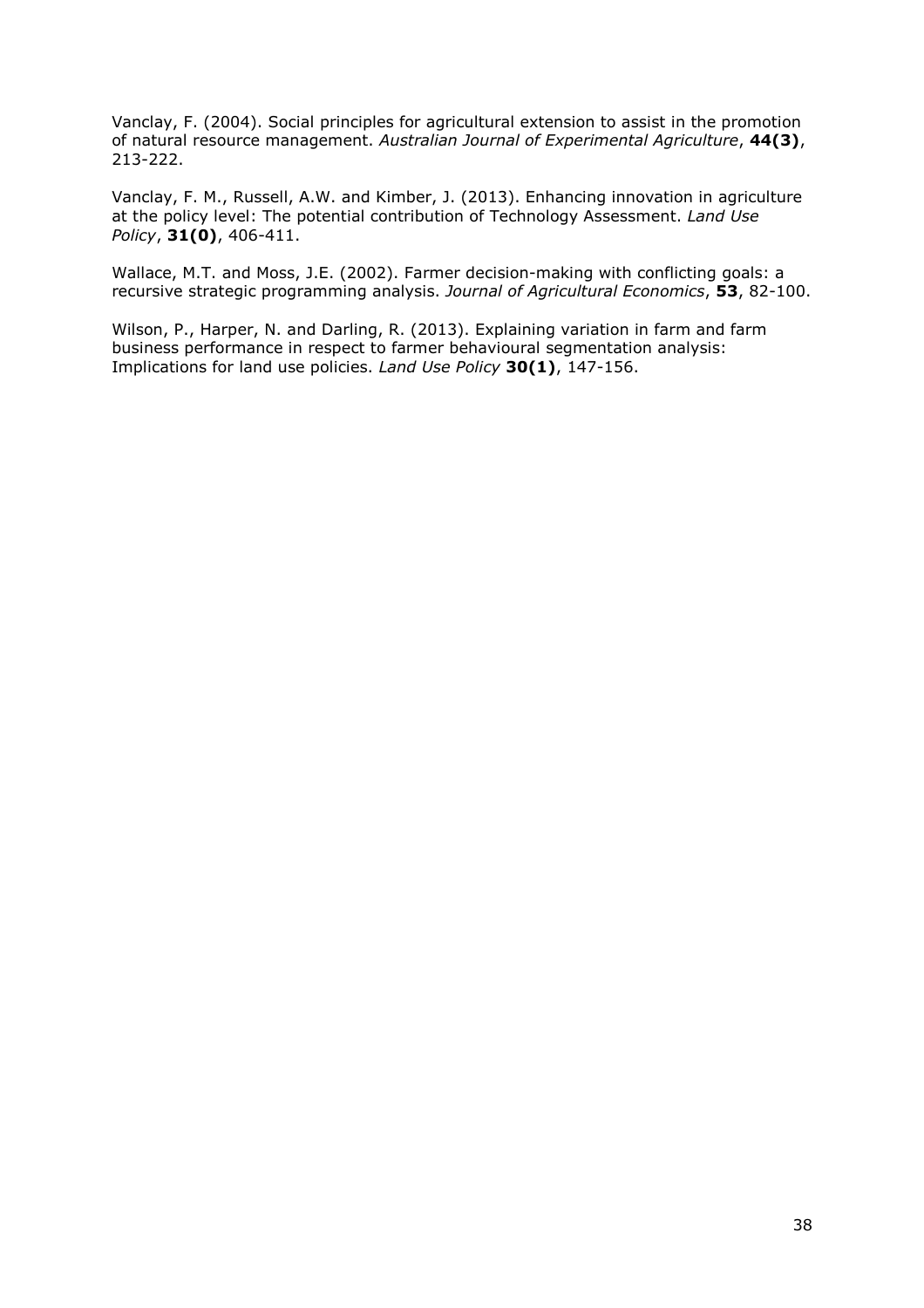## <span id="page-38-0"></span>**Appendix 1: Literature Review**

## **Objective**

The main objective of this literature review was to identify the key factors driving innovation and co-operation in agriculture, by searching the main English language databases for the last 10 years, in addition to reviewing publications from governmental and cross-national organisations, including Defra, OECD and USDA.

Particular emphasis was placed on research based on observations to provide empirical results, and whilst the main focus was on experiences within the UK, comparisons were also drawn from other countries within the EU, as well as other developed countries including the USA, Canada, New Zealand and Australia. Key research studies from countries outside this remit, as well as studies drawing from data captured pre 2004 were also reviewed where their findings were of particular interest and relevance to this case study.

## **Methodology and Sample**

The primary search focussed on academic databases including Web of Science and Science Direct, using the key words agriculture, innovation, co-operation, technology and farm performance, to filter the most relevant studies. This primary search was also replicated using Google Scholar to capture any additional material. The abstracts of the positive results from this primary search were then filtered by applying a scale of relevance to this case study to draw down the results to give an overall detailed review of the most relevant studies. The same search criteria were also applied to the most recent publications from Defra, USDA and OECD.

## **Quantity and Quality of Evidence**

Using the search methodology as described above, the number of positive results for 'agriculture' + 'innovation' were 40,415 searching Science Direct and 1,793 in Web of Science. When 'performance' was added to the search criteria, 404 and 121 records were found respectively. An additional seven references were highlighted using Google Scholar as a search engine. The articles were then filtered still further, depending upon the relevance of the subject title and repetition. The abstracts of approximately 48 research articles were then reviewed, with the papers most pertinent to this Case Study read in more detail. When the search was duplicated, using 'co-operation' in place of 'innovation', far fewer positive records were found, with 180 in Science Direct, and 18 in Web of Science. Again, an initial screening of the article title, followed by a more detailed review of the most relevant abstracts, resulted in 13 research papers being read in full. To support the academic evidence, a comparable search of applicable government policy documents was conducted, including, for example, the OECD ilibrary and Defra. Where appropriate, the most current publications from examples of the farming press were included, in order to provide background information. As the above figures indicate, more literature relating to innovation in agriculture than for co-operation was found, and in particular there was a noticeable lack of research regarding informal co-operation between farmers. However, there was good evidence of current research for both areas of interest, and in particular from international sources.

For ease of referencing and application to the Case study questionnaire, the review has been divided into two broad sections relating to Farm Business Innovation and Farm cooperation. However, as there are a number studies that cross both fields of research, there is a degree of overlap in the presentation of the reviewed literature.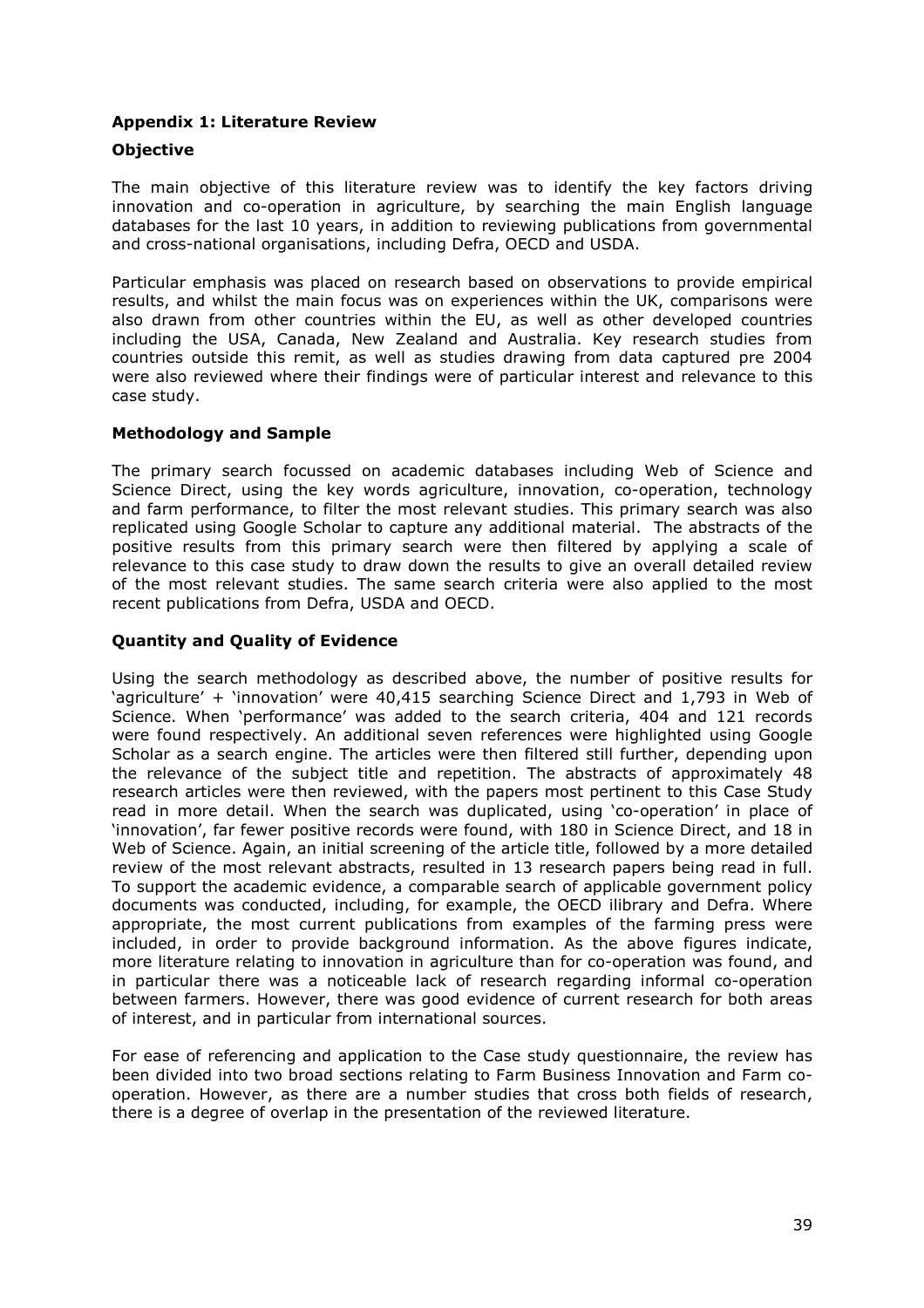## **Farm Business Innovation**

## **The Definition of Innovation**

The Oslo Manual (OECD and Eurostat, 2005) defines innovation as *'the implementation of a new or significantly improved product, process, a new marketing method, or a new organisational method in business practices, workplace organisation or external relations'* and that whilst "innovation must contain a degree of novelty, not every new idea is innovative". The Oslo Manual distinguishes three types of novelty, these being: an innovation can be new to a firm, new to the market or new to the world. The first concept concerns innovations that already exist, i.e. one which has been implemented by other businesses already, whilst businesses that develop innovation are classified as drivers of innovation (Huggins and Hindle, 2010). The US Advisory Committee (2008) defines innovation as '*the design, invention, development and/or implementation of new or altered products, services, processes, systems, organisational structures, or business models for the purpose of creating new value for customers and financial returns for the firm'.*

## **The Process of Innovation**

The innovation process has been defined as comprising three main stages: i) sourcing of information and knowledge, ii) transformation of knowledge into innovation output, and iii) capitalising on this output to maximise profit and growth (Hansen and Birkinshaw, 2007). Le Gal et al. (2011), argue that within agriculture, three actors were defined in the process of designing innovative production systems - farmers as decision makers, advisors as support providers and researchers as producers of both technical and methodological knowledge, with agricultural researchers also assisting in the ex-ante evaluation process of the innovation to be considered.

#### **Agricultural Innovation Systems**

Agricultural Innovation Systems (AIS) are of fundamental importance to improving the economic, environmental and social-performance of the agri-food sector (OECD, 2013) Traditionally, the key aim of AIS has been to accelerate the rate at which adoption of innovation occurs, in order to stimulate productivity and competitiveness in the agriculture sector, whereby a transfer of knowledge automatically results in a performance enhancing technological change for farmers (Stephenson, 2003). However, it has been argued that this hierarchical, linear model failed to take into account the specific needs of an individual, nor the socio-economic, institutional, environmental and organisational characteristics of the farming system (Pascucci and de-Magistris, 2011). The use of Agricultural Innovation Systems (AIS) to analyse technological, economical and institutional change in agriculture have become increasingly popular (Spielman et al., 2008). More recent views of innovation systems define these as a network (rather than a linear paradigm) of institutions, firms and individuals interacting to design, assist encourage and implement innovations (Rajalahti et al., 2008). Within an Italian context, Pascucci and de-Magistris (2011) showed that attention would be better focussed on local dynamics and rural interaction, in order to maximise and enhance the usefulness of AIS in stimulating farmers to adopt innovative technologies and ideas in order to improve performance. Within the Irish Agrifood sector, Renwick et al. (2014) analysed the factors influencing Agrifood Innovation Systems (AFIS) focusing upon influences along the agrifood supply chain. With respect to farm-level uptake of innovation, Renwick et al. identified that innovation was positively associated with higher farm incomes, larger farms, younger farmers, more intensively farmed businesses, greater educational attainment and having access to credit. However, it is important to note that Renwick et al. in part defined innovation uptake as measured by investment in machinery and equipment, and recognised that the causal link between investment and farm size/performance is unlikely to be unidirectional, but that more profitable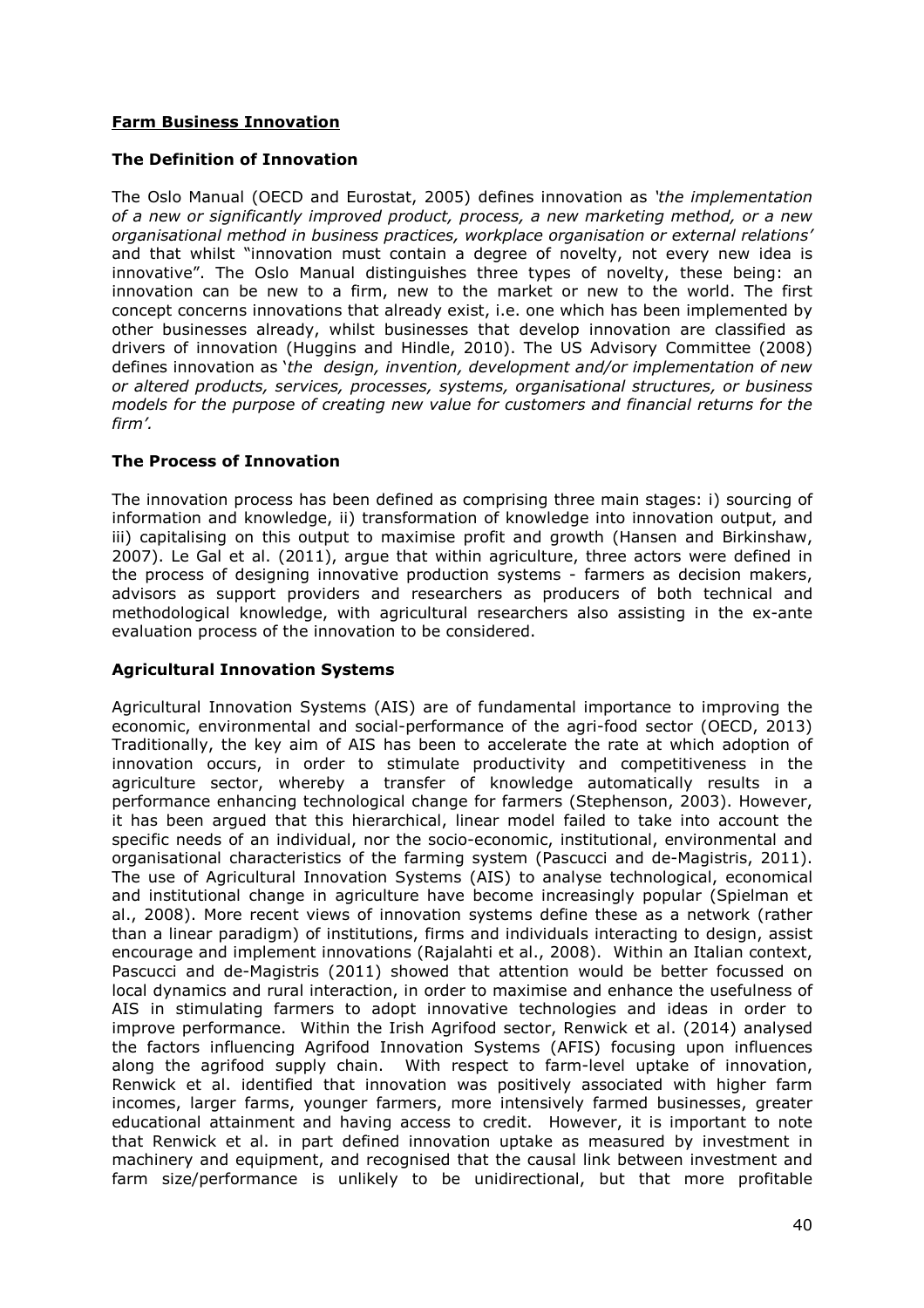businesses are also more able to undertake capital the capital investments which were defined as a proxy for innovation. In order to facilitate innovation with AFIS, Renwick et al. recommended changes tax incentives for medium to large-size agrifood companies, strengthening research-industry engagement, focus industry-academia linkages on added value products, facilitating industry collaboration and innovation forums and utilising Common Agricultural Policy funding to financially incentivise innovation practices at farm level.

## **Key Drivers behind Innovation**

Key drivers of innovation are dependent upon the nature of the innovation and the type of business involved, with both internal and external factors having an impact on the adoption of innovative practices, and in particular the 'absorptive capacity' of a business to "identify, assimilate and exploit knowledge" (Cohen and Levinthal, 1989, cited by Huggins and Hindle, 2010). The absorptive capacity of an individual business is determined by a wider range of factors outside of the direct control of that business. The skill and adaptability of an individual, which may be developed through formal and practical training, are key factors, as is the ability to procure funding, either internally or externally. Smaller and less well established businesses are more likely to reject or abandon the uptake of an innovative technology or idea as they are less likely to have internal finances on which they can draw, when external funding is not available (Huggins and Hindle, 2010). The stimulation of and response to demand from the potential innovator through to the end user are also important factors in successful adoption of new ideas, in addition to socio-cultural factors such as entrepreneurship and level of risk aversion. Information and Communication Technology (ICT) infrastructure has also been shown to influence uptake of innovative practices, playing a crucial role both in the way that businesses innovate, and in the innovation itself (Huggins and Hindle, 2010).

## **Factors affecting the decision-making process**

The process by which farmers make decisions regarding their business can be classified into three distinct categories, namely operational (day to day management decisions); sequential or tactical (decisions made within a growing season) and strategic (having an impact on the structure of the farm over many years) (Bouma et al., 1999, see Janssen and van Ittersum, 2007). In reality however, decisions made by farmers are motivated by multiple, often conflicting, objectives as farmer behaviour reflects a combination of personality factors as well as lifestyle and economic objectives (McCown, 2001; Wallace and Moss, 2002; Bergevoet et al., 2004).

## **Social Influences**

Adoption and innovation involve complex social processes. The reasons for adoption or non-adoption may result from external influences, with an individual, or with other decision makers within a family farm business. Farm businesses display a high degree of diversity in type and structure and therefore new practices or technologies are rarely universally applicable (Howden and Vanclay, 2000, cited by Carruthers and Vanclay, 2012). The stage a farmer is at in their lifecycle has also been noted to impact on their decision-making process; a farmer at the early stage of their career or business life cycle is likely to have different priorities and ideas compared to a farmer considering retirement (Carruthers and Vanclay, 2012).

Decision-making is often influenced by an individual's perceived impact on their level of well-being or "utility", with many agricultural economic models using profit as a more measurable, albeit non-universal, substitute for utility at the firm (farm) level. A range of factors including; farm household and farmer characteristics, farm business structure, socio-demographics and type of innovation in question are perceived to affect the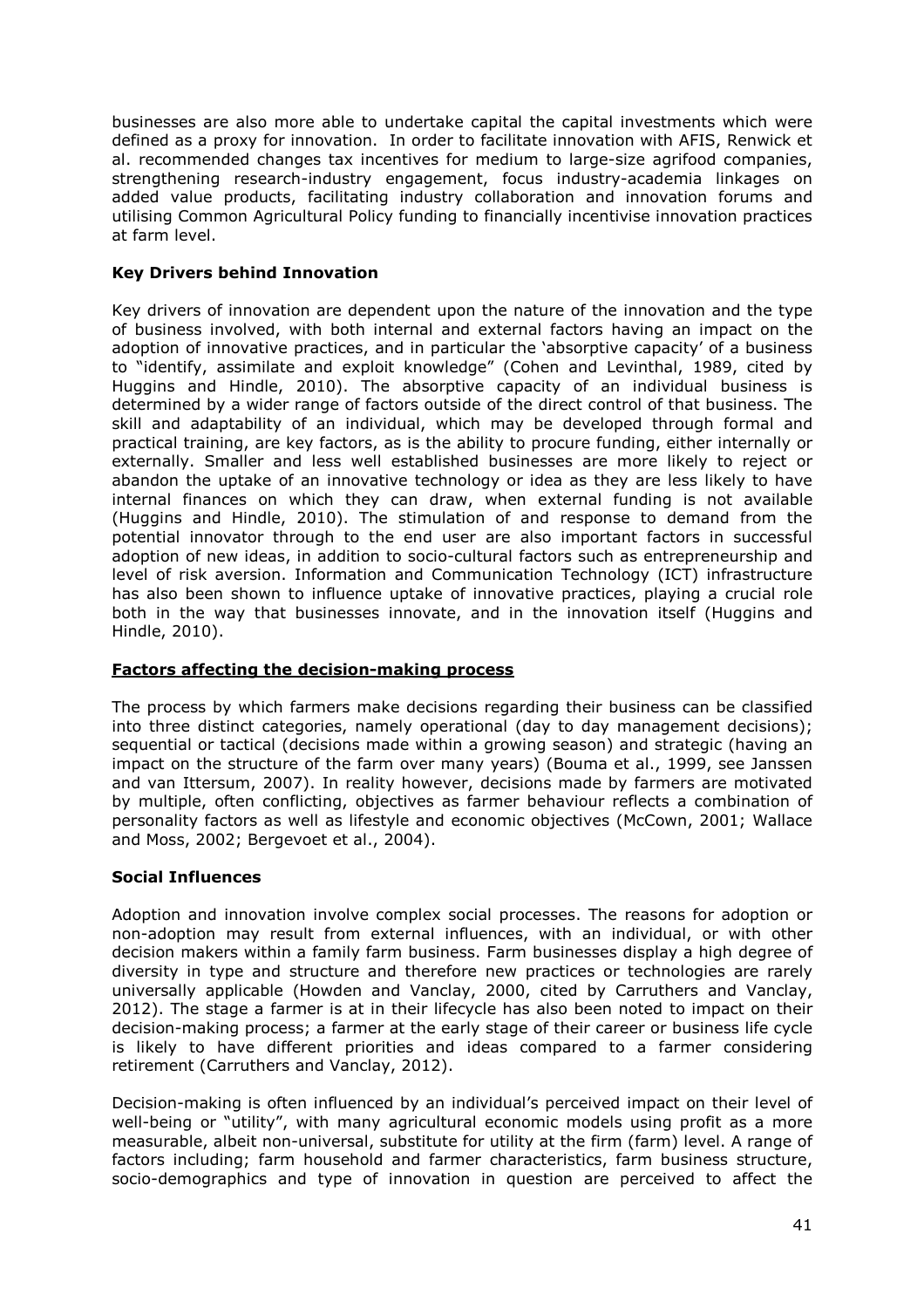outcome of a farmer's decision making process (Edwards-Jones, 2006). Whilst farmer age, education, gender and attitude to risk, as well as stages in the family cycle and physical characteristics of an individual farm (type, size and level of financial stability) are known to have an important influence on the decision making process, social attitude and capital, availability of information and the impact of current policies are also of relevance (Solano et al., 2003).

The Theory of Planned Behaviour, utilising the role of farmer attitudes and the expectation of success has been used as a theoretical basis for understanding farmer decision making in numerous studies. Behaviour may also play pivotal role in the farmers' decision making process, and although particular characteristics of an individual and their self-perception are likely to have a positive impact on technical and financial efficiency of the farm business, these perceptions are subject to change over a period of time (Wilson et al., 2013). Understanding why farmers behave in a particular way could provide some explanation as to the wide ranging degree to which innovative practices are adopted by some and not others. Herzfeld and Jongeneel (2012) illustrated the importance of both psychological and sociological studies when looking at the drivers behind farmer behaviour. Limitations were found with the classical economic approach of cost-(forgone) benefit when interpreting compliance of farmers to mandatory regulations, such as Statutory Management Requirements (SMR'S). Factors such as intrinsic motivations, moral convictions, social preferences and the impact of peer groups were also introduced in the study in order to provide a more robust determination of why farmers behave in a particular way when it comes to the process of decision making (Herzfeld and Jongeneel, 2012).

Using the Theory of Reasoned Action, Rehman et al. (2007) explored the sociopsychological reasons why not all 500 livestock farmers in the South West of England adopted new milk production system technologies, despite evidence of economic potential. This study focussed on the Milk Development Councils' (MDC) recommended observation times for heat detection. An individuals' disposition and perception (of social pressures) both impact on their intention to behave in a particular way, with their beliefs about the outcome of a course of action, and an evaluation of the expected outcome playing a key role in the process of decision-making. Rehman et al. found that 10% of respondents were using the MDC observation times, with a negative intention to adopt by those not already doing so. The results indicated that key drivers for adoption included cost effectiveness, improved detection and conception rates (Rehman et al., 2007). However, they also found that whilst there were one or two isolated barriers observed (e.g. for farmers less than 41 years of age, although not totally prohibitive, staff training was likely to be an issue), there were no key barriers to adoption, leading them to suggest that farmers' perception of MDC observation times may have been more positive with more effective promotion.

Utilising FADN data, Finger and El Benni (2013), analysed Swiss farmers' adoption decision within the context of extensive wheat production, as part of an ecological direct payment scheme. Finger and El Benni found that smaller farms who already farmed less intensively were more likely to adopt extensive wheat production in the first instance, with more intensively farmed land less likely to be moved to into extensive management, despite the fact that extensive wheat production was found to be slightly more profitable, once reduced input costs, forgone revenue and ecological payments have been taken into account. Fluctuations in wheat price and the level of ecological subsidy payment were also found to have a significant influence on the adoption decision by wheat growers. Factors influencing the uptake of agri-environmental schemes (AES) are known to be influenced by farm and farmer characteristics, attitude towards risk and the nature of the scheme (Knowler and Bradshaw, 2007). A direct correlation between farm size and willingness to invest in new technology has been shown in a number of studies (e.g. Smit and Smithers, 1992; Fuglie, 1999, cited by Knowler and Bradshaw, 2007); although Knowler and Bradshaw (2007) indicated that overall this relationship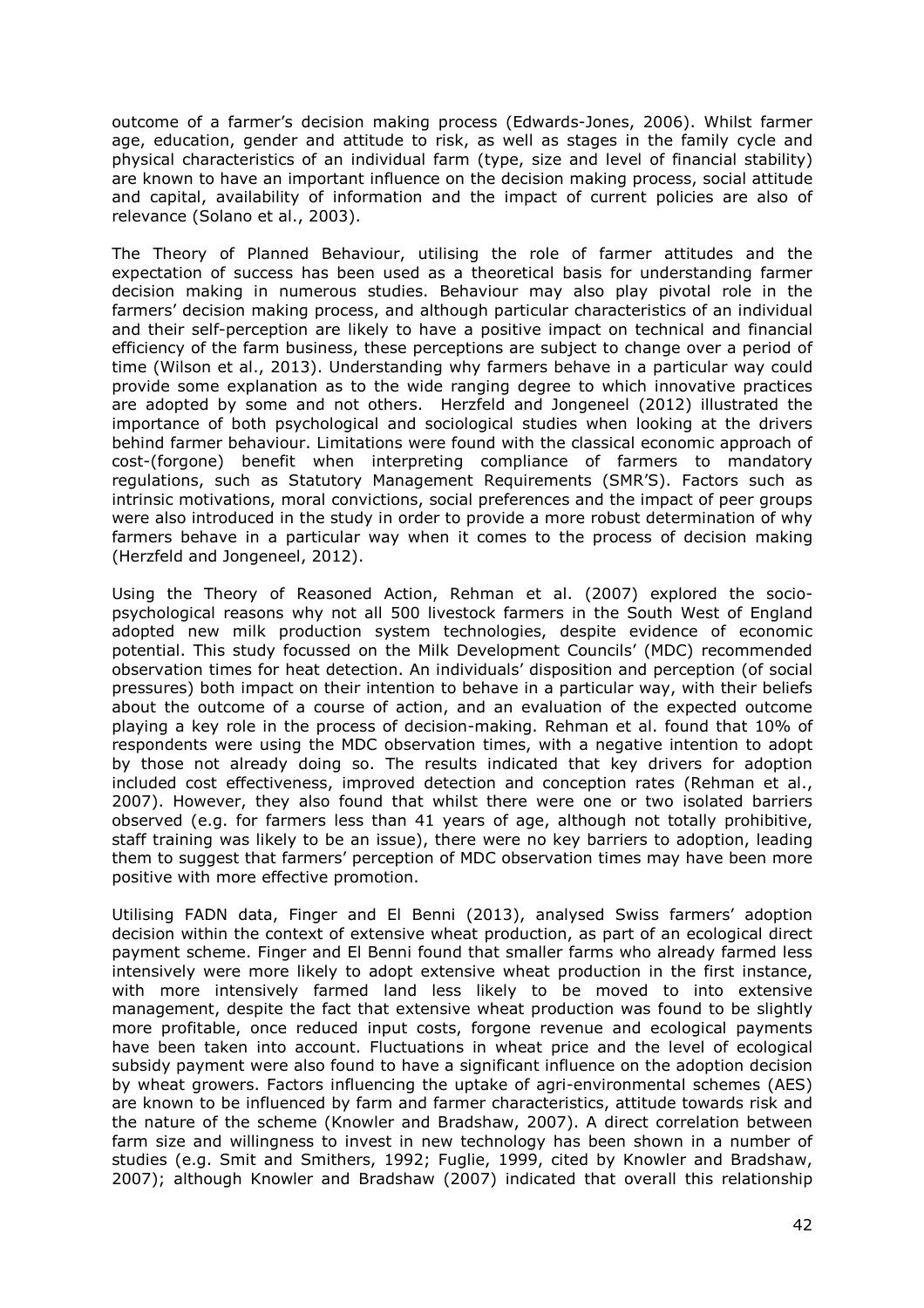was inconclusive. In addition, although farm location and soil type was also found to be a contributing factor to the level of adoption, farmer awareness of soil erosion was probably a more defining factor. Knowler and Bradshaw (2007) also reviewed the impact of the financial characteristic of an individual farm on the adoption of conservation agriculture and again found no overall consensus of opinion across the 31 studies reviewed, or with respect to tenure or financial well-being of the farm.

## **Risk**

Farmers face risk and uncertainty about the economic and environmental consequences of their actions, due to a limited ability to predict variables beyond their control (namely non-embedded risks including prices, biological responses and the weather (Pannell et al., 2000). However, in the uptake of innovative practices, a farmer faces a degree of embedded risk, whereby there is the opportunity to assess the risks inherent within a given agricultural innovation (Dorward, 1999, cited by Janssen and van Ittersum, 2007). Typically research by both economists and sociologists focuses on the characteristics of the adopters or the innovations in question (Marra et al., 2003). Of particular importance is the need to distinguish between different aspects of risk; namely farmers' perceived risk regarding new technology, a farmer's individual attitude to risk, the role of learning and on-farm trialling, and the possible benefits of delaying the adoption of innovative technologies.

Conflicting evidence regarding the level of a farmer's risk aversion and whether they were likely to be an adopter or non-adopter indicates that risk preferences differed depending on a particular situation and point in time. A three year study of crop producers in Western Australia concluded that risk aversion tended to reduce adoption (Abadi Ghadim and Pannell, 1999), whilst King and Robison's (1981) study of attitudes towards double cropping in the USA reporting contrasting findings (cited by Marra et al., (2003). Level of farmer education was found to affect the level of an individual's risk aversion, with higher levels of formal agricultural education associated with greater adoption of an innovative technology (May et al., 2011).

## **Income variability**

Bio-economic farm models (BEFMs) have been widely used to provide an ex-ante assessment of the link between factors affecting a farmer's decision making process and the subsequent impact of policy changes and technological innovations. Theory and knowledge of farm processes provide the building blocks for Mechanistic BEFMs, which serve to provide a link between a farmer's resource management decision with the necessary inputs required to achieve certain outputs (Janssen and van Ittersum, 2007). However, whilst many such models exist, limitations with data sourcing, linking findings with end-users and overall evaluation of the model in question were found.

A whole farm model was applied in a recent study of arable farmers in Western Switzerland (Lehmann et al., 2013). Yield records from the Swiss Farm Accountancy Data Network (FADN) were used to support field trials in the simulated model that investigated the impact of likely changes in climate and crop prices and subsequent management decisions of farmers in response to such changes. The study concluded that management decisions such as fertiliser applications and irrigation strategies were affected more strongly by EU crop prices and potential impact on income variability than by climate change. Income variability was also a key factor affecting the perceived utility to be derived from growing energy crops (Paulrud and Laitila, 2010); results from a study of Swedish farmers suggested that willingness to grow energy crops would be significantly influenced by visual impact of such crops, farmer age, farm size and the geographical area. Farm size has also been identified as a key driver of innovation, with large scale farmers having increased accessibility to funding (May et al., 2011). Land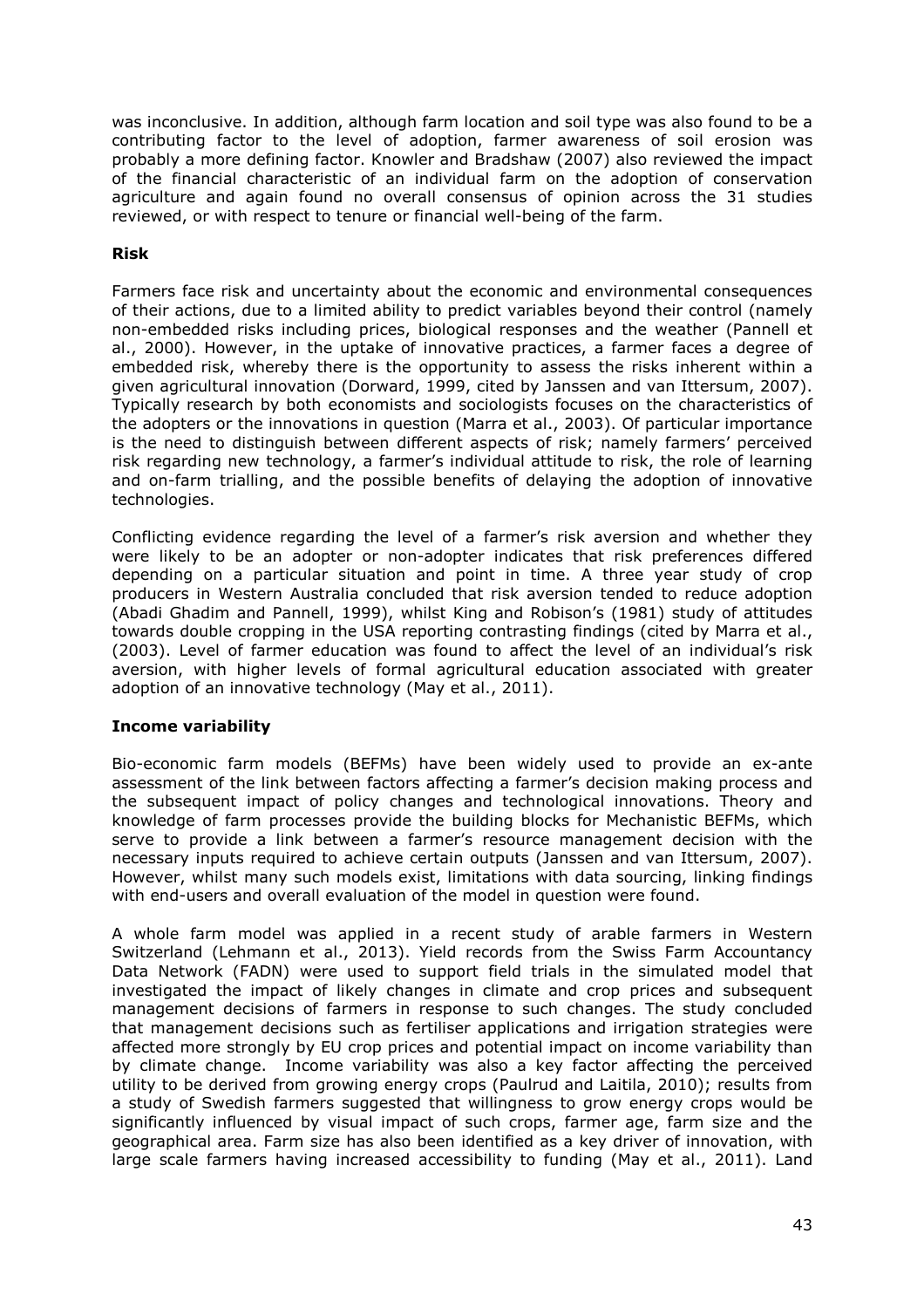tenure and farm type, however, were shown to have an insignificant effect on the farmers' willingness to grow energy crops (Paulrud and Laitila, 2010).

The adoption of innovative technologies and ideas and subsequent impact on farm performance may also be influenced by specific grants (i.e. Rural Development Programme for England (RDPE)). Whilst the objective of these grants may be aimed at animal welfare or environmental protection, there is often a positive impact on farm performance (Defra, 2014). The uptake of AES illustrates how financial incentives, in conjunction with social benefits, may encourage adoption by farmers; conversely, negative influences were the voluntary nature of such schemes, the application process itself and the overall logistics of scheme implementation and subsequent management (Edwards-Jones, 2006). Whilst the financial capacity of a farmer has been shown to have an impact on the potential uptake of innovative technologies and ideas, Carruthers and Vanclay (2012) noted that difficulties arose when assessing the causal direction between higher incomes and adoption of innovative ideas or vice versa (Pannell et al., 2006).

## **Policy Making**

Qualitative analysis of an interview-based study to determine the decision making process behind the adoption of bioenergy production by Finnish farmers (Snäkin et al., 2010) illustrates the importance of business and marketing knowledge, innovation and financial abilities, education level and networking skills. Farmers in the Oulu region of Finland were categorised as investors, entrepreneurs and hobbyists depending upon the extent to which they displayed commitment to bioenergy production. Producers' decision making was affected by both farm related factors - financial, labour and machinery resources, as well as personal capabilities, but also by regional factors, such as transport and communication infrastructure and energy markets; these later factors often outside the control of the decision maker. Snäkin et al. (2010) defined 75% of farmers as investors or entrepreneurs, with 25% as hobbyists, indicating that motivation of Finnish farmers was not the major barrier in the adoption of bioenergy production. Funding, training and networking were cited as crucial to the successful uptake of bioenergy production; lack of cohesion between national and regional policies was a major obstacle to a more sustainable national energy economy (Snӓkin et al., 2010).

#### **Motivation and Barriers to the Adoption of Innovation**

#### **Process of Adoption**

The process of adoption commences with the potential adopter being aware of the existence of an innovation, how it functions and whether it might be applicable to their individual situation, leading to the formation of an opinion on the value of the innovation. Following this, a choice is then made whether to adopt or reject the innovation, leading on to potential implementation. However, the final decision depends upon positive reenforcement or negative re-evaluation. Adoption is most likely to occur when the innovation fits with the adopter's own circumstances, beliefs and practices (Vanclay, 2004); when information about the innovation is available (Diederen et al., 2003a) and when innovations have a high relative advantage (Pannell et al., 2006). Vanclay (2004) states that there is "no such thing as a barrier to adoption, only legitimate reasons for non-adoption, with those reasons often making sense from the perspective of the nonadopting farmer".

For implementation to be successful, innovation has to occur at all points along the value chain; from research, development and extension (via agricultural consultants), through farmers as individuals and as decision makers within the farm business, to consumers and governmental policy makers. It has also been suggested that government regulatory bodies could be seen as 'innovation gatekeepers' and may exacerbate this lag in the uptake of new technologies. The diffusion of a new technology must also be taken into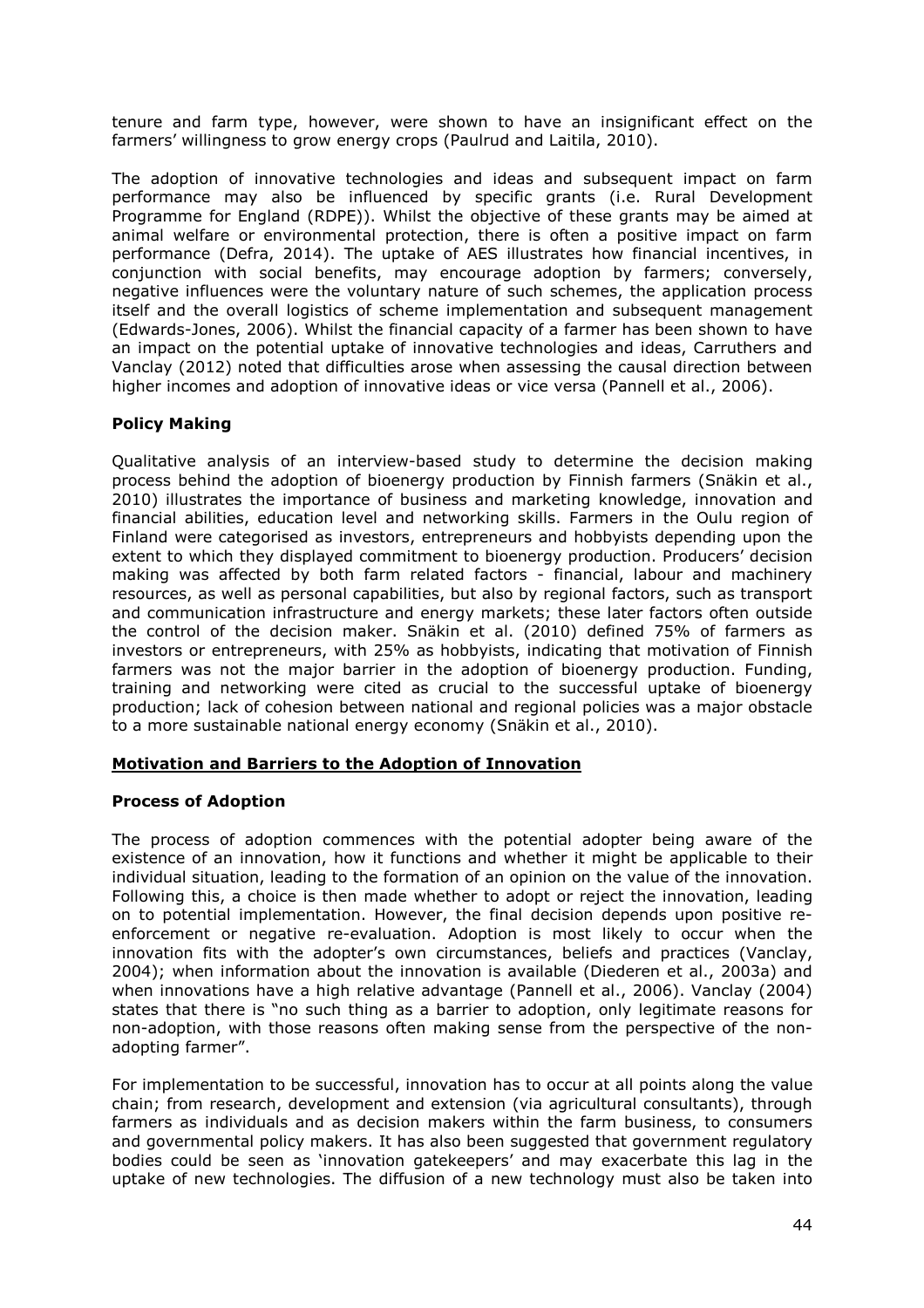account, as the degree of novelty will also determine the speed with which that technology is embraced. Initial rate of adoption tends to be slow, due to limited information and higher perceived risk. The more farmers that adopt a particular technology however, the risk is reduced and eventually adoption uptake levels off, as the technology loses its 'innovativeness' (Läpple and Van Rensburg, 2011).

The all-encompassing definition of innovation leads us to believe that everyone is both innovative and an innovator in one way or another, but may work on a different timescale to others (Vanclay et al., 2013). Farmers were categorised as innovators, early adopters and "laggards" by Diederen et al. (2003b), who analysed survey and interview data from a selection of farms from the Dutch Farm Accountancy Data Network (as well as from a supplementary group of farmers identified as potential innovators) in order to assess the likely factors affecting the 'early' or 'late' adoption of new agricultural technologies. Contrary to other studies at the time, they opted to examine a large range of innovations rather than one specific innovation, with a view to gaining a broader insight into the timing of the adoption process, although this method did have one key disadvantage, as small low cost innovations were compared with large, high cost ones. Diederen et al. (2003b) concluded that several structural factors had a significant impact on whether a farmer was an innovator or early adopter, compared to one which was a late adopter, or chose not to adopt a particular technology at all. Larger businesses were more likely to adopt new innovations earlier, as were those farms that supplied more heterogeneous markets and those that had internal capital for potential investments. Younger farmers, often with higher levels of formal education and enhanced reliance on external sources of information, were found to adopt innovations earlier; conversely older farmers were likely to be working on a shorter time scale and therefore less inclined to invest in new technologies. Farmers were also likely to adopt earlier when they considered the search for innovation as a fundamental part of their management strategy, with a natural progression to follow-up activities. The number of technological opportunities available varies considerably from one farm type to the next and has been shown to have a positive impact on the speed of adoption, whereas regulation and market protection are known to have a negative impact (Diederen et al., 2003b).

## **Social Factors**

A range of individual social (age, gender, education, cognitive skills and motivations) and institutional factors (policies, regulations and incentives) have been suggested as influencing the uptake of innovations (Pannell et al., 2006). The family situation of the farm business also plays a significant part in the adoption of innovative agricultural techniques, where a majority of farmers are not sole operators but run the farm with family members, sometimes representing more than one generation. Adoption discussions therefore may not rest solely with a specific farmer but rather with all members of the family farm business (Vanclay, 2003; cited by Carruthers and Vanclay, 2012, and Vanclay, 2004).

Australian farmers have been recognised as leading adopters of new technologies (Guerin, 1999; cited by Carruthers and Vanclay, 2012), resulting from the need to adapt to an ever changing climate, isolation and a move away from a European based agricultural system. Additional emphasis on natural resource management and improved environmental management has also encouraged uptake of new technologies and land management strategies. The implementation of Environmental Management Systems (EMS), while not a new concept worldwide, was nonetheless seen to be an innovative idea by a study group of farmers in Australia (Carruthers and Vanclay, 2012). The impact of social factors affecting the uptake of EMS was incorporated into Carruthers' and Vanclay's study, including how management decisions were made, who was responsible for those decisions, the lifecycle of the farmer and the effects of peer pressure. Some farmers who participated in this particular study stated that "their neighbours already thought that they were a bit unusual anyway", so this didn't impact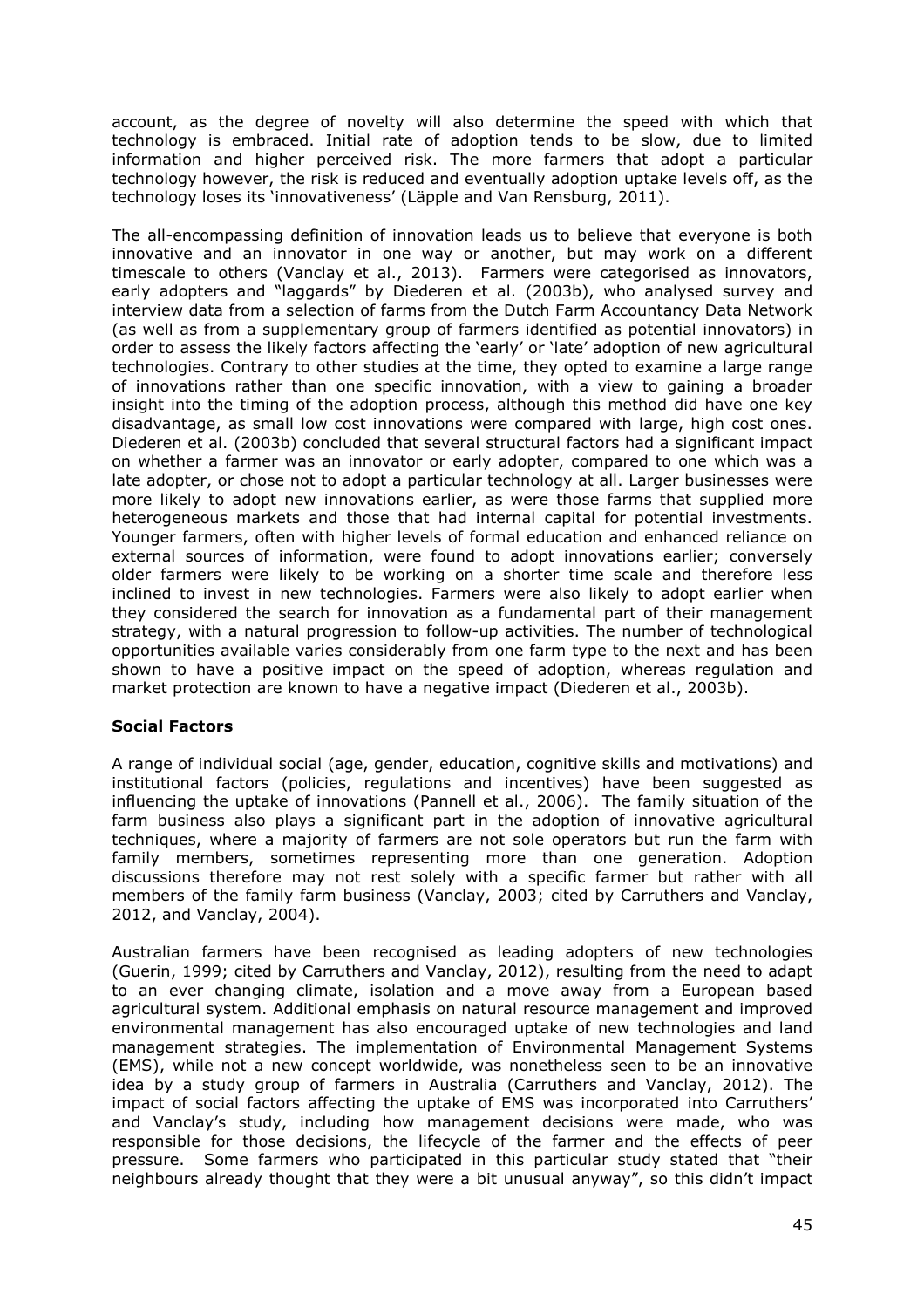on their decision to adopt Environmental Management Systems (EMS). Their study also commented that Parish (1954) had previously observed that newcomers to an area, or to farming in general, already felt like outsiders and thus were "better able to risk their neighbours' ridicule" if newly adopted techniques failed. Whilst the financial capacity of farmers (Barr and Cary, 2000, cited by Carruthers and Vanclay, 2012) is a major consideration, it is also important to note that for many farmers profit is not the main driving force for change and therefore economic incentives alone are not enough to promote adoption (Vanclay, 2004).

Motivations for the adoption of Renewable Enterprises (RE) were found to be entrepreneurial; with cost reduction, a desire to diversify and an interest in providing environmental benefits proving to be the three most important factors (Mbzibain et al., 2013). Mbzibain et al.'s study of 2000 farms in the West Midlands concluded that adopters of RE were significantly different from non-adopters in terms of farm size, structure, tenure and age of farmer. They found that younger, better educated cereal and lowland grazing farmers were more likely to adopt RE. The current adopters reported that their farm business performance had either stayed the same or improved, with 75% considering expansion into RE in the future. Barriers to the adoption of RE were found to include prohibitively high investment expenditure, small farm size and unsuitable infrastructure or location of the farm. Both dairy and younger farmers, especially those with higher levels of education, voiced concerns about increased labour inputs resulting from potential investment; farmers in general are less likely to invest in enterprises that require additional labour (Mbzibain et al., 2013). Mbzibain also identified that the main source of funding for RE was from either personal or business resources, although the introduction of renewable heat initiative and feed in tariffs are likely to explain farmers' interest and potential intention to invest in solar and wind enterprises, rather than the more costly and complex anaerobic digesters. Indications that the availability of government funding was of key importance when a farmer was making the decision to invest in RE or not were also identified by Sherrington & Moran (2010), with Adams et al. (2011) arguing that without the availability of government grants, few farmers would invest in RE (cited by Mbzibain et al., 2013).

Karsh et al. (2013) examined the barriers identified by market gardeners in the USA as potential adopters of ergonomic innovations, compared to individuals with little or no interest in adopting. An intervention study of eight hundred and forty eight market vegetable farmers found that cost, a lack of information, novelty of the innovations in question and limited field trials were all prohibitive barriers to the uptake of several ergonomic innovations, with a potential to reduce demand on the musculoskeletal system of horticultural farm workers. The study hypothesised that farmers unlikely to adopt were in either the awareness, persuasion or decision stage, whilst those likely to adopt were in either of the latter two stages. Diffusion of innovation theory states that in the awareness stage, individuals know about the existence of an innovation and the basis on which it functions. The individual then forms an opinion of the innovation in the persuasion stage, depending on perceived benefits of cost, profitability, ease of use etc. (Karsh et al., 2013). At this stage an individual will either choose to reject or adopt the innovation, or may move into the decision stage, where trialling of the product will help the individual with their final decision on whether to adopt or not. Ideally, the adoption of an innovative practice by a farmer would incorporate on farm testing, whereby allowing the farmer to assess the benefits of a specific innovation in situ. In reality, this would be a potentially time consuming, risky and expensive process. Farm advisors may provide an alternative solution however, by their capacity to evaluate the potential impact of an innovation on the structure, functioning and performance of an individual farm and within the context of a communication platform, incorporating researchers, advisors and farmers (Le Gal et al., 2011). Factors found to be of importance to likely adopters were primarily concerned with a desire for additional information regarding the ergonomic innovations, in addition to the ability to see the innovation put into practice, either on demonstration farms or in field scale research. Unlikely adopters were found to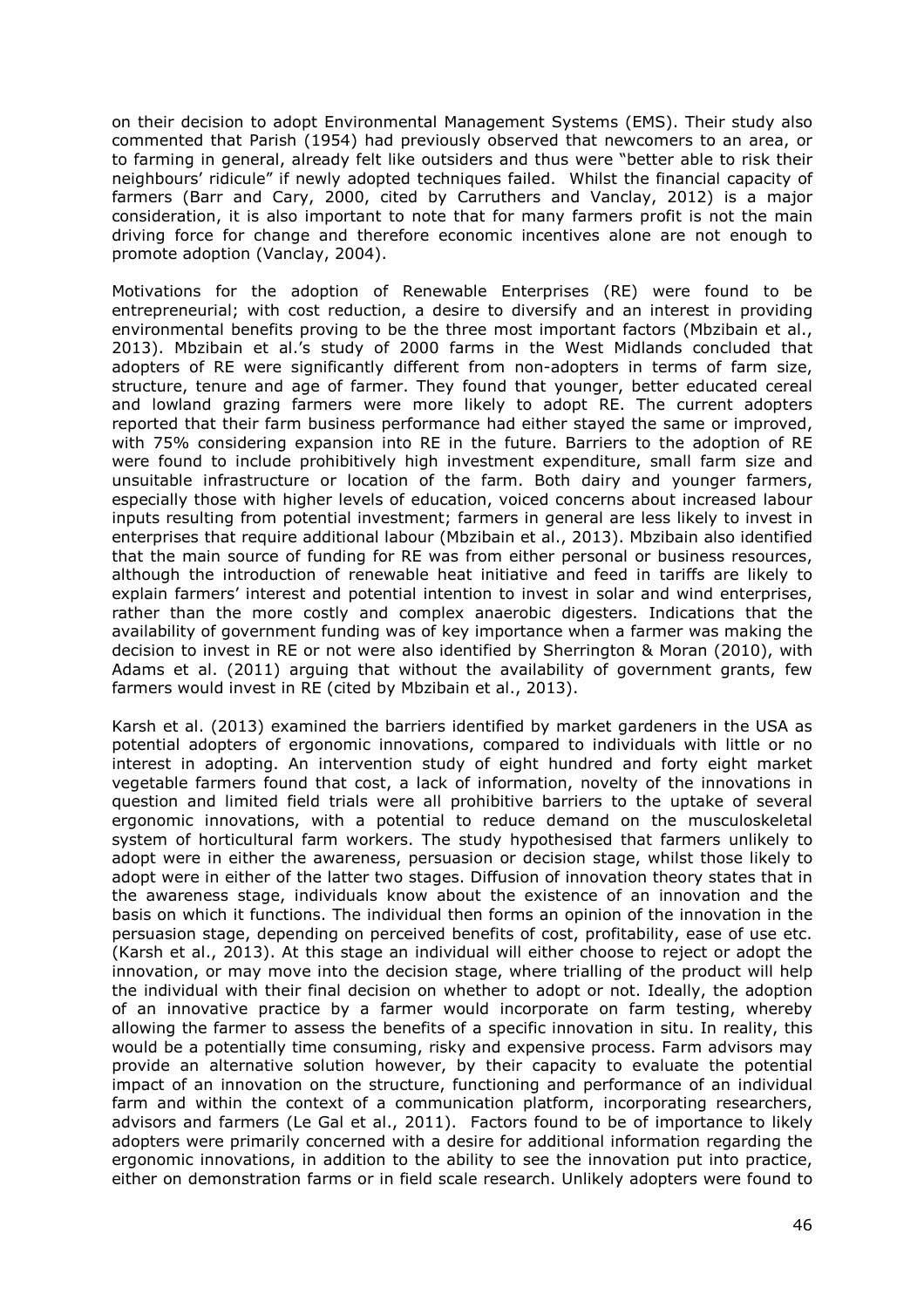have different needs, with emphasis placed on costs vs savings and potential gains in productivity and efficiency.

Although many studies have focussed on innovation at farmer level, it is prudent to consider innovation throughout the value chain as a whole, from research and development, through agricultural consultants and farmers themselves, to consumers, government regulatory authorities and policy framework. For innovation to be successfully adopted, the process has to traverse all points on the value chain. Using Genetically Modified (GM) crops as an example, development and marketing of seed through to acceptance by the end market, the innovation must be expected to succeed within a commercially viable timeframe (Vanclay et al., 2013).

#### **Technology Assessment**

Agricultural sustainability in social, environmental as well as in economic terms requires ongoing innovation by farmers (Bruce, 2002; Salleh, 2006, cited by Vanclay et al., 2013). It is important to highlight that the concept of innovation is also important at policy level, in order to provide governance and regulation of new technologies in agriculture. Whilst the adoption of new ideas and practices may be enhanced by agricultural policy, it may also have the reverse effect, of supressing adoption of innovative technologies (Carruthers and Vanclay, 2012). Technology assessment (TA) is well-established worldwide and is a concept familiar to many OECD countries. It is thought to have originated in the United States in the 1960s, although the demise of its use in the USA has led to calls for its re-introduction (Erikson, 2010; see Vanclay et al., 2013). Historically, TAs failed to take into account social factors, although more recently have been modelled on four key variants; namely participative, interactive, constructive and "real-time" (Vanclay et al., 2013). They are now defined as "an applied process that considers the societal implications of technological change in order to influence policy to improve technology governance" (Russell et al., 2010).

Technology Assessments may take the form of parliamentary bodies, independent statutory authorities or be based at academic institutions and their overriding function is to strengthen the decision making processes in relation to technology and to provide information about technological developments in industry. Expanding on this remit, TA's seek to encourage public acceptance and provide information for the adoption and management of new technologies.

The Science and Technology Options Assessment (STOA) is an official agency of the European Parliament and to illustrate the function of TAs in an agricultural context, a number of European TA agencies have contributed to the debate on GM crops in terms of agri-sustainability (Bűtschi et al., 2009). Specific examples include: the use of Technology Assessment to guide policy makers in Germany, through the exploration of the potential opportunities associated with new energy crops (Meyer et al., 2007, cited by Vanclay et al., 2013) and the Danish Board of Technology, who, through the use of TA provided guidance to policy makers, regarding public perceptions and acceptability for the use of GM plants for developments in medicine and industry (DBT, 2006, cited by Vanclay et al., 2013). Vanclay et al. (2013) conclude that the use of Technology Assessments has the potential to enhance innovation at all levels of the value chain, thereby increasing the effectiveness of the design, introduction and governance of new technologies.

Additional evidence relating to adoption of innovative techniques is provided in an Interim Defra Report entitled "Opportunities and Barriers to Business Innovation in Rural Areas" (Huggins and Hindle, 2010). Key barriers highlighted by the report focus upon a smaller, less diverse labour pool, limitations in ICT infrastructure, distance from market and limited financial availability. The report does suggest, however, that innovative rural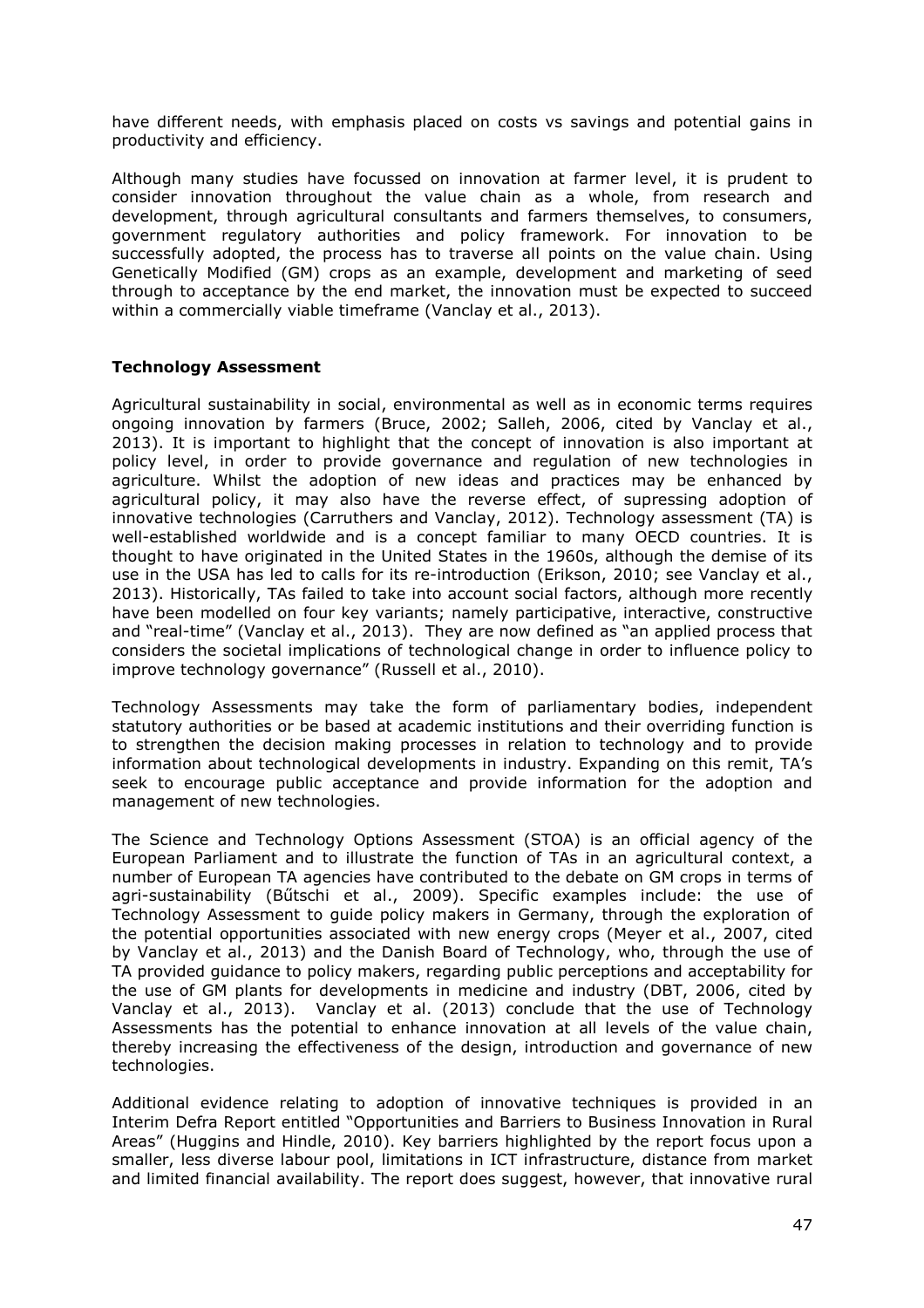businesses are able to harness motivation and a willingness to adopt new technologies and ideas to overcome these disadvantages, with opportunities such as renewable energy specific to rural businesses. The report also suggests that, statistically, there is little difference between rural and urban firms using a variety of indicators of innovation, although on the whole, the extent of innovation is less intense in rural firms. Whilst only minor intra and inter regional variation of innovation was found to exist, peripheral areas including the North East and South West displayed some aspect of weak performance, whilst rural businesses in East Anglia showed a higher level of innovation (Huggins and Hindle, 2010).

## **Agri-research**

Across the world, agricultural systems are facing a multitude of challenges, as a result of irregular production levels, fluctuating input and output prices and the impact of agricultural activities on the environment (Le Gal et al., 2011). Agri-research aims to provide solutions to these challenges, through innovations applicable at the farm level. Advances in cropping and livestock systems strive to provide the high level of productivity required to feed a growing world population, whilst maximising environmental benefits through the use of renewable resources, natural processes and biodiversity conservation (Keating et al., 2010, cited by Le Gal et al., 2011).

Whilst there are many similarities between innovation in agriculture and innovation in other industries, there are a number of important differences, including the demand for adaptive research in response to uncontrolled factors such as co-evolving pests and diseases and climate change (Pardey et al., 2010). Evidence also indicates that funding for agricultural research is moving towards the environment, issues of food safety and security and human health, and away from farm-productivity enhancement. In 1999 there were in excess of 150 studies conducted on sheep-specific subjects in 49 different research institutes within the UK, with funding amounting to more than £21 million (Anderson, 2001). One major element of this research and development was highlighted as Technology Interaction (TI), where there was close correlation between the level of uptake of new technologies and the degree and clarity of communication between promoters and adopters of innovation. Anderson also suggested that rather than a "push" of new technology by researchers, a "pull" from farmers and processors was likely to encourage uptake of new technologies by the "average" farmer. The development of Monitor Farms in New Zealand illustrated the benefits of technology transfer, through collective learning and focus groups, leading to management practice and performance changes (Anderson, 2001). Technology Interaction provides historical evidence of the fundamental importance of primary consultation with the potential end users of new technology, with the current Agri-Tech Strategy striving to take this concept into the future.

## **Agri – Tech Strategy**

The overriding vision of the UK Agri-tech strategy is that the UK "becomes a world leader in agricultural technology, innovation and sustainability; exploits opportunities to develop and adopt new and existing technologies, products and services to increase productivity; and thereby contributes to global food security and international development" (BIS report, 2013). The primary goal is to determine how the UK can meet the challenge of feeding a growing population, without damaging our natural environment, and for the UK to regain its world-leading role in the race for better, more efficient and more sustainable agricultural production. For this to be successful, the connection between basic research and applied science must be re-established, to facilitate the creation of a modern system within the UK, consequently making agri-tech expertise available to all UK farmers and growers and allowing them to take full of advantage of innovative techniques, in order to maximise profit and sustainability. The agricultural industry has already illustrated how this can be done by, for example, using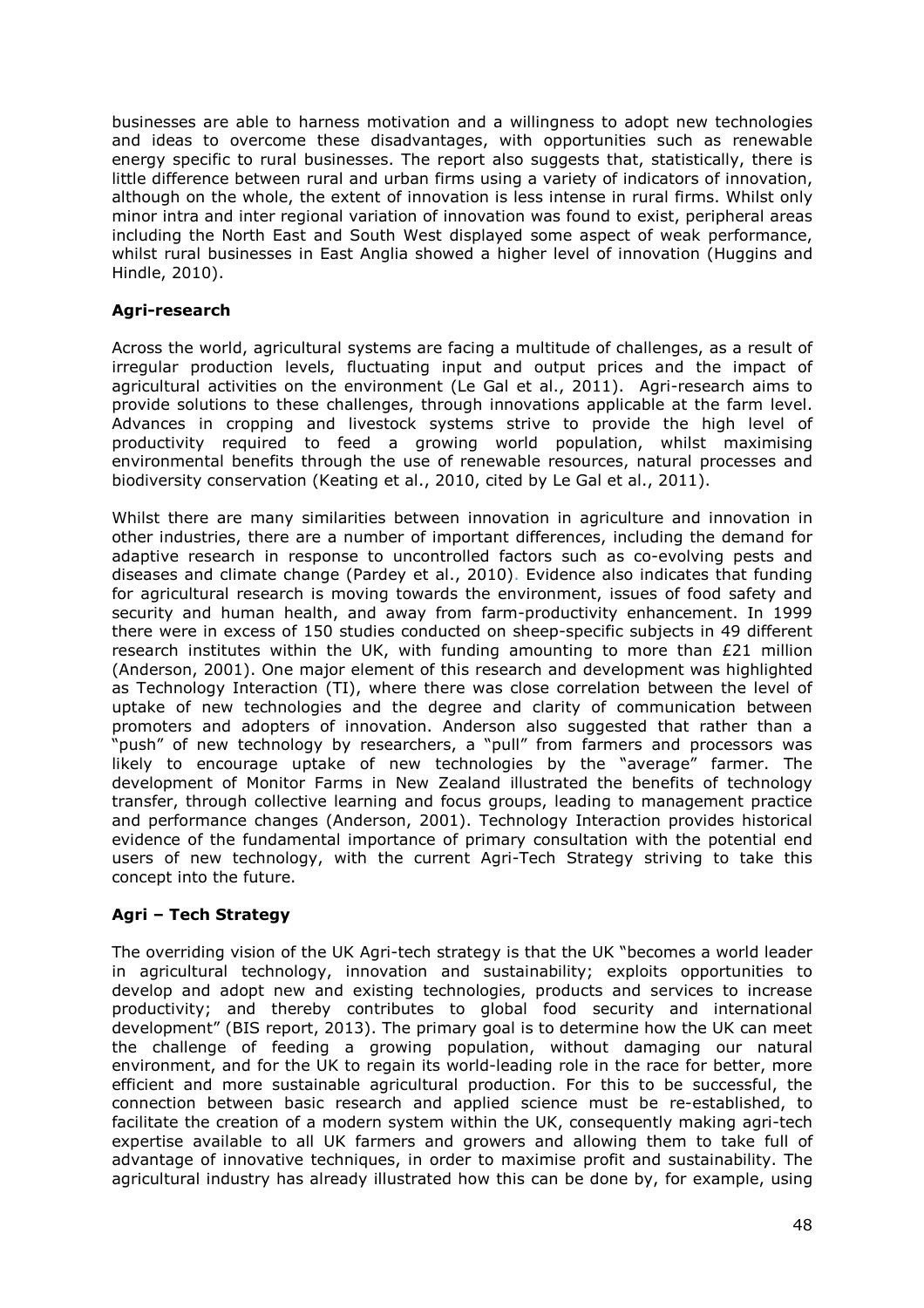Global Positioning System (GPS) and precision farming techniques to ensure more targeted application of inputs.

## **Precision Agriculture Technology**

Precision Agriculture has been defined as the "electronic monitoring and control applied to data collection, information processing and decision support for the temporal and spatial allocation of inputs for crop production" (Bongiovanni and Lowenberg-DeBoer, 2004). It encompasses any method using precision measurements to aid crop and livestock farming, with the most basic type being soil sampling and GPS mapping. The data obtained can then be used through complex decision support systems and IT technology to produce nutrition maps, which can then in turn be used to minimise inputs and maximise output. Key factors affecting a farmer's intention to adopt precision technologies have been critically reviewed, using predictive (ex-ante) and utility (expost) based modelling (Pierpaoli et al., 2013), with the former focussing on the acceptance of a new technology prior to its introduction, and the latter on the motives behind a farmer's adoption of new PA technology. Increasing profitability has been attributed as the main motivating factor behind the desire to adopt new technology (Adrian et al., 2005; Aubert et al., 2012), with the Perceived Usefulness (PU) of a system being a key driver of adoption, whereby a farmer who perceives a technology as useful and easy to use is more likely to adopt that technology (Davis, 2004, cited by Aubert et al., 2012, and Pierpaoli et al., 2013). Pierpaoli et al. (2013) identified several factors influencing actual uptake of PA technologies: farm size, soil quality and location (contingent factors); farmer's age, education, level of computer literacy and access to information (socio-demographic) and farm tenure, income and perceived net benefit (financial resources). Overall, farm size was found to be the main driver affecting the uptake of PA technology (the larger the farm, the greater their intention to invest), with farmer's computer and technological skills the second most important factor. Survey data from Canadian farms was used in an empirical analysis of farmers' motivations and barriers to the adoption of PA technology. The Diffusion of Innovation (DOI) theory was used to explain the reasons behind variability in the adoption of an innovation (visibility, compatibility and trialibility), whilst the technology acceptance theory focussed on the perceived ease of use and usefulness of a PA technology (Aubert et al., 2012). One finding not commented upon previously within the scope of this literature review is that there exists a negative relationship between uptake of PA technology and voluntariness, suggesting that regulation might have a positive impact on uptake. This is direct contrast to the voluntary formation of environmental co-operatives, by farmers in Australia, Canada, the Netherlands and New Zealand, who were keen to protect the value of their farm assets and to avoid regulation (OECD, 1998). Two distinct benefits have been noted to be derived from PA technology, with 'win-win' potential (OECD, 2004), through enhanced productivity and performance and environmental sustainability. However, in order for these benefits to be fully exploited, there is a need for policy development and the provision of initiatives to foster support in the adoption of PA technology.

#### **Farm Business Co-operation**

Whilst there was a wealth of published literature relating to innovation at the farm level, the scope of literature relating solely to Farm Business co-operation was much more limited. However, there are a number of studies dealing with issues that traverse both innovation and co-operation and have therefore been referred to in both sections. The majority of published research articles focussed on formal co-operation on the scale of farmer co-operatives, co-production and networking, with extremely limited literature available on the more informal types of co-operation.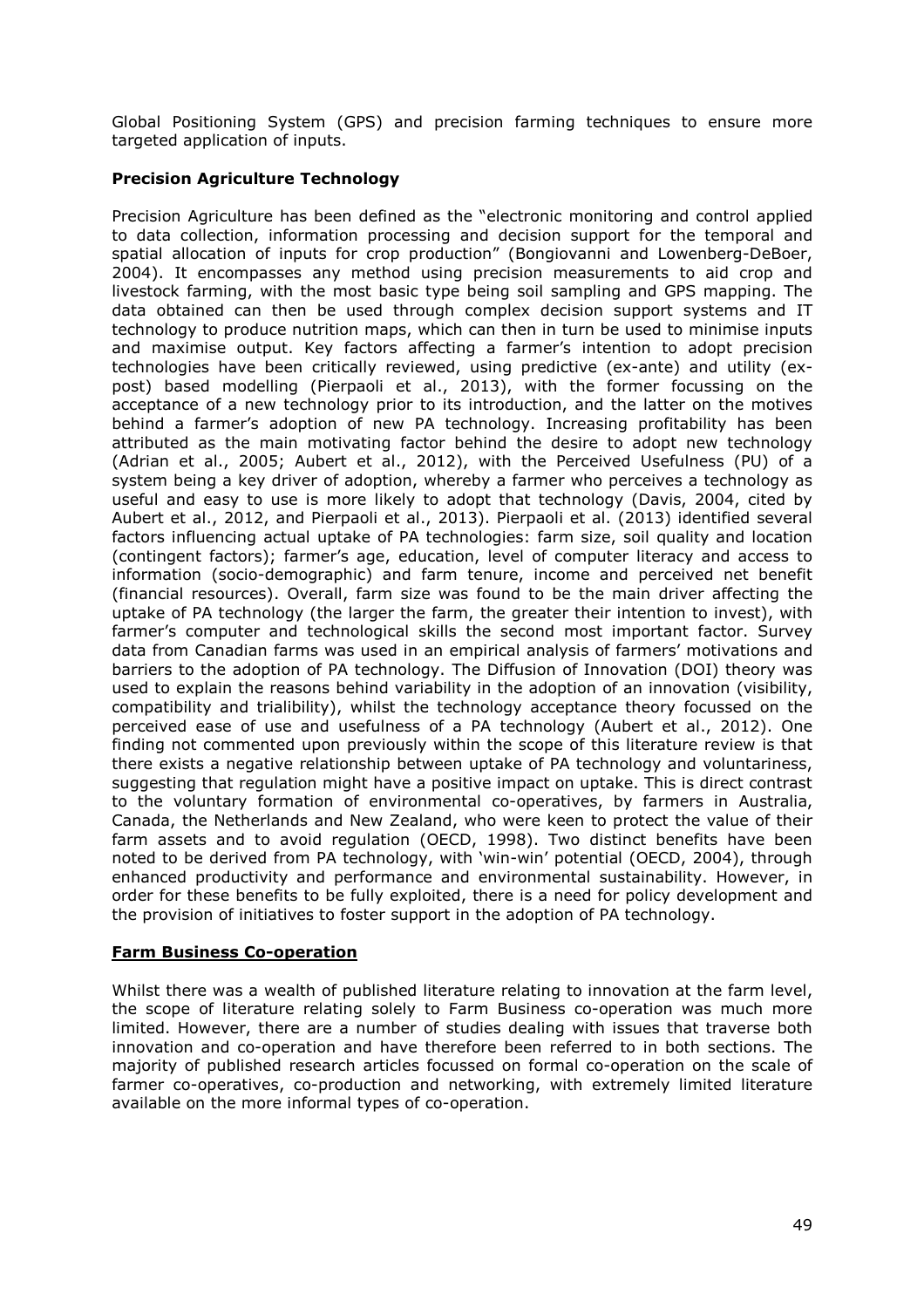## **Definition of Co-operation**

The Oxford English Dictionary defines co-operation as "the action or process of working together to the same end". An expansion of this is given in the Business Dictionary, which defines co-operation as a "voluntarily [arrangement](http://www.businessdictionary.com/definition/arrangement.html) in which two or more [entities](http://www.businessdictionary.com/definition/entity.html) engage in a mutually beneficial [exchange](http://www.businessdictionary.com/definition/exchange.html) insteadof [competing.](http://www.businessdictionary.com/definition/competing.html) Co-operation can happen where [resources](http://www.businessdictionary.com/definition/resource.html) [adequate](http://www.businessdictionary.com/definition/adequate.html) for both [parties](http://www.businessdictionary.com/definition/party.html) exist or are created by their interaction".

## **Motivation and Barriers to Co-operation**

#### **Agricultural Innovation Systems**

Agricultural Innovation Systems also play a pivotal role in the development of policies that encourage the establishment of flexible support systems (Klerkx et al., 2010). Where co-operation and co-ordination are limiting factors in the potential progression of an innovation system (Pascucci and de-Magistris, 2011), new ways of examining cooperation among individual farms to establish economies of scale can be illustrated by looking at Case Study approaches. One example in The Netherlands aimed to establish a formal pooling of land, labour and other resources to increase scale, by forming a joint venture (Sjalon), and thereby providing an alternative to the normal situation of individually owned family farms. The initial impetus began with the recognition by an individual farmer that his farm was too small to create a sustainable farming future for his son. The formation of a primary brainstorming group focussed on the idea of scale through the establishment of a collective farm with a clear division of tasks. The use of a facilitator to assist in developing the idea was the key component to the eventual success of the co-operation, leading to academic research and support from the Ministry of Agriculture, Nature and Food Quality (LNV). Despite a lengthy delay due to legal issues, the (Sjalon) group was eventually formed in 2008 as a limited liability company. This particular innovation network succeeded by reducing the number of financial, political and resource/competition uncertainties (Klerkx et al., 2010), whilst emphasising the key role of specialised consultants, namely innovation brokers and innovation champions.

Studies have also shown that innovation activity may be enhanced by, or even depend upon, co-operation with other actors involved in the innovation process, where cooperators are seen as 'external assets' (Adler and Shenbar, 1990, cited by Huggins and Hindle, 2010). Co-operation within an innovation system may be with scientific researchers, suppliers of new technologies and agricultural advisors, with wholesale purchasers and end customers, and through alliances and informal networking. All of these external links may play an important role in developing technological assets to maximise growth and performance (Huggins and Hindle, 2010).

#### **Innovation Brokers**

As discussed earlier in this literature review, successful innovation depends upon cooperation of several different actors. Scientific and policy literature suggests that there is an on-going need for intermediaries or 'brokers' to bridge the gap between them and the farmer. These gaps may exist as a result of cognitive distance between actors from different institutional backgrounds, leading to communication breakdown, information gaps regarding the benefits a potential co-operator may have to offer and managerial gaps where new technology or knowledge cannot be successfully implemented (Bessant and Rush, 1995, cited by Klerkx and Leeuwis, 2009). As user involvement within the innovation process grows, the establishment of connections between the demand side and the supply side highlights the importance of networking, with innovation brokers effectively fulfilling the role of network facilitators. Klerkx and Leeuwis' (2009) Dutch agricultural study categorised innovation brokers into a number of categories: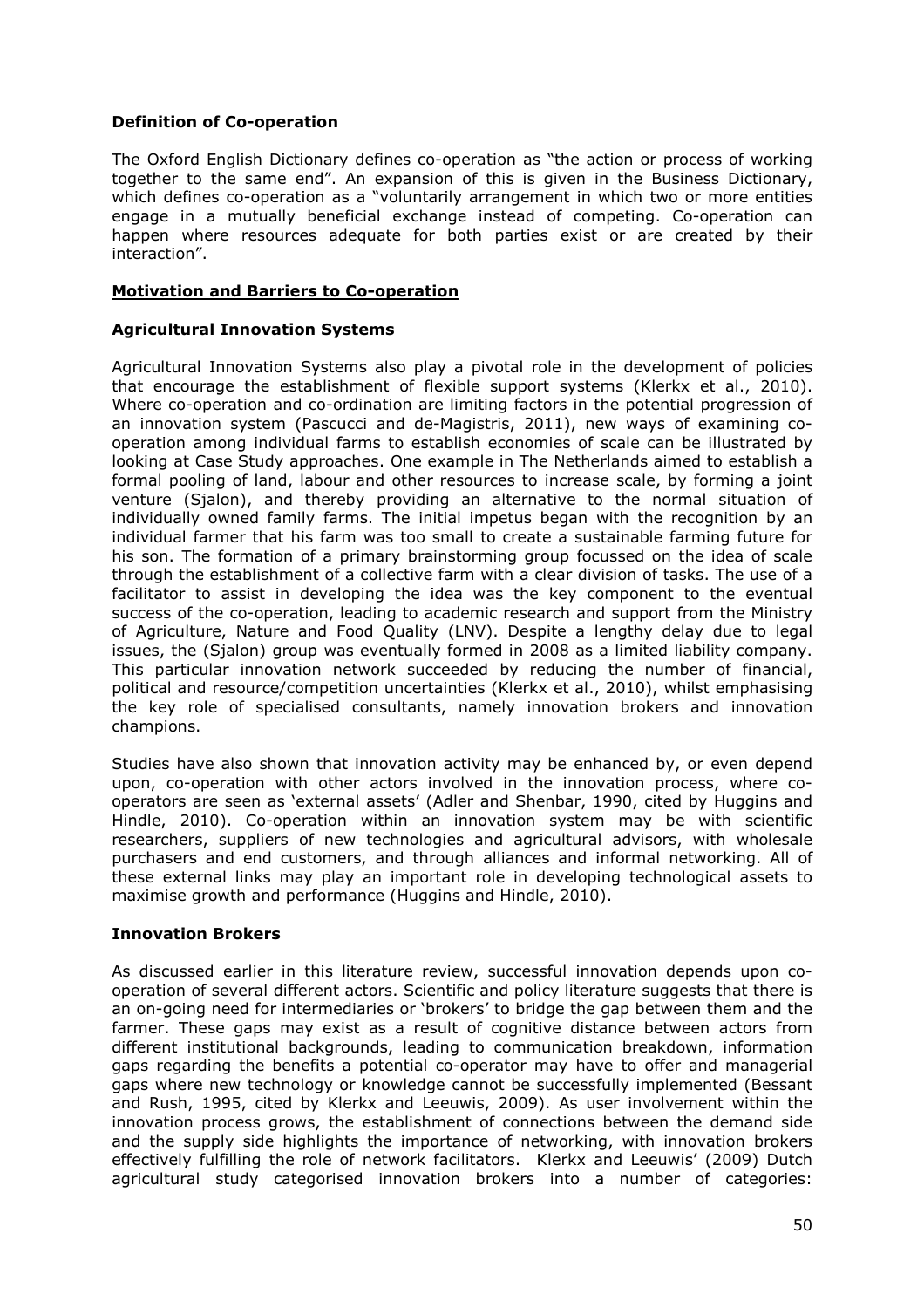'innovation consultants', who connect individual farmers on both a regional and national scale, with, for example agricultural consultants and farm machinery representatives, as well as providing access to funding and policy information; 'brokers', whose aim is to encourage peer networks and whose function is to bring farmers together to exchange knowledge and experience at the interpersonal and group level; 'internet databases' aimed at providing knowledge and information for successful networking and boundary organisations, acting at policy, research, education and user level (Klerkx and Leeuwis. 2009). The use of innovation brokers does however carry a degree of risk, in that difficulties arise in justifying spending public money and also the danger that the innovation broker may be perceived as a 'hidden messenger' for the government. The study concluded that a higher level of cohesive policy, with clearer guidelines on; raising awareness, networking support and consultancy and also physical infrastructure and funding, would serve to enhance the effectiveness of innovation brokers within the agriculture sector. Oreszczyn et al. (2010), in their study on farmers perceptions of new technologies, and in particular GM crops, suggested that farmers learnt about innovative technologies and practices as part of a complex learning system, by drawing upon their own resources and experiences, as well as interacting with other farmers (in a network of practice) and with other actors in agricultural support systems (web of influencers). The study found that reliance upon their own experience was often inhibited by increasingly complex rules and regulations, whilst the advice from the web of influencers would benefit from cohesion within the agricultural framework, for example in the provision of government-sponsored intermediaries (Oreszczyn et al., 2010).

## **Innovation Co-production Support Initiatives (ICSIs)**

Innovation is increasingly considered as a process of co-production (Hartwich and Negro, 2010; Jasanoff, 2004, cited by Klerkx and Nettle, 2013) where actors along a value chain interact, co-operate and co-ordinate their activities to generate new knowledge, technologies and practices for desired change. (Klerkx and Nettle, 2013). Comparative case study analysis was used to examine support initiatives for dairy sector innovation in the Netherlands and Australia; both countries dairy industries share common features, and most notably include a previously strong public agricultural science and extension system that has moved towards increased private provision and dairy sector funding of research through farmer levies. Consistent with the dairy industry in the UK, both countries have experienced increasing global demand for milk, a decline in farm numbers and increasing average herd size (Leeuwis, 2004), leading, by necessity, to considerable capital and investment in infrastructure and human input. Qualitative analysis was employed to assess the extent to which ICSIs help to bring together the different actors with a stake in dairy innovation. The study drew conclusions that innovation policies within the dairy sector needed to recognise that institutional support, adequate resources and clear guidance are required in the form of ICSIs, particularly in the adoption of new technologies (Klerkx & Nettle, 2013).

#### **Farmer Networks**

By definition, network structure consists of direct and indirect links between partners, where trust is a key determinant in the successful flow of information, technology and resource across that network (Gulati et al., 2000; Kakouris, 2010, cited by Huggins and Hindle, 2010). The ability to network; to identify mutually beneficial partnerships; to collaborate with other businesses; and to engage in technology transfer and knowledge sharing are all important factors in overcoming the barriers often associated with farm businesses (Huggins and Hindle, 2010).

As innovation becomes more collaborative, the number of businesses that share knowledge is steadily increasing and consequently, co-operation and networking are playing a more pivotal role in the process of innovation (NESTA, 2008; see Huggins and Hindle, 2010). Farmers' participation in social and commercial networks and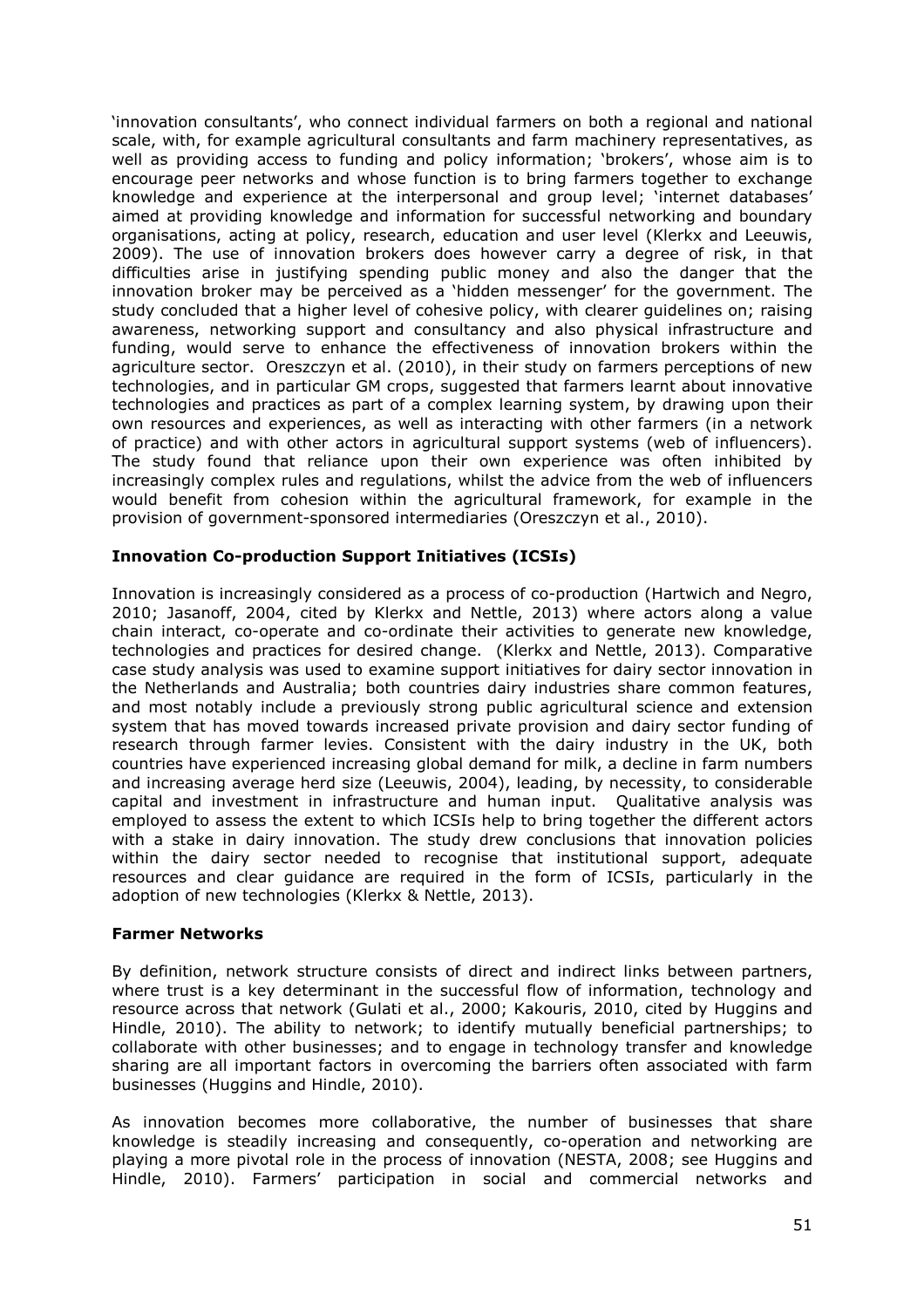collaborative alliances has been identified as a key driver of innovative capacity. Alliances formed between farmers have been shown to increase scale of production in order to exploit market opportunities, to increase negotiating power and financial capacity, and to enhance diffusion of information to harness innovation in a challenging environment. Where adoption of innovative technologies requires high capital expenditure, co-operation also allows for investment in technologically advanced machinery (May et al., 2011).

Farmers' networks may also be an effective means to contribute to sustainable agriculture development, with network member learning from each other and from researchers and advisors, acting as negotiating partners and investing collectively (Oerlemans and Assouline, 2004). The way in which farmer groups are (self) managed is as important as their overall goal. Limitations in institutional support, lack of infrastructure, lack of technical support and coherent organisation may often act as barriers to the success of a network. The study of one such farmer network in The Netherlands (the Zeeuwse Vlegel Network) illustrates how management and collective learning issues and were confronted and lessons learned for the future development of farmer networks. The Dutch case study examined a farmer network set up to adopt sustainable agriculture practices by using an alternative strategy in wheat cultivation, combining low inputs (pesticides and fertiliser), lower yields, quality production and higher prices, with farmers also collectively control processing, distribution and sales of wheat. Factors that threatened the success of the network primarily revolved around a lack of coherence among members due to differences in perceptions and goals, with the nature of the network placing a high demand on the capacity and quality of the individual member. External barriers to the success of the network included conflicting regulation, lack of infrastructure and adequate technical support and such problems emphasised the importance of the role of facilitators and advisors. The study also highlighted differences between those members of the network that initiated its start-up and those who joined once the network was up and running, with the network founders displaying proactive character traits, whilst those joining later did so for reasons of improved price and the labour extensiveness of growing wheat (Oerlemans and Assouline, 2004).

Whilst networks have been shown to exist in a local and regional context, they also exist on an international scale. The European Dairy Farmers (EDF) association is an international network of economists, consultants and farmers working together, using survey data from the Thὕnen Agricultural Institute in Germany, to assess development prospects for agriculture (EDF[@www.dairyfarmer.net](http://www.dairyfarmer.net/)). Recent survey results have indicated that robotic milking systems are more widespread in countries where the hourly pay is greater than €20, for example Sweden and the Netherlands. Although investment costs for such technology are comparable across Europe, a key driver for the adoption of new dairy technology is its labour saving benefit and consequent positive impact on productivity. An additional factor, however, is likely to be the accessibility of technological support and professional advice, as two of the main milking technology companies are based in these two countries (Lassen, 2014).

#### **Farmer Co-operation and Collaboration**

Following the development of a new EU Dairy Package in December 2011, a facilitation programme for English dairy farmers, the Royal Association of British Dairy Farmers (RABDF) Foundation for Collaboration, has been set up with support from the RDPE and funded in part by the European Agricultural Fund for Rural Development. Although many dairy farmers are already collaborating, through membership of buying groups, discussion groups and producers organisations, the programme has been designed to help dairy farmers examine new ways of working together, in order to enhance farm business performance and provide a more stable and sustainable future.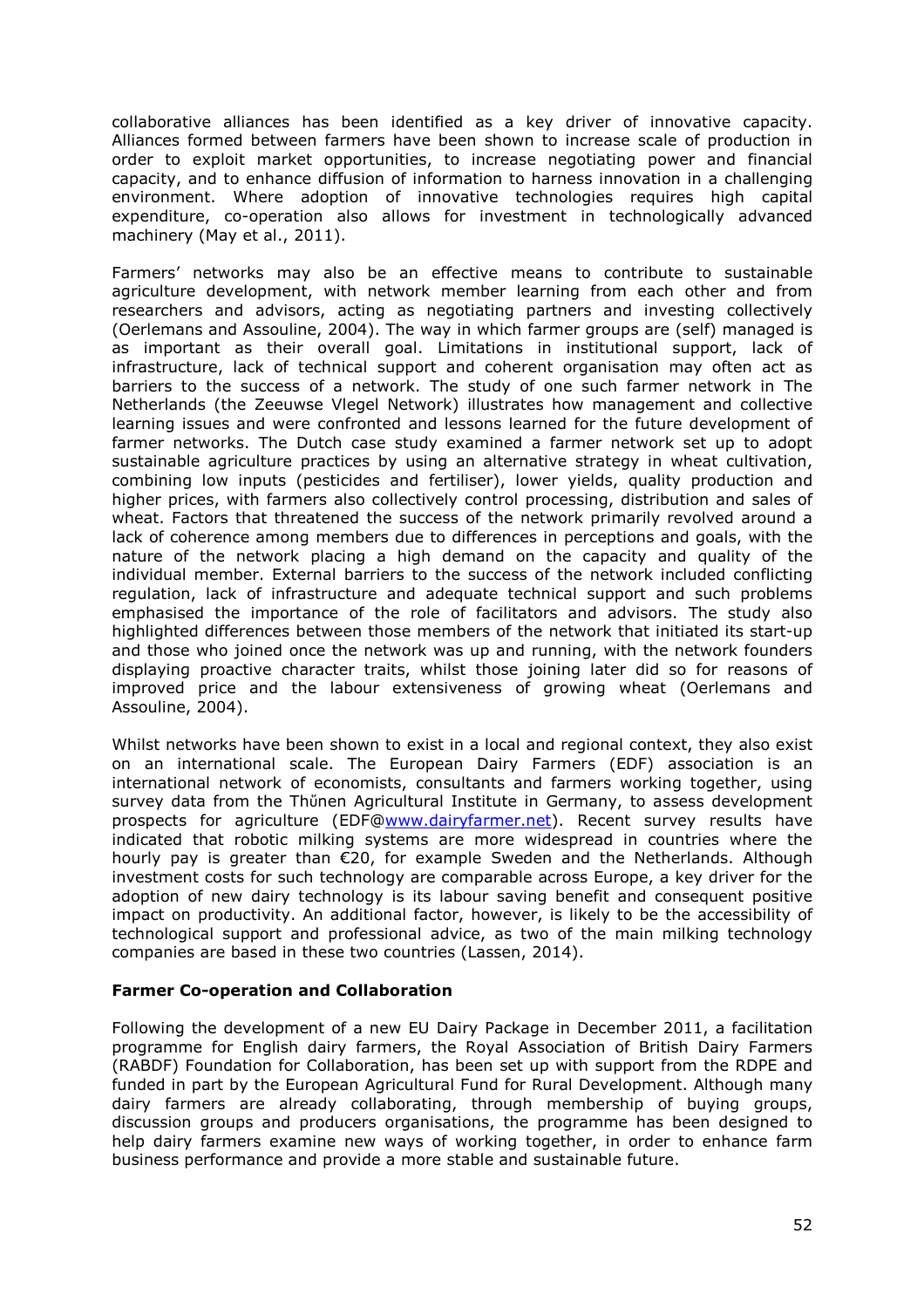The Lifetime Ewe Management program, introduced in Victoria, Australia in 2006, illustrates the success of farmer collaboration to enhance uptake of innovative management tools. Whilst numerous innovation adoption programs have attempted to increase the reproductive efficiency of sheep, there has been a reluctance to embrace a change in farming practices, primarily due to the complexity of the management practices required to implement such a strategy. In general terms, the more complex an innovation is to implement, the slower the rate of adoption (Trompf et al., 2011). Although theory suggests that new practices are more likely to be adopted by the most innovative producers (Rogers, 2003, cited by Kutter et al., 2011), farmers spanning the whole spectrum of innovativeness were successfully recruited onto the Lifetime Ewe Management programme, suggesting that farmers could perceive the immediate benefits of participation. Results from the study confirm the success of the program, with similarities recorded across all levels of innovativeness, as measured by the degree of change in productivity. The success of the program was attributed not only to the farmers' ability to change their attitude, expand their knowledge and improve their livestock management skills, but also in the use of qualified facilitators (Trompf et al., 2011).

Farmer-led initiatives, often voluntary in nature, can be illustrated by the formation of environmental co-operatives by farmers in Australia, Canada, the Netherlands and New Zealand, who were keen to protect the value of their farm assets and to avoid regulation (OECD, 1998). However, responses and perceived value varied depending upon the length of time the groups had been established.

## **Precision Agriculture Technology**

Farmers' communication and co-operation strategies are known to play a key role in the successful adoption of Precision Agriculture (PA) (Kutter et al., 2011). Their qualitative survey of a select group of farmers in Germany and Denmark concluded that other farmers, agricultural technology firms and consultants, professional literature and agricultural trade shows all provided an importance source of information regarding PA technology, with IT a valuable tool, especially for younger farmers (Kutter et al., 2011). Joint investment of farmers in new technology varied between countries, with those from Germany less likely to co-invest than those in Denmark. High learning costs made it more likely for some German farmers to invest in one specialist piece of machinery, then to offer their services to other farmers. However, the potential for permanent sharing of installed differential GPS antennae, as well as developments in the compatibility of agricultural machinery are both likely to facilitate co-operation through joint investment in the future (Kutter et al., 2011). The use of contractors is a common feature of German agriculture, although demand focussed primarily on soil and yield mapping, with smaller farms facing financial barriers to investment, but still needing to reduce input costs. The idea that larger farms are likely to be more innovative (Rogers, 2003, cited by Kutter et al, 2011) is, in part, influenced by their co-operation strategy, which is directed more towards consultants and contractors. Participants in the survey also had expectations that contractors would need to adopt precision technologies in order to remain competitive, with machinery rings, contractors and specialised service providers able to exploit the benefits of precision technology more effectively than famers as individuals.

## **Agricultural Marketing Co-operatives**

Farmers began to co-operate in order to benefit from economies of scale and risk management, as a means of improving performance. The key objectives of any cooperative are to maximise return and ensure continuity (Soboh et al., 2009). Cooperatives display a wide variation in structure, management and goals and have a dual purpose, i.e. to deal with competitive markets and to satisfy the needs of its members. Their overriding success depends whether they can provide their members with more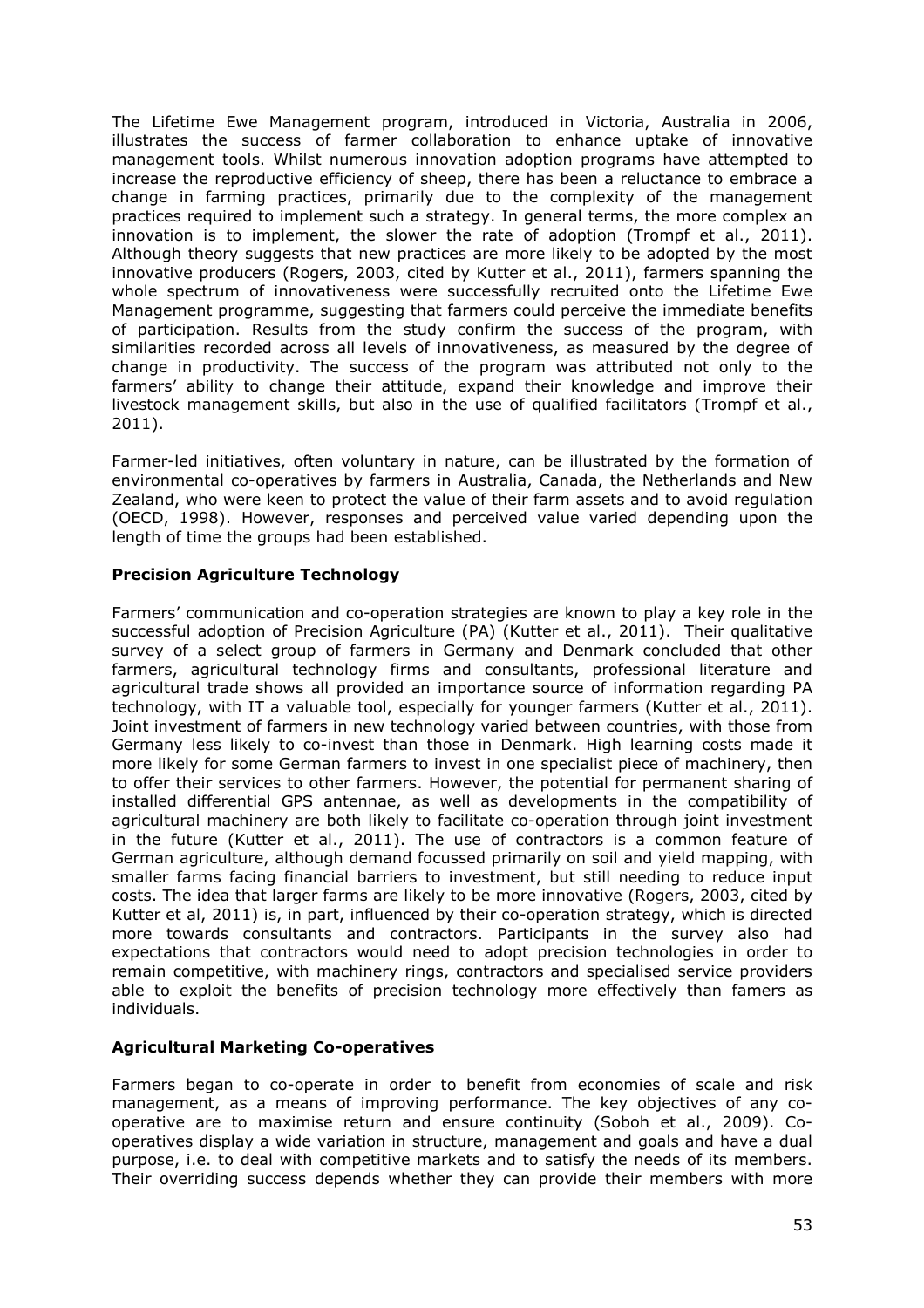than they would achieve if acting independently, mainly in terms of profitability, but also in providing non-economic benefits such as transfer of knowledge and expertise. The scale and subsequent strength of agricultural marketing co-operatives allows them not only to maximise output prices, but to minimise input price fluctuations too. Traditionally, agricultural marketing co-operatives operated on a membership only, "one member, one vote" basis (Chaddad and Cook, 2004, cited by Soboh et al, 2009) and whose source of capital was primarily from up-front investments and member contributions. However, the nature of these co-operatives has evolved in the last decade, where organisational innovations, such as new generation co-operatives, partnerships, member-investor co-operatives and equity-seeking joint ventures are being adopted in order to keep up with consolidation in the agribusiness and food industries (Soboh, et al., 2009).

#### **New Generation (NG) Co-operatives**

A new form of co-operative was developed in America in 2005 through joint funding provided by the US Department of Agriculture and the US Department of Energy (Downing et al., 2005). New Generation co-operatives in agriculture focus on valueadded characteristics and processing rather than raw commodities, with the main advantage being that farmer-producers have a collective strength and stability. In the US, Minnesota and North Dakota were seen to be the leaders in the development of cooperatives and this development appeared to have been generated by the farmers need for problem solving related to market development. The New Generation (NG) cooperatives proved to have a positive impact on the development of renewable energy and agricultural enterprises, where advantages appeared to show that farmer-producers were able to react more quickly to opportunities and problems that arose (Downing et al., 2005). The key success in developing these new generation co-operatives was a result of their ability to secure financing, to successfully navigate the process of formation of a co-op and the assembling of a group of dedicated and committed producers with a motivated leader (Downing et al., 2005).

#### **Summary**

The primary objective of the literature review was to identify the key factors driving innovation and cooperation in agriculture. Innovations with a clear financial benefit or those offering cost effective changes to a business, particularly via labour reducing approaches, were found to be factors with strong innovation-enabling characteristics. Moreover, where the farm business has access to external or internal funds, access to advisers, training or information, and where the operator of the farm business has a greater level of educational attainment, uptake of innovation was more likely to occur. Other factors associated with innovation uptake included larger farm or business size, younger farmers, farmers who were willing to take risks and those with access to farmer and social networks, or information and communications technology (ICT). Moreover, the degree to which an innovation fits or aligns with current practice, and innovations that are defined as 'pull' factors from the industry, were also found to be innovationenabling. Other aspects found to affect innovation included farm tenure and the intensity of agricultural production.

Aspects of cooperation that provided demonstrable financial benefits, economies of scale or efficiency improvements, for example via labour and machinery pooling, were perceived in a positive way by farmers. Moreover, where farmers were involved in discussion groups, or had strong social cohesion networks within a local area, such factors were also found to be positive drivers of cooperation. The presence of advisers and 'innovation brokers', greater compatibility of labour and machinery technology between parties, and the presence of interactions along the marketing or value chain, were also key in the successful adoption of co-operation. Conversely, limitations in institutional support were noted to be a constraining factor towards cooperation.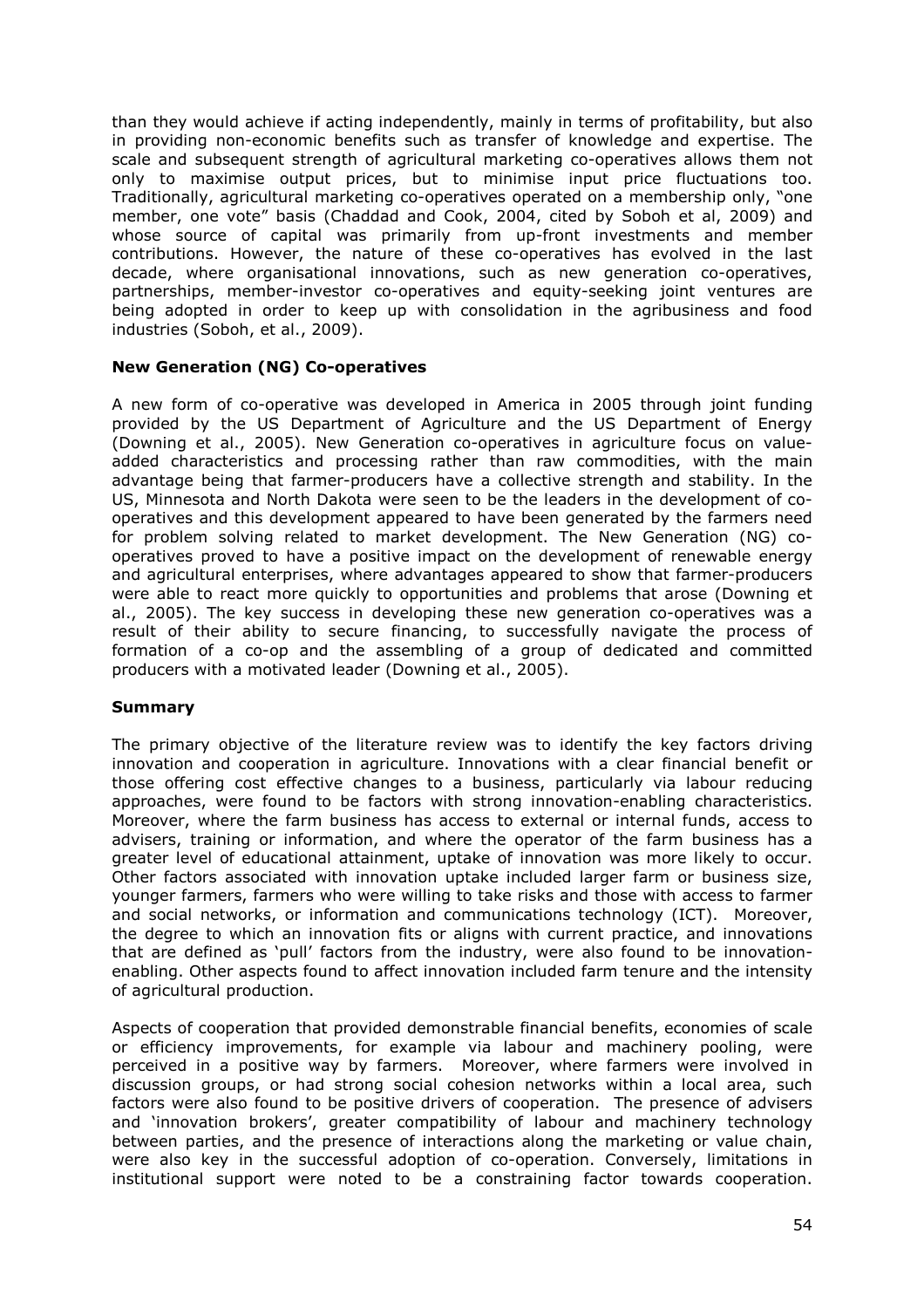Aspects of group cohesion and management, with inaugural members of a cooperative group being more motivationally driven than those joining a group later, with group laggards typically seeking to achieve financial benefit as the sole or primary reason for their cooperation. Additionally, aspects of the need for clear leadership and decision making were also highlighted as a cooperation enabling factor.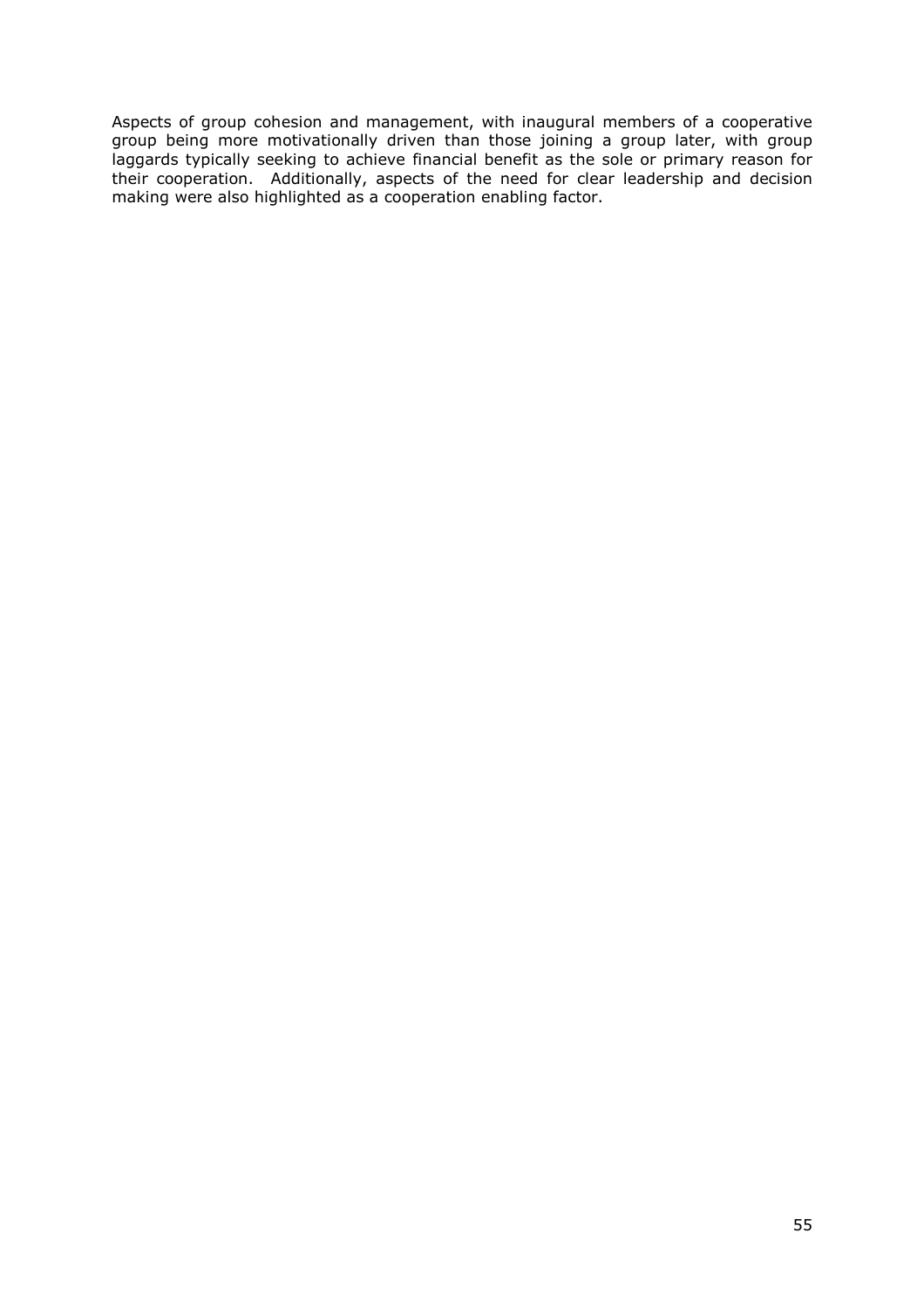## <span id="page-55-0"></span>**Appendix 2: Letter of Invitation**

Rural Business Research Unit<br>Tel: 01904 772219 Fax 01904 7 Fax 01904 772209

Ref:

Date

Name Address

Dear

## **Study on Farmer Cooperation and Uptake of Technology**

We are currently engaged in a research project looking at different aspects of the performance of farms in the Farm Business Survey. We are particularly interested in the connection between farm performance and other factors such as the approach to innovative techniques, adoption of new technology and the degree to which farmers cooperate together in different aspects of their farming activity. From the Farm Business Survey, we have identified a small group of farms that we would like to study further for this project.

Your farm has been identified as one that we would like to look at in greater detail and I am now writing to ask if you would be willing to help in this study. We would like you to take part in a face to face interview which would probably take about an hour or so to complete. The focus of the questions is based on these topics of the use of technology, innovative approaches and attitude towards cooperation. No farms or farmers will be identified in any published results.

For consistency, all the interviews will be undertaken by the same person(s). My colleague, [insert name] will contact you shortly, to ask if you are willing to help and to arrange a convenient date and time to come and visit you. We would hope to complete these interviews in the next month or so.

We do appreciate your cooperation in the Farm Business Survey and hope you will also be willing to help in this study. If you have any questions please contact me on 01904 772218.

Yours sincerely

M R Lewis Head of Rural Business Research Unit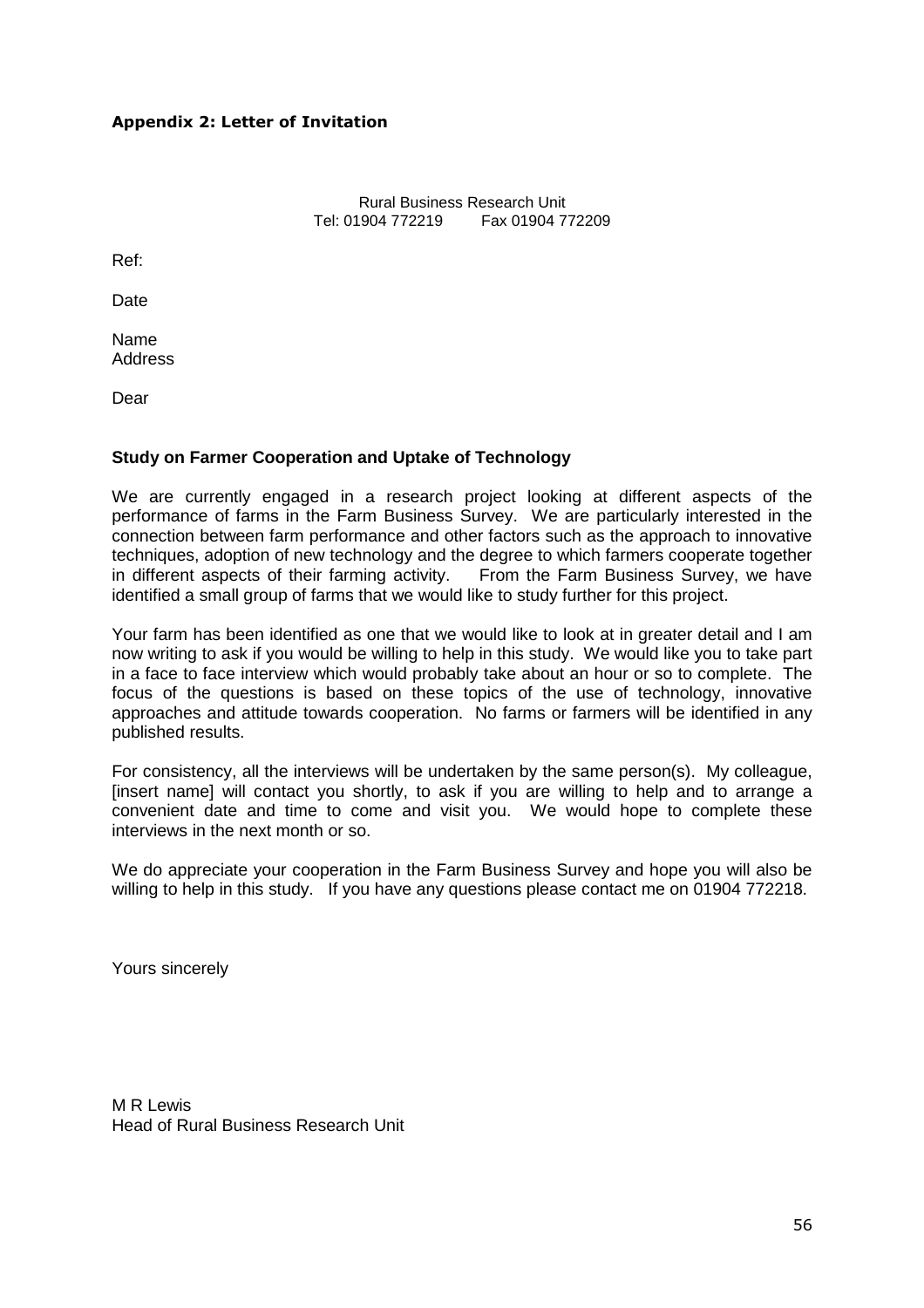## <span id="page-56-0"></span>**Appendix 3: Semi-Structured Interview Format**

#### **Short introduction text.**

Defra is interested in a more competitive and sustainable farming sector where farmers work together and also adapt to meet new challenges. The purpose of this discussion is to learn from your experiences and examine any links between farm business strategies for innovation, early adoption and farm performance, including adoption of, and barriers to, the uptake of innovative approaches and new technology. Understanding links between approaches to innovation and cooperation and farm level performance is important in the context of developing future policies to facilitate a resilient and competitive agricultural sector.

#### **Semi-Structured Interview Format**

| Centre            |  | Code number |                     |  |
|-------------------|--|-------------|---------------------|--|
| Farm type         |  | Date        |                     |  |
| Performance group |  |             | Length of interview |  |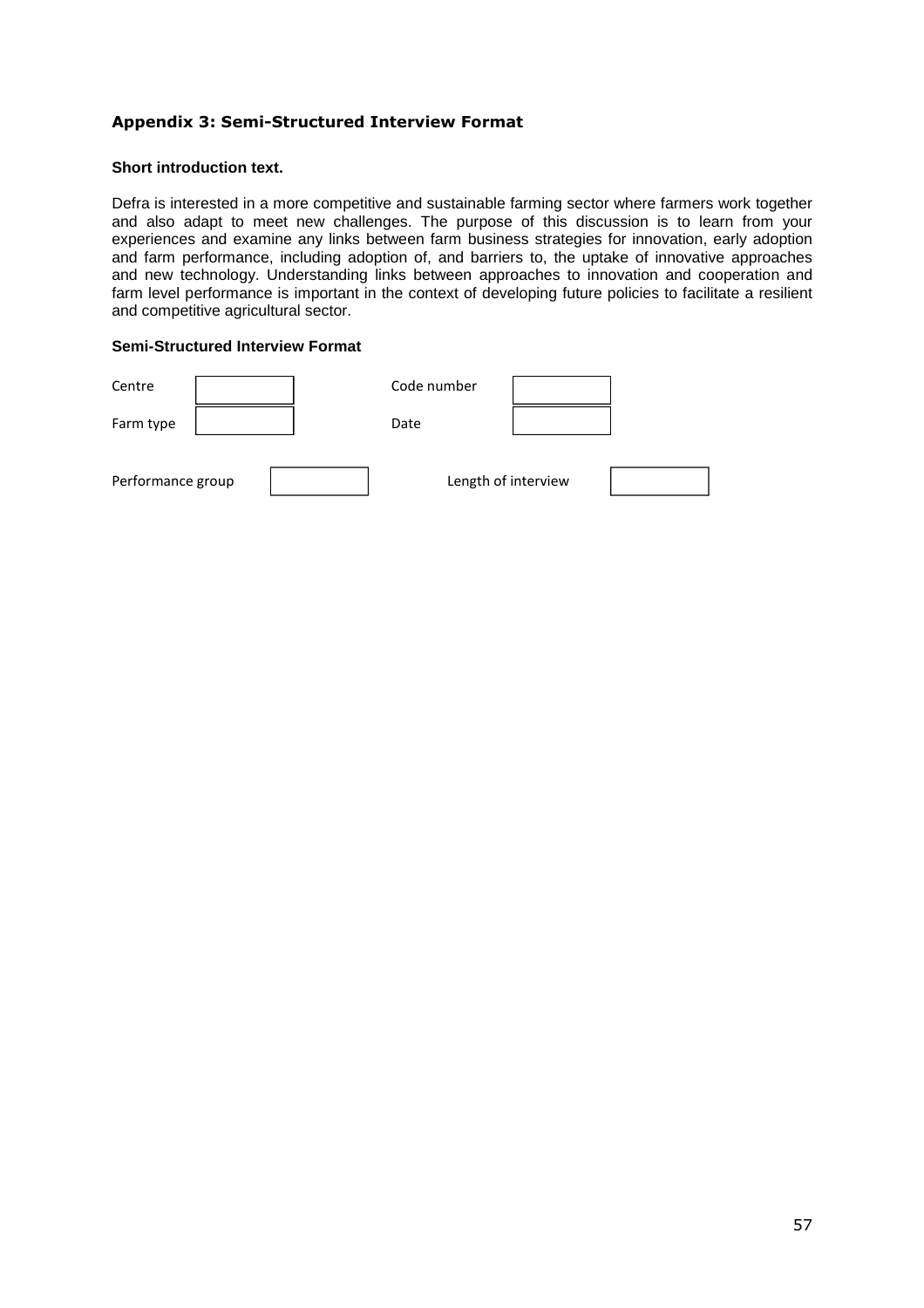#### **Section 1. Background/Management structure**

1. How long farming at current location?

2. History prior to moving here, including other employment.

| 3. Year of Birth                                     |
|------------------------------------------------------|
| 4. M/F                                               |
| 5. Are you sole decision maker? Y/N                  |
| 6. If not sole decision maker, who else is involved? |

7. Highest educational qualification: (give qualification and subject details) this to cover all individuals with some input into decision making on the farm i.e. spouse, son / daughter etc.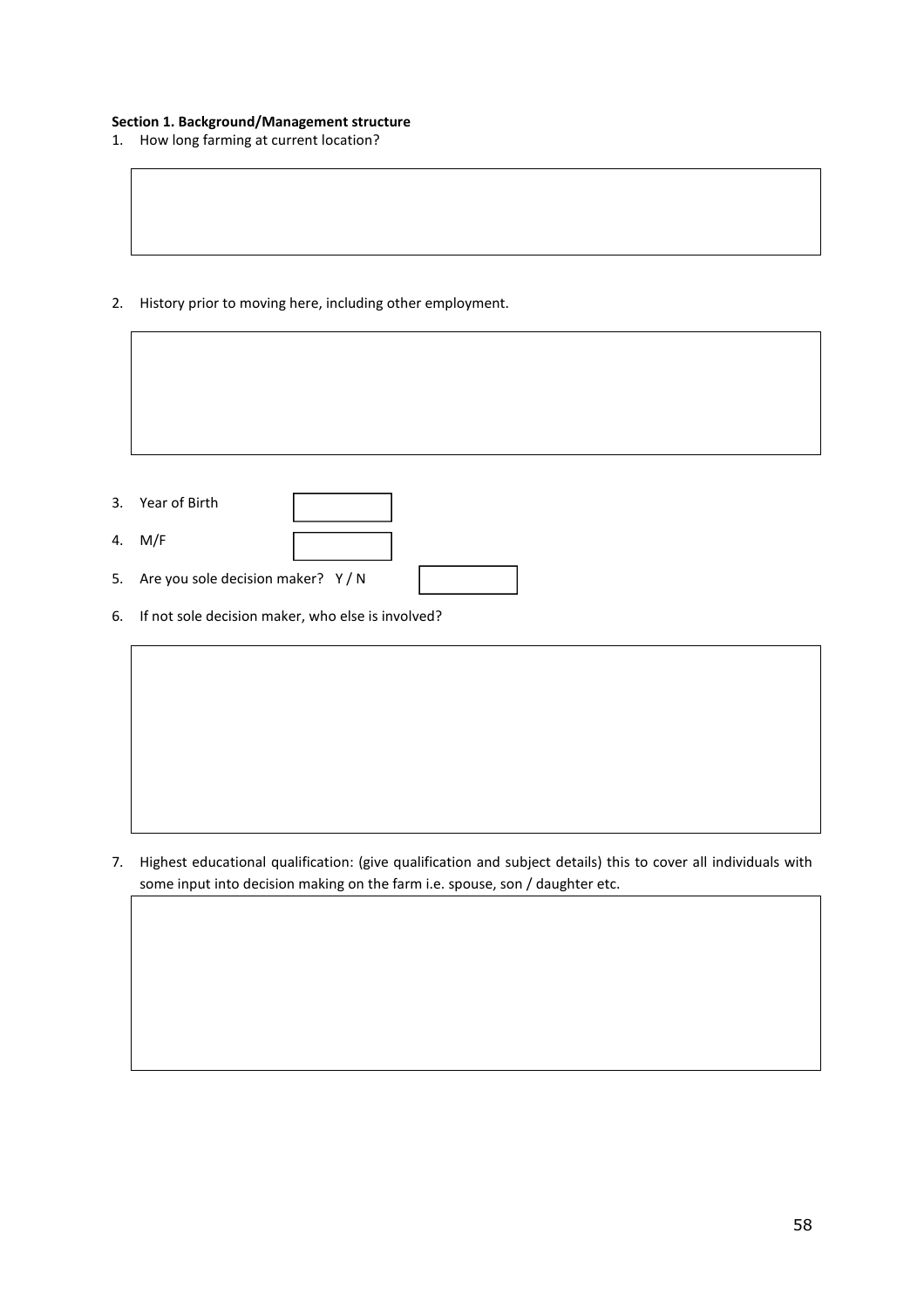8. How long managing the business?

9. Describe decision making process – who else is involved and how are decisions made.

10. Do you use advisors or consultants? If so, what for.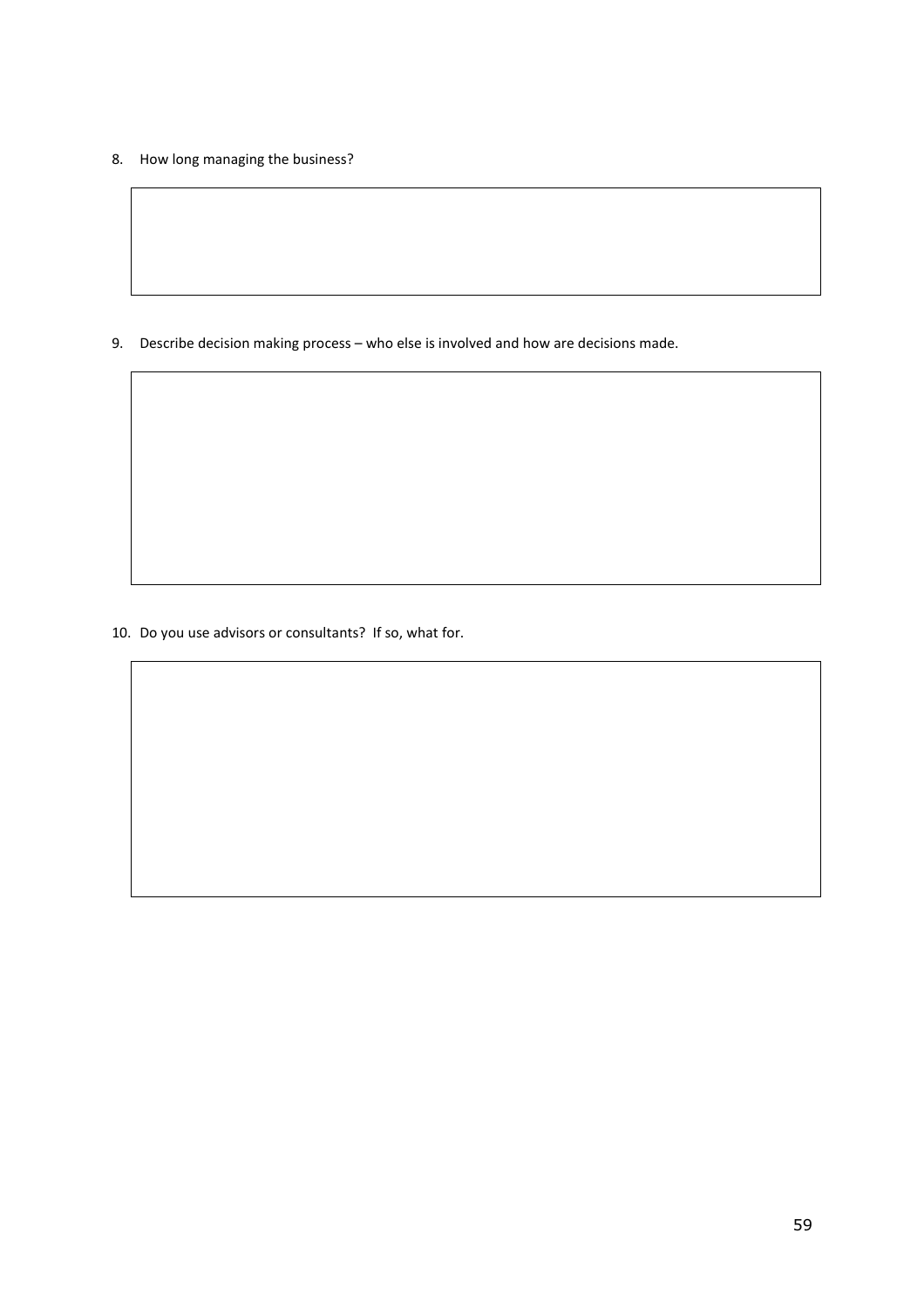#### **Section 2. Farm Business Cooperation**

11. Do you co-operate in any way with other farmers?

12. What do you consider are the barriers to co-operating?

#### 13. Please outline any informal arrangements

14. Please outline any formal arrangements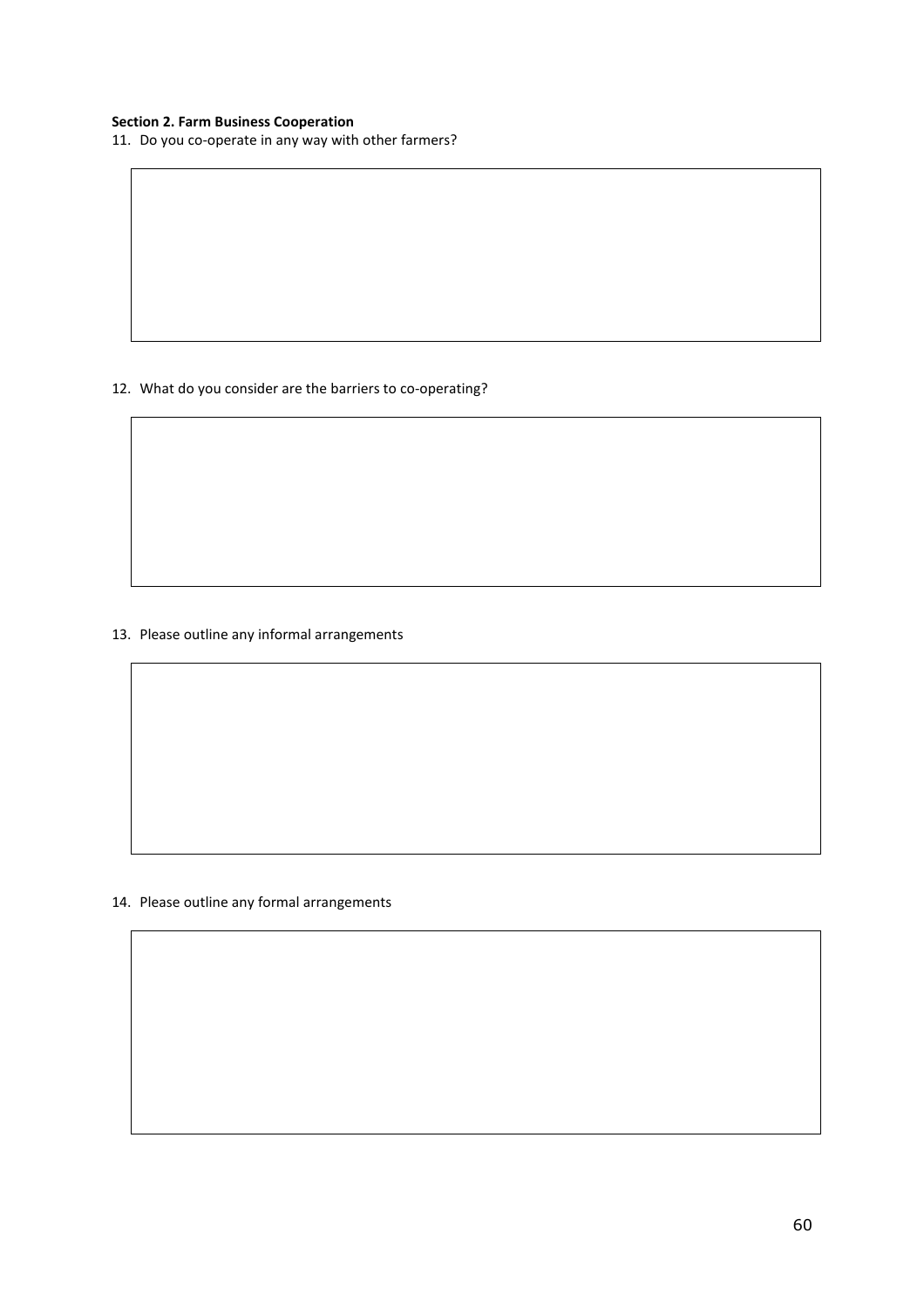15. Do you carry out any contracting for other farmers or use contractors yourself?

16. Please explain how farmer cooperation fits with your approach to farming and how it affects your business.

17. Has your level of farmer cooperation increased or decreased over the last 3 years?

18. What do you think has been the reason(s)?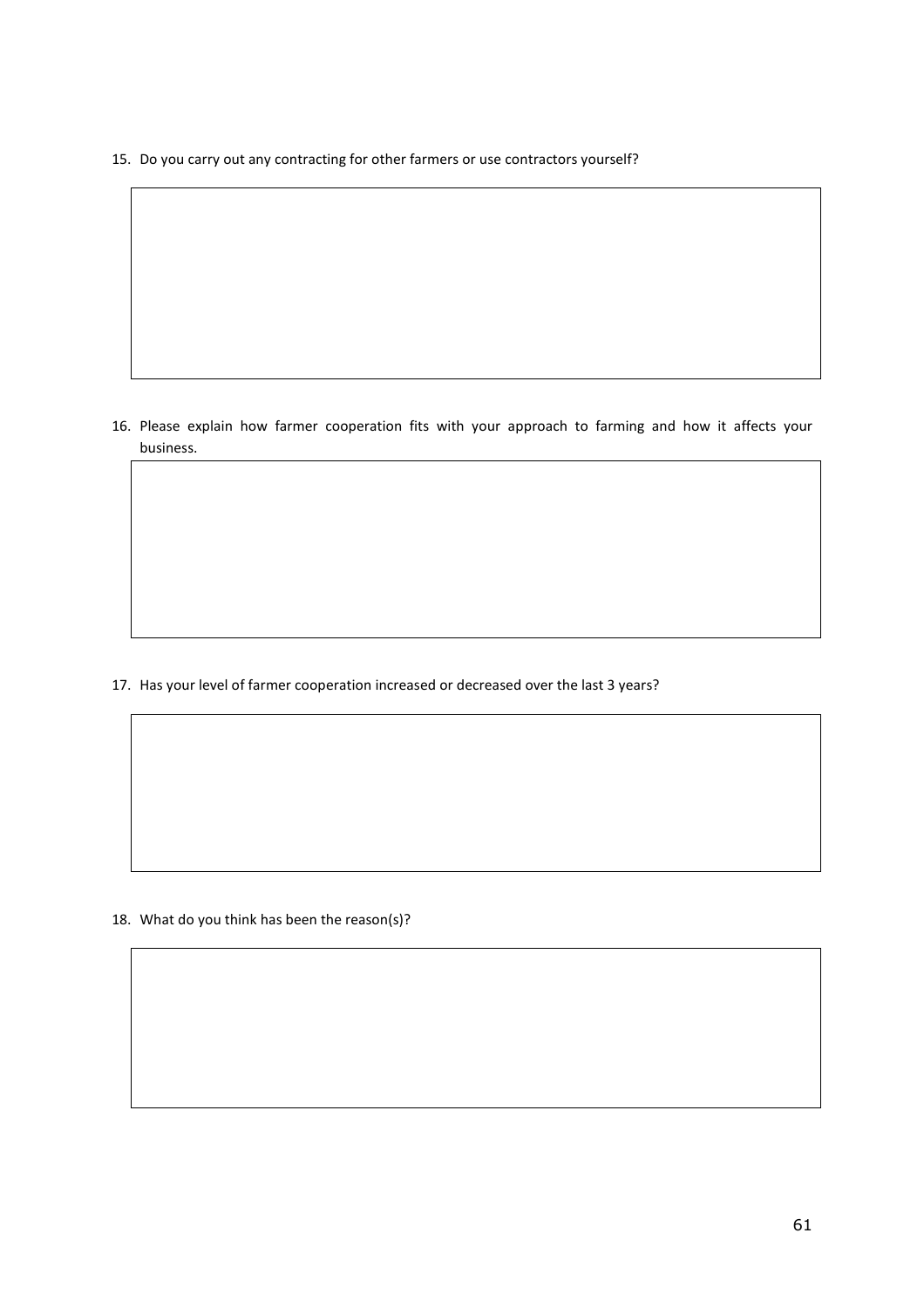19. Do you expect to see any changes in the future to the level of your cooperation with other farmers?

20. What single piece of advice would you give to other farmers thinking about starting or increasing cooperation?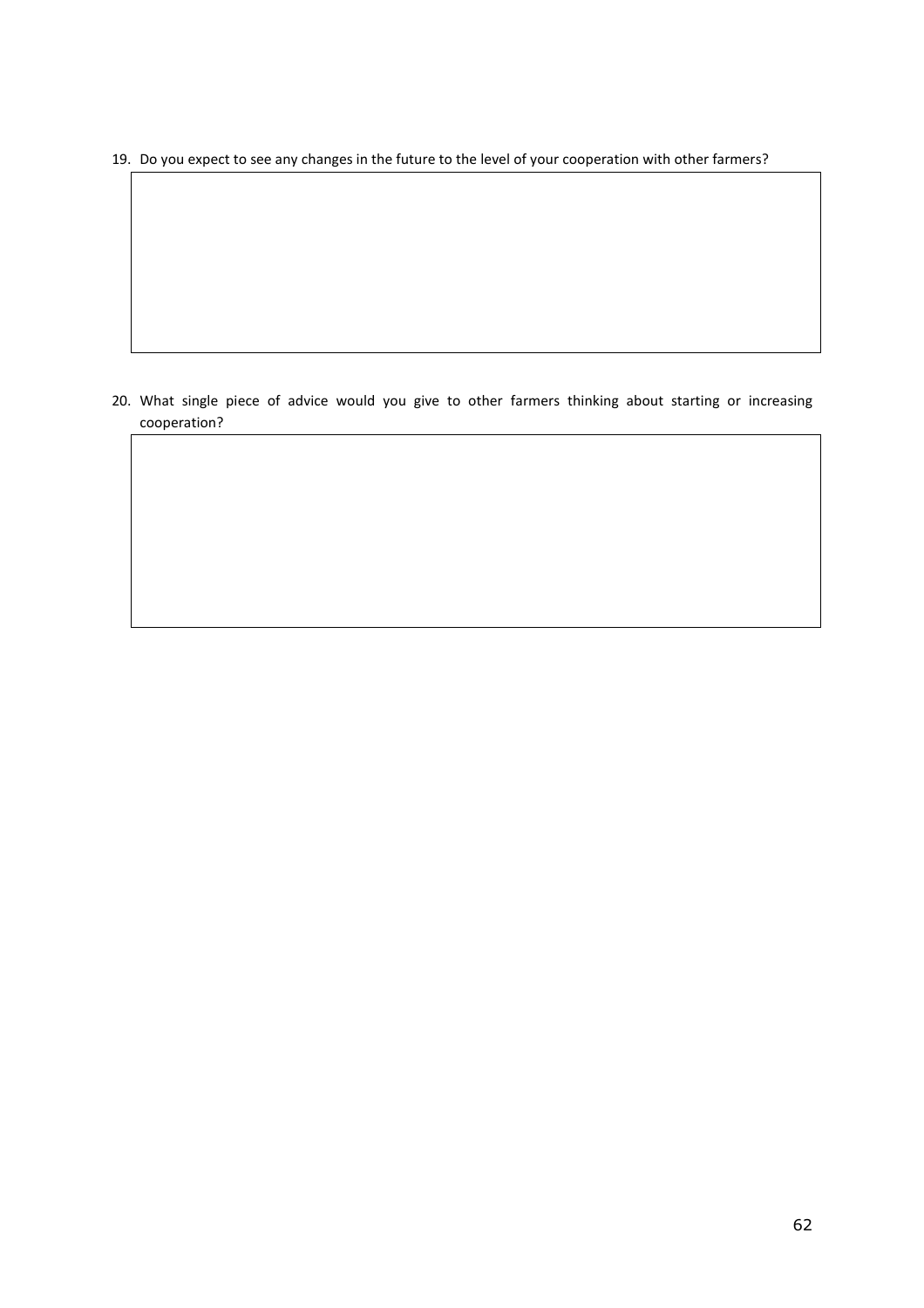21. What is your attitude to innovation?

22. Is there anything you feel you should be doing differently, more of, less of?

23. Have you adopted an innovative approach to any part of your farm business practice in the last 3 years? If so what has that been?

24. What has been the impact on your business?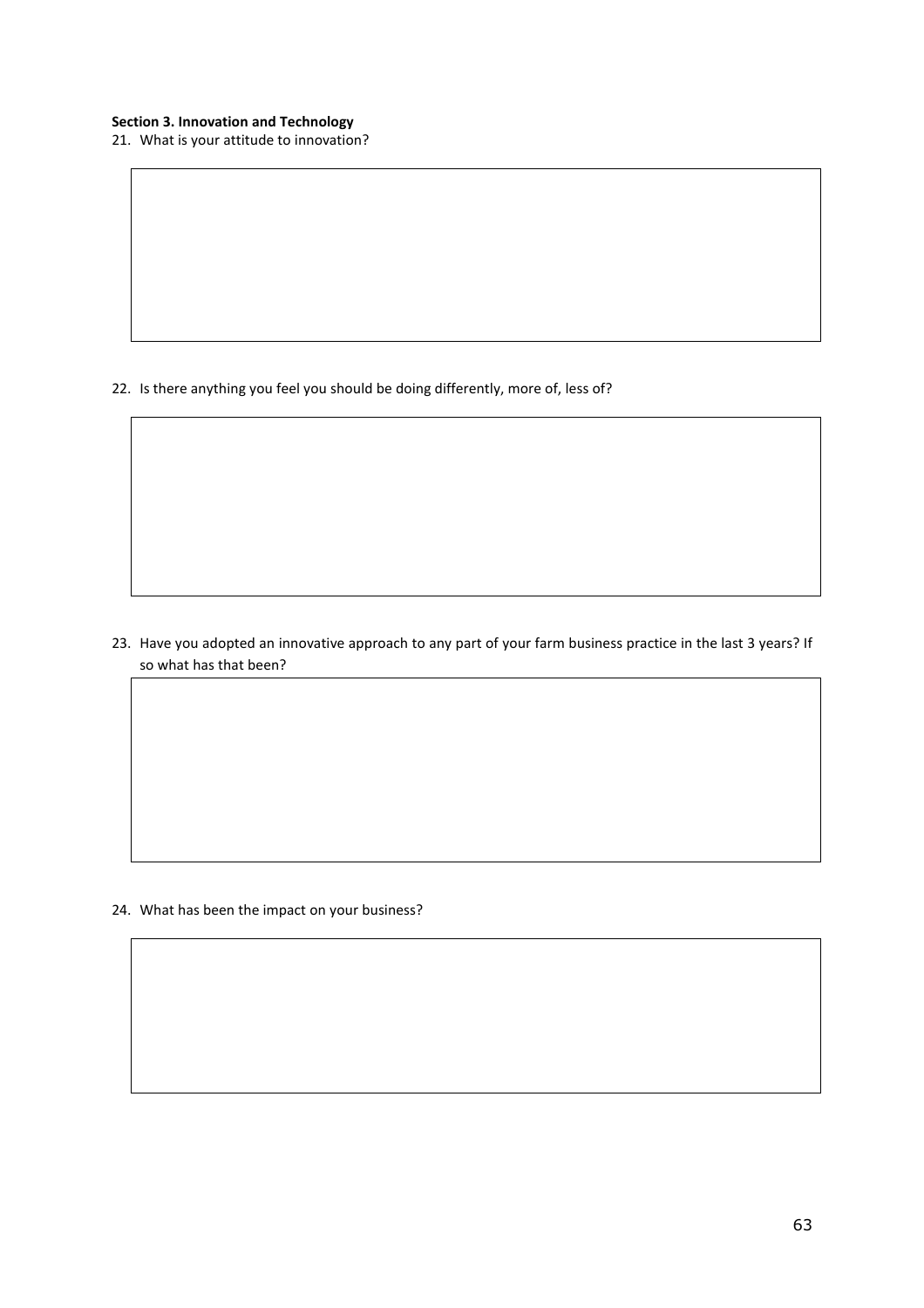25. What was the motivation to adopt this innovative approach and where did the idea come from?

#### 26. Was this part of a business strategy?

27. Were there any barriers to adoption?

28. Are you planning to adopt any innovative practices or new technology in the next 12 months?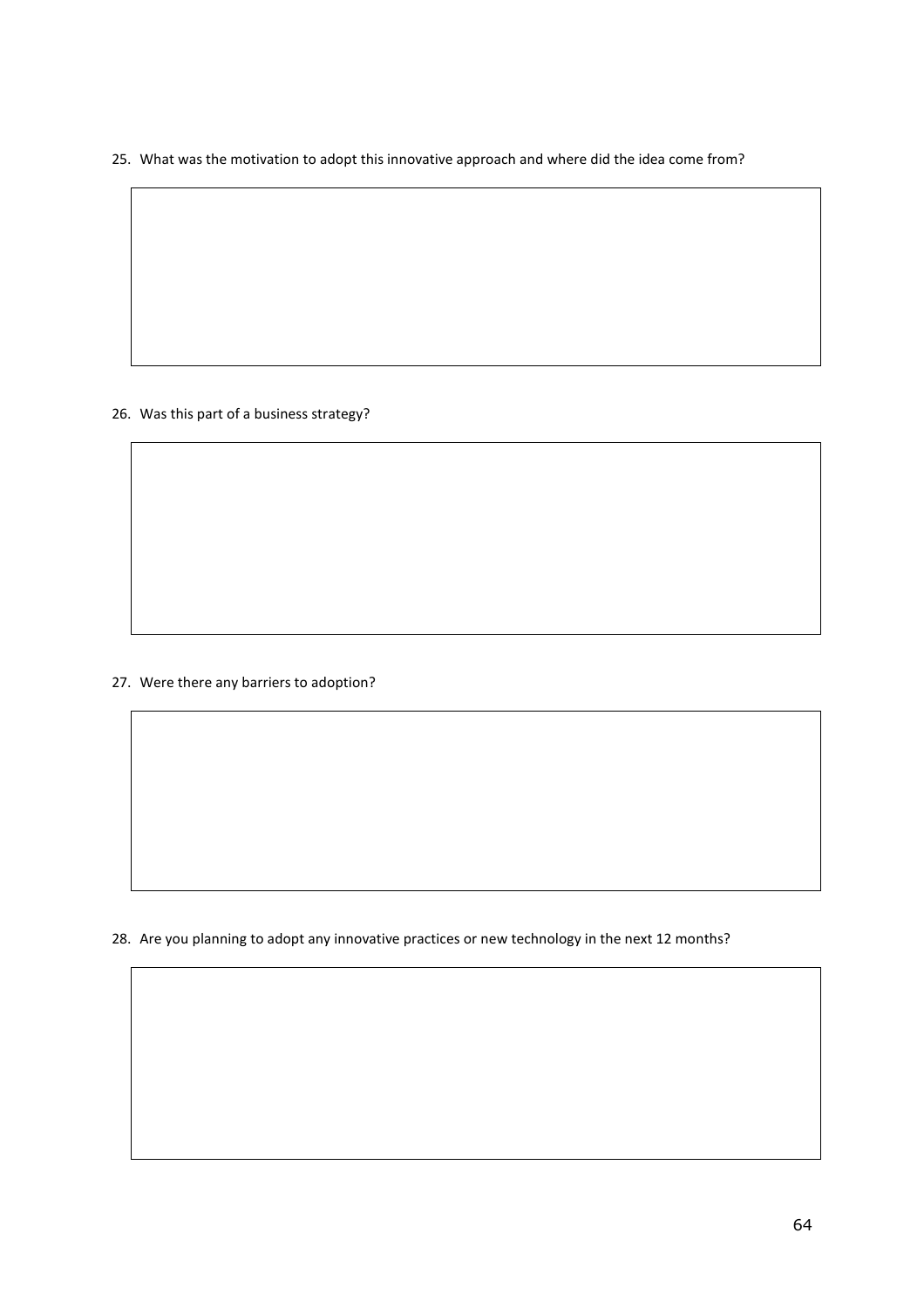29. Are there any barriers to your adoption of specific innovative practices?

30. How do you keep up to date with technical developments? (for all people working on the farm) e.g. training, attending sector events, newsletters etc.

31. What is the business investment strategy for machinery and equipment?

32. Have you made any changes to the way you farm using different types of machinery in the last 3 years?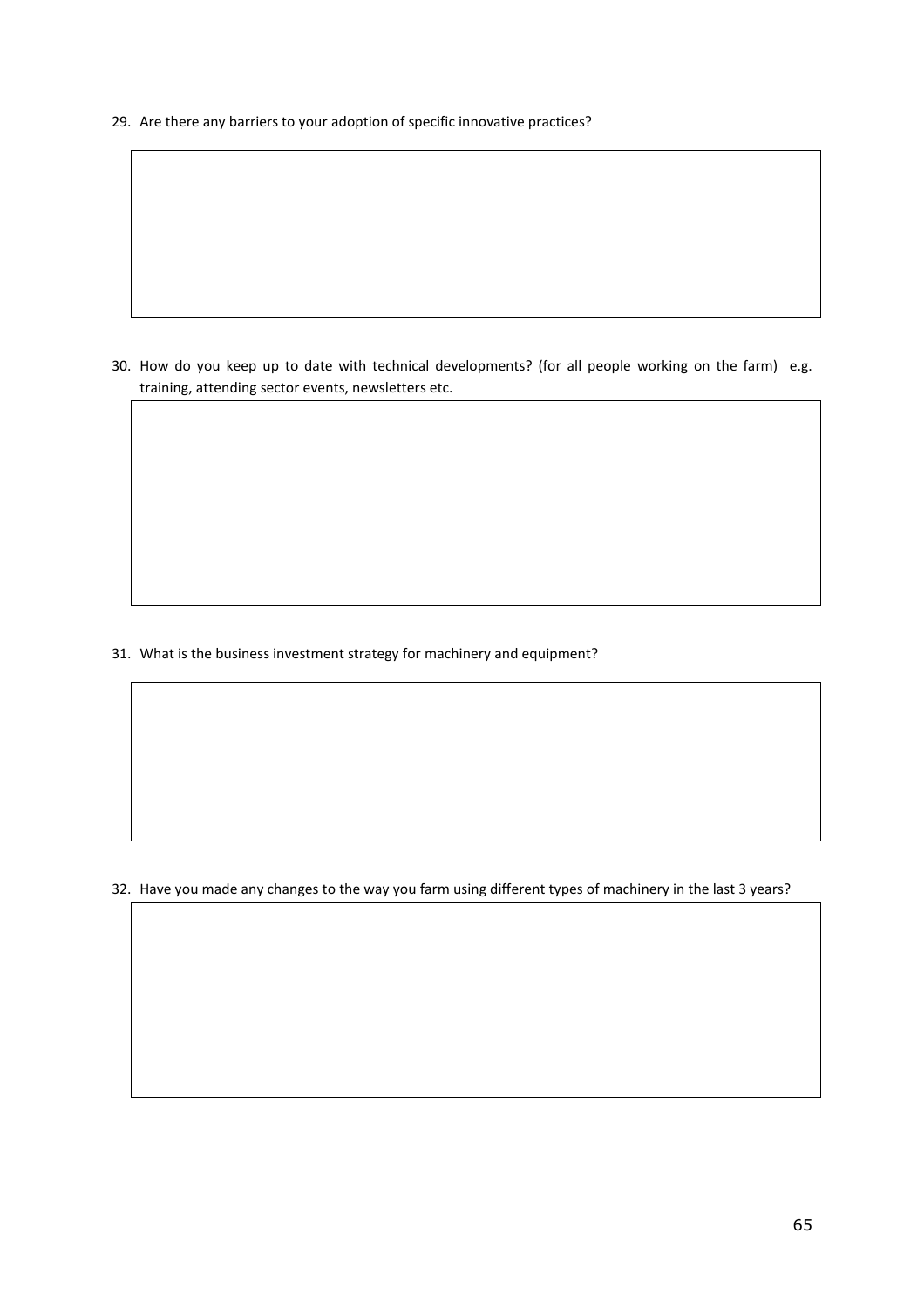33. What is your approach to training and qualifications for both yourself and your staff?

34. Are you a member of farmer discussion or communication groups or similar?

35. Do you use professional advisors to help with decisions on adopting innovative practices or new cooperation venture e.g. accountants, legal advisors, vets, agronomists etc

36. What single piece of advice would you give to other farmers seeking to adopt more innovative practices e.g. new technology.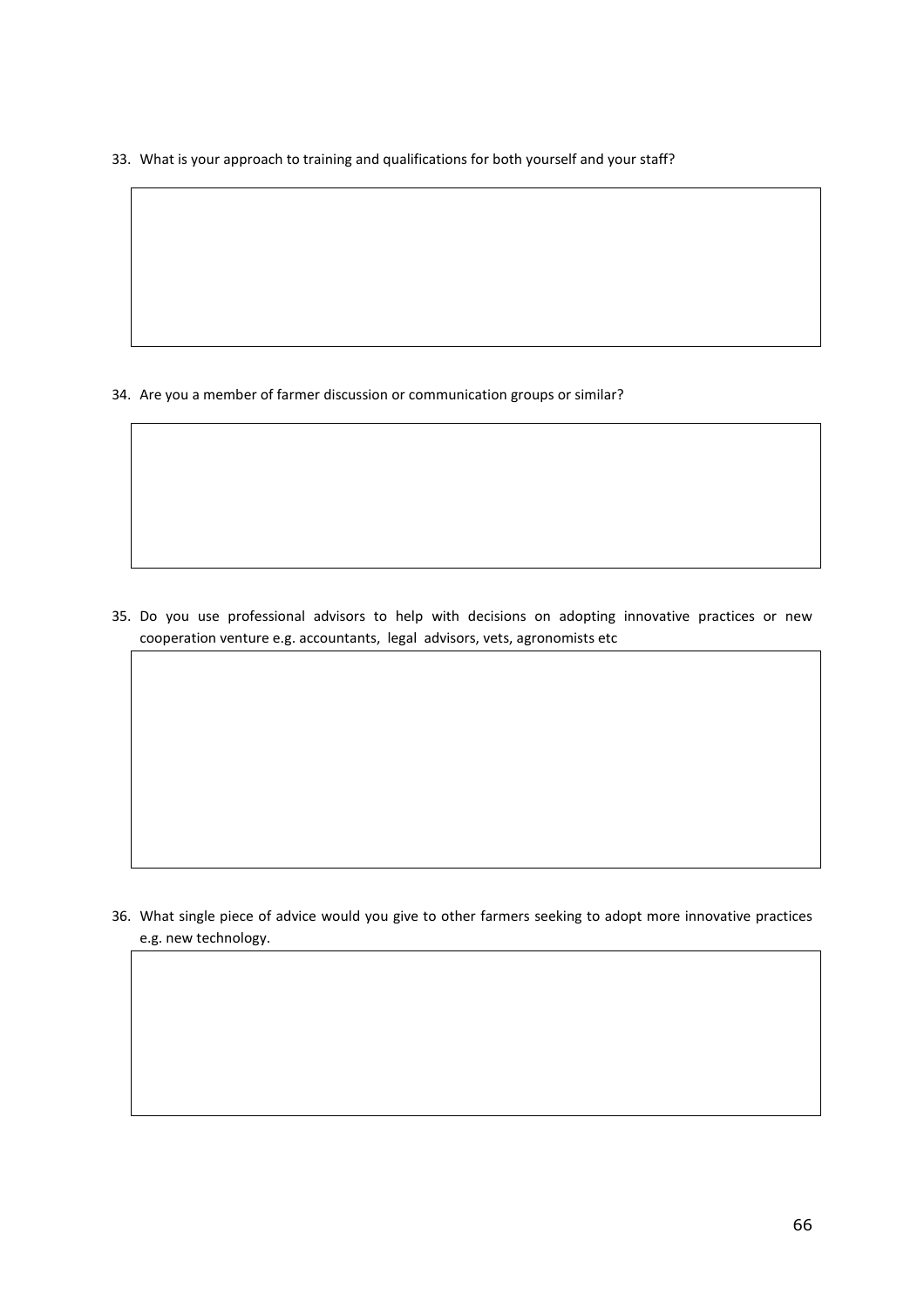#### **Section 4. Goals and Objectives**

37. What are your key objectives, goals or aims in running the farm business?

38. Do you plan any major changes in the next 5 years?

39. Do you see any barriers to this change?